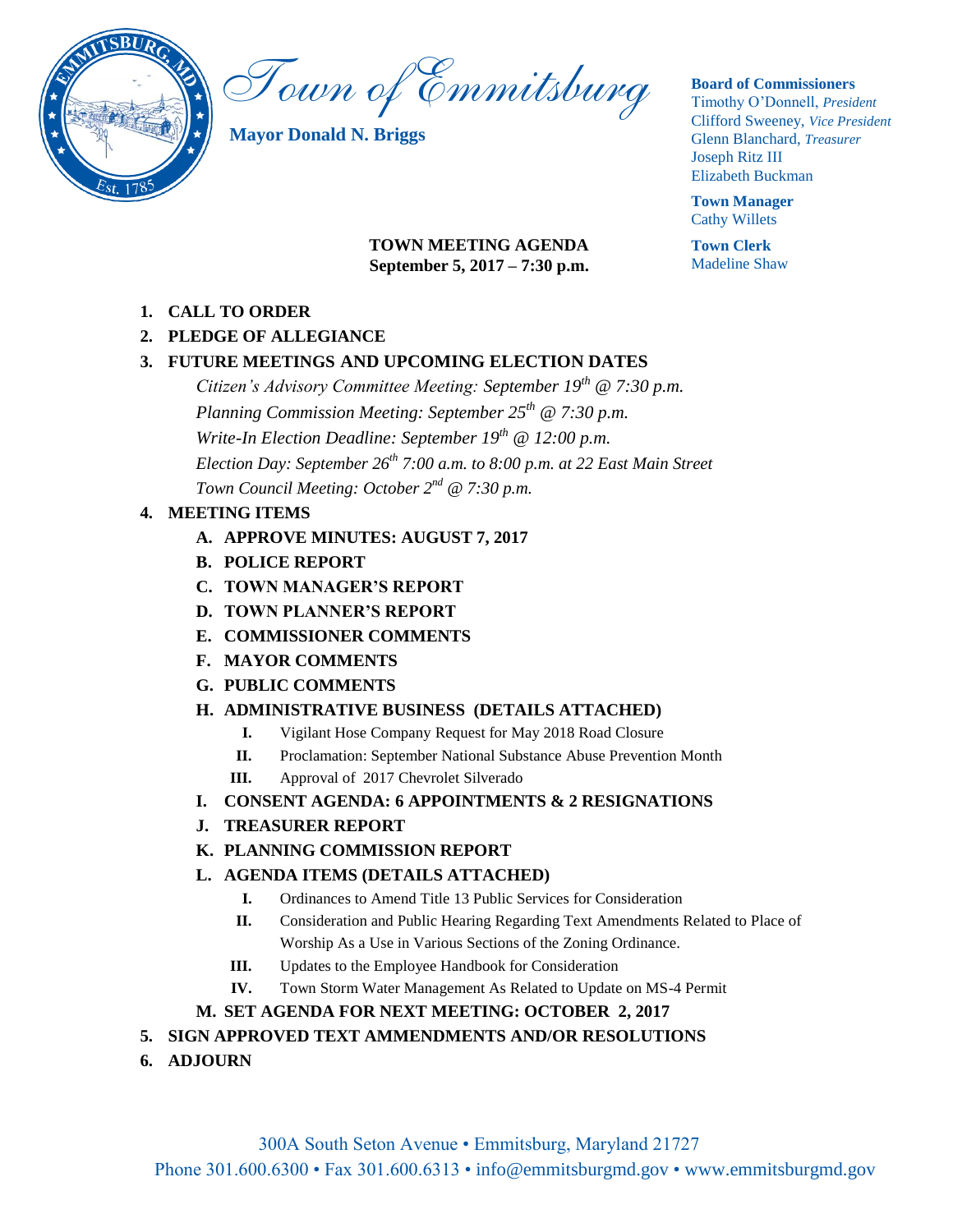## **A. APPROVE MINUTES: AUGUST 7, 2017**

# Town Meeting<br>
September 5, 2017 Agenda<br>
A. APPROVE MINUTES: AUGUST 7, 2017<br>
MINUTES<br>
MINUTES **MINUTES TOWN MEETING August 7, 2017 Emmitsburg Town Office**

**Present:** Mayor Donald Briggs; Commissioners: Glenn Blanchard, Elizabeth Buckman, Joseph Ritz III, Clifford Sweeney, and Tim O'Donnell, President. *Town Staff*: Cathy Willets, Town Manager; Madeline Shaw, Town Clerk; and Amy Naill, Code Enforcement Officer. *Other*: Deputy Ben Whitehouse and Maryland Delegate Kathy Afzali.

**Absent:** None.

#### **I. Call to Order**

Commissioner Tim O'Donnell, President of the Board of Commissioners, called the August 7, 2017 Town Meeting to order at 7:30 p.m. EST. Pledge of Allegiance was recited. Future meetings and upcoming election dates were reviewed.

#### **II. Meeting Items**

#### **Approval of Minutes**

The Minutes of the July 10, 2017 Town Meeting were approved as presented. Motion by Commissioner Buckman, second by Commissioner Ritz III. Vote: 5-0 in Favor.

#### **Police Report:**

Deputy Whitehouse presented the Police Report from July 2017 (exhibit attached). Deputy Whitehouse mentioned there was 50 traffic stops with 64 violations, six collisions of which two needed to be recorded, one shed burglary, and one theft that occurred at the Flat Run Bridge project. The two destruction of properties occurred on vehicles. The noise complaints were all firework related. He also added there were fourteen 9-1-1 calls. For special events, the deputies were present at Emmitsburg Summer Concert Series and the Block Party in Community Park. The deputies assisted the Narcotics Task Force with a search warrant on DePaul Street. There was a small vehicle chase in Town that is still being investigated. The drug box in the Town Office was emptied. Deputy Whitehouse concluded by stating there were six emergency evaluations for suicide threats. Commissioner Buckman asked if the fourteen 9-1- 1 calls were for suspicious activities. Deputy Whitehouse explained they were not, but if they were, they would be recorded under the suspicious activities/suspicious persons section of the Police Report. Commissioner O'Donnell asked if any of the accidents were related to construction. They were not. Commissioner O'Donnell asked about the vehicle chase. Deputy Whitehouse clarified the event started off as a disturbance in the Jubilee parking lot and the driver took off when he turned his police lights on. He explained he was called off the chase, which is why the chase was brief. Commissioner Ritz III thanked the deputies for their presence at the recent town events.

#### **Town Managers Report:**

Cathy Willets, Town Manager, presented the Town Manager's Report from June 2017 (exhibit attached). Ms. Willets mentioned staff repaired/rewired two street light poles (one related to the State Highway Administration (SHA) project, one unrelated), put a new LED light on the Doughboy Statue flag pole, put flags on every other streetlight pole from Federal Avenue to Jamison Street, put farmers market banners on the streetlight poles. Staff has been marking utility lines daily for the SHA sidewalk project and the 10' water line at the SHA Flat Run Bridge project. Four invoices have been submitted to sidewalk project contractors for 2 damaged street lights and 2 damaged water lines. There will be another invoice submitted for the contractor hitting a street light conduit and pulling out the wires. New commercial locks were installed on the restrooms at Memorial Park. A contractor removed trees, shrubs, seeded and mulched in Community Park between ball fields #1 and #3. The contractor also removed two trees and grinded the stumps in Memorial Park. The old wood fence with a wire is being removed in Community Park and replaced with a wood fence. A local Boy Scout troop has volunteered to paint about 50 fire hydrants in Town in September. Rainbow Lake is at spillway level, and the wells are an average of 6.25 feet below their May 2011 levels. Staff shut down well #4 and started utilizing well #5. The leak detector specialist has finished searching for leaks in Town. Two significant leaks were determined on DePaul Street and South Seton Avenue. A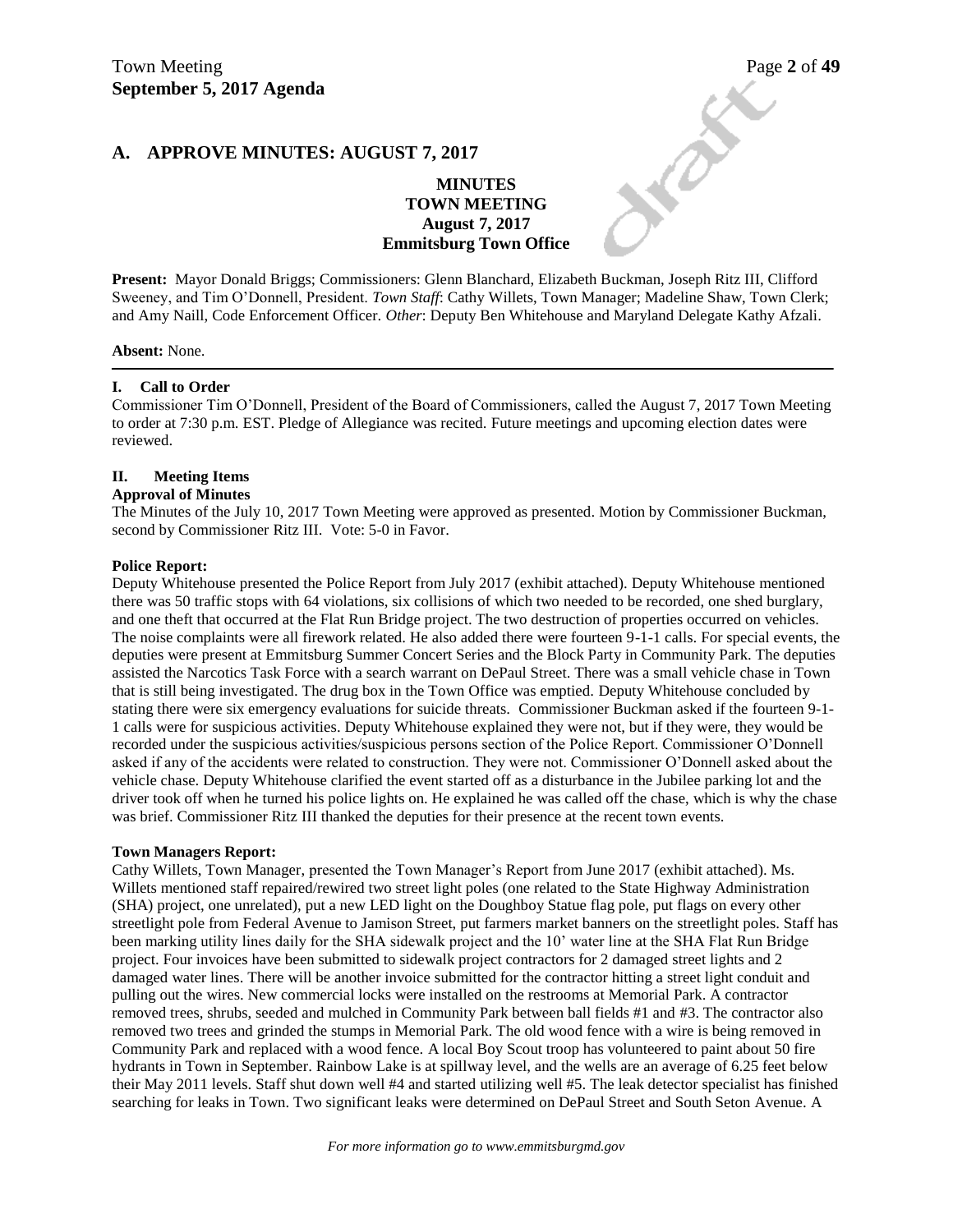new receptor has been installed on the LG Sonic Algae Control System that is on Rainbow Lake, and the system is now transmitting the data and modifying output to prevent more algae. There is still a glitch with reading the temperature, which the company is working to fix. She added 2.2 inches of precipitation were received in June, but there is now a deficit of 2.52 inches. There were no spills of untreated sewerage and the Waste Water Treatment Plant (WWTP) did not exceed its capacity during the month of June. Ms. Willets also mentioned Dan Fissel, Sewer/Water Superintendent, now has his waste water five license. The Rip Rap is about 1/3 completed, and another 1/3 will be completed later in the year. The Board had no questions for the Town Manager.

*Note*: Agenda was re-arranged in consideration of the Town's guest speaker Delegate Kathy Afzali.

#### **Administrative Business:**

 $\triangleright$  Guest Speaker: Maryland State Delegate Kathy Afzali: Delegate Afzali handed out copies of the fiscal year (FY) 2018 Frederick County funding per the State of Maryland, introduced herself, and thanked the Town for letting her attend Community Heritage Day in June 2017. She highlighted several areas of the Frederick County funding for FY 2018, which she mentioned is used throughout various parts of the County. She expressed sympathy on the Highway User Revenue Tax concern, but stated the revenue is replacing the lost funding from when a previous Governor allotted highway funding to other non-highway areas. She explained a new bill was recently passed that does not allow a Governor to remove highway funds without two-thirds approval from the legislator. Delegate Afzali mentioned there is matching bond funding in Frederick County for nonprofit groups to use on various community projects. Delegate Afzali gave the Board and audience members her cell phone number (301-524-7417) to contact about any community needs. Commissioner Buckman inquired about getting funding to renovate Emmitsburg Elementary School. Delegate Afzali explained the County determines the school funding priorities. Commissioner O'Donnell presented a "grocery list" that included four items: pedestrian linkage from Emmitsburg to Mount St. Mary's (MSM), adding more transit linkage options between the Town and Frederick, bringing more science, technology, engineering and mathematics (S.T.E.M) businesses to Emmitsburg, and increasing nonprofit funding. Delegate Afzali asked if any progress has been made on these items as they were presented to her in prior years, and what dilemmas existed. The Mayor explained there was not enough funding for the pedestrian linkage and the best pedestrian route had not been determined yet. Delegate Afzali encouraged the Board to create a vision, then to reach out to various funding options such as Department of Natural Resources (DNR), Project Open Space, and delegates. She encouraged the Town to start initiating the pedestrian trail first, then to pull other volunteers and organizations on board. She explained it's easier for a local government body to get moving instead of waiting on the State. Commissioner Buckman expressed concern over the title one funding being taken from Emmitsburg Elementary School and allotted to a school in downtown Frederick instead. Delegate Afzali encouraged Commissioner Buckman to call her and discuss the school funding concerns, but she mentioned again that she cannot control the County. Commissioner O'Donnell gave Delegate Afzali the "grocery list" of items.

#### **Town Planners Report:**

Cathy Willets, Town Manager, presented the Town Planner's Report from June 2017 on behalf of the Town Planner, Susan Cipperly (exhibit attached). Ms. Willets mentioned Ms. Cipperly attended the recent Planning Commission Meeting, and she is working with the SHA on the flat run bridge project, sidewalk project, and square project by attending progress meetings, ensuring public notifications are made, and coordinating no-parking zones. The Sustainable Communities renewal application, which is a 5 year program, was submitted on July 19, 2017. Ms. Cipperly has been working with the Town Clerk, Madeline Shaw, on becoming certified as a Tree City USA Town, which would require planting some trees. Ms. Willets concluded by stating the Town Planner has also been working on the Seton Center plans and appropriate zoning/permitting. Commissioner Ritz III inquired about the needed Maryland Department of the Environment (MDE) permit application for the Emmit Gardens playground. Ms. Willets explained the Town is waiting to hear back from the State. In reference to prior Town Meeting inquires, Ms. Willets also informed Commissioner Ritz III that the pine trees near the proposed playground site in Emmit Gardens are not on Town property and therefore cannot be removed. She added that the power company does trim them periodically. Commissioner Ritz III requested to work with Town staff on sending a friendly letter to the owner of the trees to possibly have the trees removed.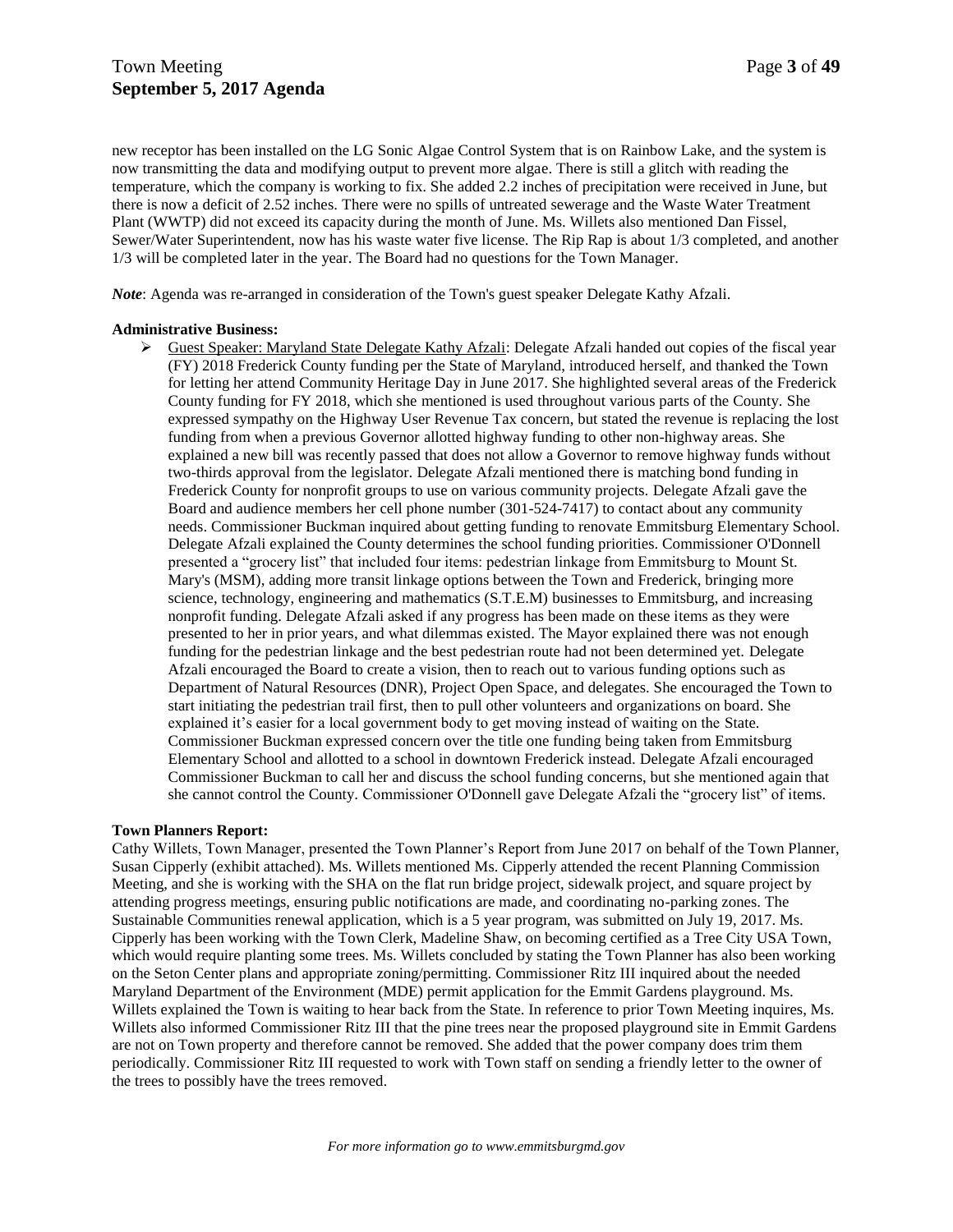#### **Commissioner Comments:**

- Commissioner Buckman: She expressed appreciation for all the work done in getting Town event information out to residents, and she expressed a desire to get more information out to people who do not have internet access. Commissioner O'Donnell asked which events will be included in the new quarterly water bill newsletters. Ms. Willets explained only Town sponsored events and important public information. Commissioner Sweeney added Emmitsburgevents.com can be used to advertise non-Town sponsored events.
- Commissioner Ritz III: He thanked the families that attended the recent summer concert series and Carolyn Miller and Martin Miller for organizing the whole event. He also thanked Christ Community Church for organizing many local events such as the Back to School event at the beginning of August.
- Commissioner Sweeney: He thanked all the citizens and businesses for donating to the Community Heritage Day fireworks. He stated a down payment was put on the 2018 Community Heritage Day fireworks already.
- Commissioner Blanchard: He recently attended the Town's first National Night Out event on August 1<sup>st</sup>. He thanked the deputies and Vigilant Hose Fire Company for attending the event, and he also thanked Town staff for their hard work in putting the event together.
- Commissioner O'Donnell: He congratulated the Thurmont Little League, which has five Emmitsburg players on the team, in making it to nationals. He asked Ms. Willets about noise ordinances in Town and what ordinance the Town follows. Ms. Willets clarified the Town only has a disturbing the peace ordinance in the Town Code, so the deputies follow the noise ordinance guidelines of Frederick County. She added there is no delineation between noise and nuisance right now. Commissioner O'Donnell mentioned a Town resident had recently inquired about the subject. He thanked the volunteers that came out to the trail day on Saturday August 5th. He thanked Pastor John and Christ Community Church for the Back to School event.

#### **Mayor's Comments:**

Mayor Briggs attended numerous meetings in July 2017. Mayor Briggs mentioned he attended the Summer Concert Series, Block Party, July 24<sup>th</sup> Planning Commission Meeting, the Back to School event (put on by Christ Community Church) on August 5<sup>th</sup>, and National Night Out on August 1<sup>st</sup>. He also met with the Boy's and Girl's Club Director, and the Chairman of the Frederick County Solid Waste Steering Committee (John Daniels). He was interviewed by the Roger Wilson show, and had meetings with Mount St. Mary's University (Joseph Lebherz) on Town updates, Matan Inc. on industrial development in Town, and the Thurmont Mayor Kinnaird on adding more transit stops to Town. Mayor Briggs added on November 6<sup>th</sup> Timothy Trainor, the new President of Mount St. Mary's University, will be attending the Town Meeting. He explained the Health Department finally approved the Community Pool permit, which should be completed in May 2018. Mayor Briggs also stated the Town is applying for the Community Parks and Playground (CP&P) Grant to build a multi-use soccer field behind the Town office. Commissioner Ritz III asked if the multi-use soccer field will be open for public reservations. Ms. Willets explained the location of the field is on the property of Emmitsburg Elementary School, but the Town has an agreement with the Frederick County School Board to use the field outside of school hours. The Town would have a reservation form that is similar to the ball field reservation form. Sports such as soccer, field hockey, lacrosse, rugby, etc. can be played on the field. The field will be natural turf. Delegate Afzali mentioned there is DNR money that is available for park upgrades that is not currently being used. She explained the applications are long, but she was recently told there is money available. Commissioner O'Donnell asked if there was any other un-tapped funding. Delegate Afzali stated she would need more specific details. Commissioner Buckman inquired about funding for a possible Boys and Girls club, which would require about \$140,000 to get the program started. Delegate Afzali encouraged Commissioner Buckman to call her to brainstorm solutions.

#### **Public Comments:**

None

#### **Consent Agenda:**

The Board discussed Patrick Boyle's plans to step down from the Planning Commission at the end of 2017. Commissioner Sweeney suggested making Wayne Slaughter an alternate on the Planning Commission because Mr. Slaughter expressed interest. The Board would like Wayne Slaughter on the consent agenda at the next Town meeting. The Board agreed to reappoint Mr. Boyle and Mr. Howard with the same motion.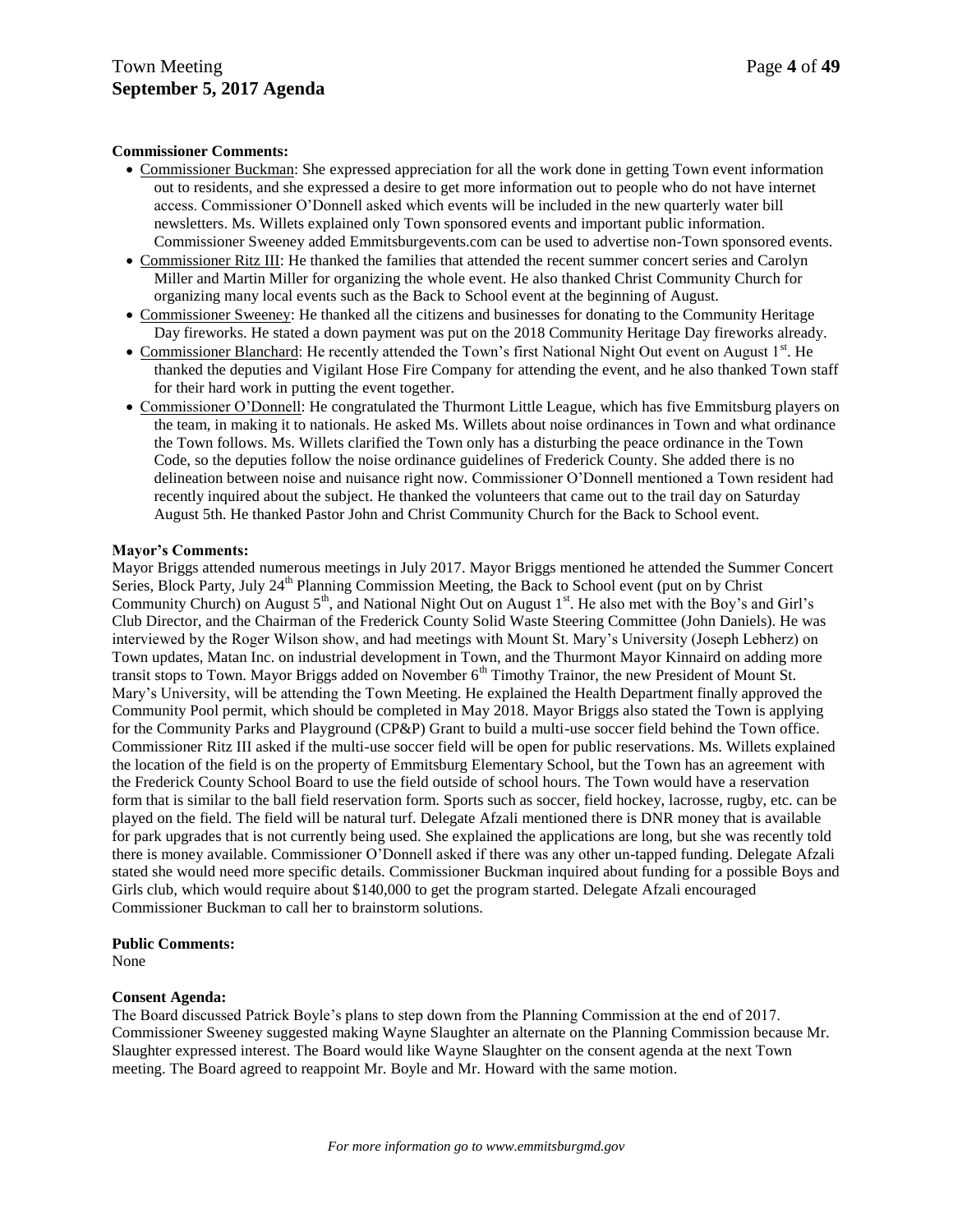**Motion**: Motion to reappointment Patrick Boyle and John Howard to the Planning Commission for their respective terms. Motion by Commissioner Ritz III, second by Commissioner Buckman. Vote: 5-0 in Favor.

#### **Treasurer's Report:**

Commissioner Blanchard presented the Treasure's Report for July 2017 (exhibit attached). He mentioned the operating balance going forward is \$4,944,907. Commissioner Ritz III asked if the note in the agenda packet under the Cash Activity Report ("due to software malfunction, the report will be presented at the meeting") is related to the online water bill payment system being unavailable. Ms. Willets stated yes and explained the Town's server crashed because of its age and all the data had to be configured to the new server. She added the new server is almost completely configured.

## **Planning Commission Report:**

Commissioner Sweeney presented the Planning Commission Report from July 2017 (exhibit attached). Commissioner Sweeney mentioned the Planning Commission voted to approve the B2 Zoning Text amendment that was discussed in a prior Town Meeting. There will be a public hearing on the matter before the item is brought to the Board for a final vote. The Board had no questions for Commissioner Sweeney.

## **II. Agenda Items**

Agenda #1- National League of Cities (NLC) Service Line Warranty for Consideration: Ashley Shiwarski with Utility Service Partners, Inc. presented the National League of Cities (NLC) Service Line Warranty for consideration. Commissioner O'Donnell mentioned he completed some research on the organization. He contacted Santa Fe, San Diego and Dale City. The main concern he uncovered was only one local plumber being used for service calls. He added his research on the Better Business Bureau revealed miscommunication between the home owner/insurer and dissatisfaction with the contractor. His main concerns are the Town would be advocating for one insurance organization, and stewardship in relation to the revenue stream fee. In conclusion he stated the service looks valuable, but he is not sure if the Town should endorse the organization as the Town would be drawn into any problems as an endorser. Commissioner Buckman asked if there are any other insurance organizations similar to the NLC. Commissioner O'Donnell is not aware. Commissioner Buckman asked if there were any other Maryland municipalities that use the program. Ms. Willets stated she reached out to Thurmont and Taneytown Maryland. She explained both places were in the beginning stages of the program, and Jim Humerick, Chief Administrative Officer for Thurmont, had the same concerns of endorsing only one company and if there would be any confusion over who is responsible for the program since it's promoted on Town letter head; however, the Town worked through the problems and many residents seem to like the program. Commissioner O'Donnell asked if a resident did not like their plumber and went outside of the NLC network if they would get reimbursed. Ms. Shiwarski explained no, but NLC tries to get 2-3 plumbers locally and the organization already has some licensed plumbers in Thurmont. NLC encourages the Town to provide a list of local plumbers, but any plumbers must meet the qualifications of passing a drug test, passing a background check, having proper insurance, no open Better Business Bureau complaints, proper licensing, and they must agree to call any residents within one hour and be at their home within 24 hours when a complaint is filed. Ms. Shiwarski informed the Board that these requirements often deter local businesses from participating. Commissioner O'Donnell expressed dissatisfaction for the Town having to provide a list of local contractors as it puts more burden on Town staff. Ms. Shiwarski explained the Town providing a list is optional.

Commissioner Ritz III asked if the Town could be provided a list of already approved plumbers for Thurmont and Taneytown. Ms. Shiwarski will get the Board a list. Commissioner Ritz III asked if there was another fee involved where the Town gets money upfront. Ms. Shiwarski stated there is no compensation aside from the monthly compensation. Commissioner Ritz III asked who Maryland Municipal League (MML) is paying to have access to the NLC mailing lists. Ms. Shiwarski clarified NLC pays MML \$10,000. Commissioner Ritz III asked if Home Serve United Kingdom (NLC's parent company) was affiliated with Home Serve U.S.A. He mentioned he read an article in the Washington Post dated September 10, 2016 that stated Home Serve paid money to the Maryland Consumer Protection Agency because residents were tricked into signing up for a Home Serve plan they might not have needed. The article also stated there was a larger class action lawsuit in New Jersey for a similar situation. Ms. Shiwarski confirmed the parent company is Home Serve U.S.A., and she clarified that Home Serve and NLC were the main competitors in the field and Home Serve purchased NLC in July 2016. She stated Home Serve mainly worked with larger utility companies, where as NLC works with municipalities. She added NLC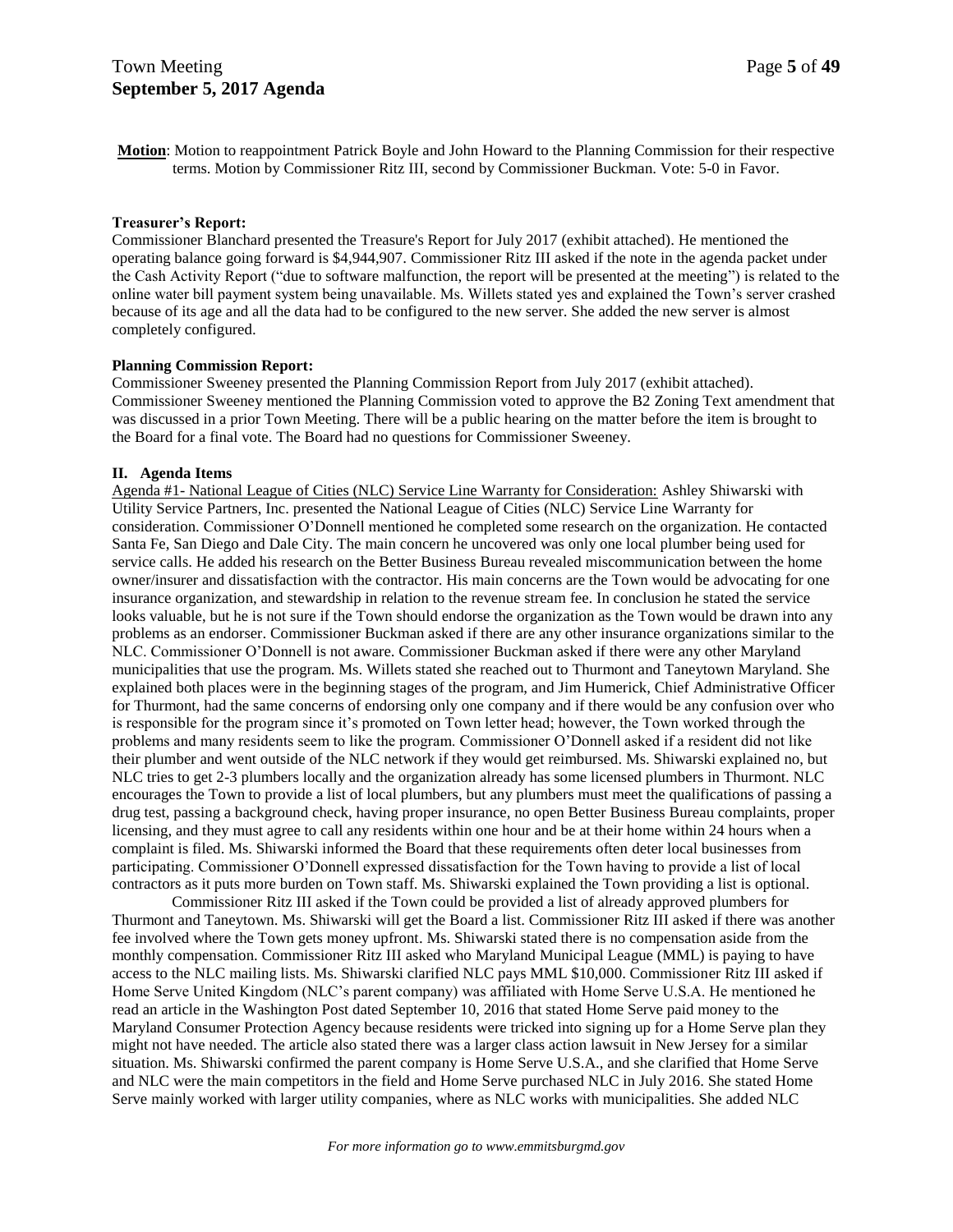would only market through the Town with Town approval. Also, the Home Serve litigations occurred from the organization mailing to the residents without a partnership. As of July 2016, the company stopped sending mailings without a partnership. Commissioner Ritz III asked about Policy 2017-03, which the Board will be discussing later, and what part of the sewer line residents are currently responsible for. Ms. Willets explained the new policy would replace Policy 2012-01 because there is unclear guidelines on what residents are responsible for and what the Town is responsible for. Commissioner Ritz III noted the coincidence of voting on the NLC warranty program and discussing the Title 13 ordinances, which Ms. Willets stated was only coincidence because Town staff has been working on the ordinances for months. Commissioner Ritz III concluded by stating his apprehension for the program because of the resident frustration over the most recent lagoon storage contract.

Commissioner Sweeney estimated 70% or more of the Town would benefit from the contract because most of the Town cannot afford lateral sewer repairs. He concluded by stating he supports the program. Commissioner O'Donnell responded by restating his concern of endorsing one single organization and mentioning a worry of residents paying money to the organization and it not existing someday, which would leave the resident with no options. Commissioner Sweeney reminded the Board that the program is completely voluntary for individuals and a person can cancel at any time. Ms. Shiwarski added the warranty is month-to-month. There was discussion over where the excess revenue should go. Commissioner O'Donnell expressed a desire for the Town to have a grant fund that residents can use to fix plumbing problems. Ms. Willets cautioned the Board on putting the money aside to fund resident repairs because it would be difficult to determine who should get the funding and putting too much extra work on Town staff. She suggested soliciting public comment. There was discussion about putting the warranty on the September 26, 2017 ballot as a referendum. The Board expressed a desire to add the warranty as a referendum. Mayor Briggs shared his experience with having problems with his sewer line in the past. He encouraged the Board to support the warranty because it would ease the burden on the elderly population. Commissioner O'Donnell summarized his findings on the Better Business Bureau website again: unclear communication, dissatisfaction with the plumber, and dissatisfaction with the service. He encouraged the Board to read the same comments he did by googling "USP" and "service line warranty." Commissioner Ritz III asked if NLC can guarantee replacement of terracotta piping. Ms. Shiwarski clarified that most of the piping the organization works with is terracotta. She added NLC acts on the recommendations of the contractor, and there is no incident limit so customers can call as many times they need and still be eligible for the \$8,500 towards each repair. Commissioner Buckman inquired about how the program works with rental properties with multiple dwelling units in a building. Ms. Shiwarski stated a property owner can purchase the program as long as there is a single service line, and landlords seem to favor the program because it gives them a peace of mind and helps cover service line costs. The Board discussed getting public feedback. Commissioner O'Donnell asked if residents can still enroll if the Town does not partner with the program. Ms. Shiwarski added residents cannot.

Commissioner O'Donnell asked the Board if they wanted a referendum or Board vote, which the Board discussed. The Board determined to hold a separate public meeting in October 2017 without a referendum to inform the public of the service line warranty and see if anyone is interested. There was discussion over how to inform the public of the meeting. Commissioner Sweeney requested Ms. Shiwarski give a presentation and bring literature to handout. Ms. Willets confirmed October worked for Town staff.

Agenda #2- Appointment of Election Judges: Mayor Donald Briggs recommended Sharon Hane, Charlotte Mazaleski, Barbara Weedon and Julie Holmes as the Election Judges from the 2017 Election. Mayor Briggs mentioned Sharon Hane, Charlotte Mazaleski, and Barbara Weedon are experienced Election Judges that have been the Town's election judges in the past. He mentioned Julie Holmes is a new judge that lives on DePaul Street and would serve as the alternate judge.

**Motion:** - Motion to approve Sharon Hane, Charlotte Mazaleski, Barbara Weedon, and Julie Holmes as Election Judges for the 2017 Elections. Motion by Commissioner Buckman, second by Commissioner Ritz III. **Vote:** 5-0 in Favor.

Agenda #3- Ordinances to Amend Title 13 Public Services for Discussion: Cathy Willets, Town Manager, mentioned she holds monthly department head meetings with Town staff, and these meetings brought the needed changes to her attention. One of the main concerns of staff is procedure guidelines are not written. Ms. Willets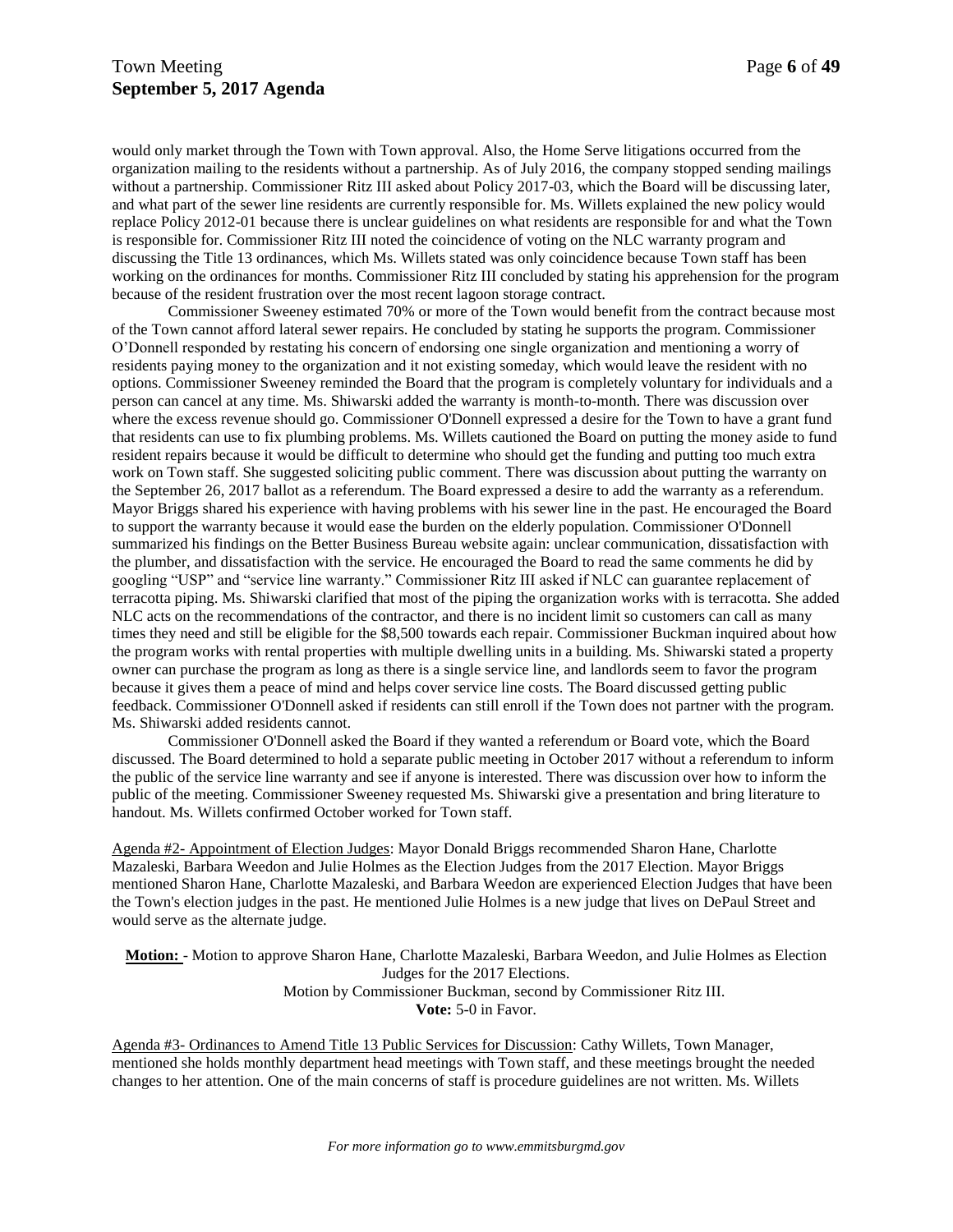# Town Meeting Page 7 of 49 **September 5, 2017 Agenda**

expressed her desire to record these guidelines so residents and Town staff could be protected. She explained the items addressed are based on the main problems Town staff encounter. She then reviewed the proposed ordinances.

- *Proposed Ordinance 17-05*: Ms. Willets explained this ordinance would amend Title 13, Section 13.04.060 of the Emmitsburg Municipal Code. She explained the Town currently replaces and provides water meters at the Town's expense, but often times property owners are neglectful of their water meters by letting the meters freeze and then the Town has to pay for the replacement. She summarized the new ordinance would require property owners to be accountable for neglect and pay for replacement of neglected meters. Ms. Willets also mentioned the Town attorney reviewed all the proposed ordinances and recommendations. Commissioner Ritz III asked if the new wording means the owner would have to pay for a similar sized meter replacement or spend more money on an upgrade. Ms. Willets clarified the owner would be expected to pay for a similar replacement. Commissioner Buckman asked what constitutes neglect. Ms. Willets explained water meters are usually located in the basement, and neglect occurs when an owner doesn't heat their basement or stacks boxes near the meter that causes damage. She noted most of the neglect occurs from freezing when a resident doesn't heat their basement. Commissioner O'Donnell asked the Board if the language should be modified in any way. There was no recommendation to modify the language. Commissioner O'Donnell stated the Board will vote on the ordinances next meeting because the agenda item was labeled as "Public Services for Discussion" not "Public Services for Consideration."
- *Proposed Ordinance 17-07*: Ms. Willets explained this water ordinance was written by John Clapp, Town Attorney. She mentioned all the changes under this ordinance align with the Maryland Code, Environmental Article, *Section 9-724 (c)* which creates mandated procedures on how municipalities can bill on their water and sewer lines. She stated section C was removed because Mr. Clapp created a new section that relates to the collection of charges. This ordinance also establishes property owners, or property management companies (at the request of the property owner), as being the only people that can have a bill mailed to them because there is only legal recourse on property owners. Commissioner Ritz III asked if this means a larger property manager would receive all the bills for their tenants. Ms. Willets replied the ordinance would only allow property owners and property management companies (at the request of the property owner) to receive the bills. She added tenants have never received the bills because the property owner is legally responsible for the bill, and the Town billing system can only generate one bill for each service address. There was an informative discussion over outstanding bills going to Frederick County and becoming liens on the property, which is the current procedure. Commissioner Buckman asked what was changed. Ms. Willets replied nothing was, except this new ordinance would allow a property owner to come in annually and designate a property management company to receive the bill. Commissioner Ritz III expressed concern over a recent property owner that spoke at a Town meeting and asked if tenants could be sent the water/sewer bills. Commissioner O'Donnell explained this ordinance clarifies that property owners concerns. Commissioner Buckman questioned why utility companies can send bills to tenants, but the Town can't. Ms. Willets responded the utility companies are multi-million dollar companies and their rules/regulations are different. The Town is required to follow the regulations of the State, and every municipality that Ms. Willets has observed follows the same procedures because of liability. She explained the problems that could arise if the bills were mailed to the tenant instead of the property owner. Ms. Willets concluded by explaining part C sets the same water bill due date so residents know when bills are due, and part D clarifies how residents can pay their bill.
- *Proposed Ordinance 17-06*: Ms. Willets explained this sewer ordinance was written by John Clapp, Town Attorney. She mentioned all the changes under this ordinance align with the Maryland Environmental Article. She mentioned this ordinance sets a consistent due date for sewer bills and establishes slightly different guidelines for delinquent sewer bills because shutting off someone's sewer would cause significant problems. The Board had no questions or concerns.
- *Proposed Policy P17-03*:Ms. Willets explained this policy replaces P12-01 by formally documenting what portion of the service lines near a home owner's property are the Town's responsibility and the owner's responsibility. Under this new policy, the Town would be responsible from the curb box to the main water line, and the property owner would be responsible from the curb box to the building. She added staff has always followed these guidelines; this document just formalizes the guidelines. Frequently, curb boxes are damaged from being run over or hit by a lawn mower. This policy also requires any neglect or misuse (such as with lawn mowers) would be replaced by the property owner. Ms. Willets explained the average cost is between \$30-\$40 to replace the top piece and the curb box stem. For the sewer lines, she mentioned the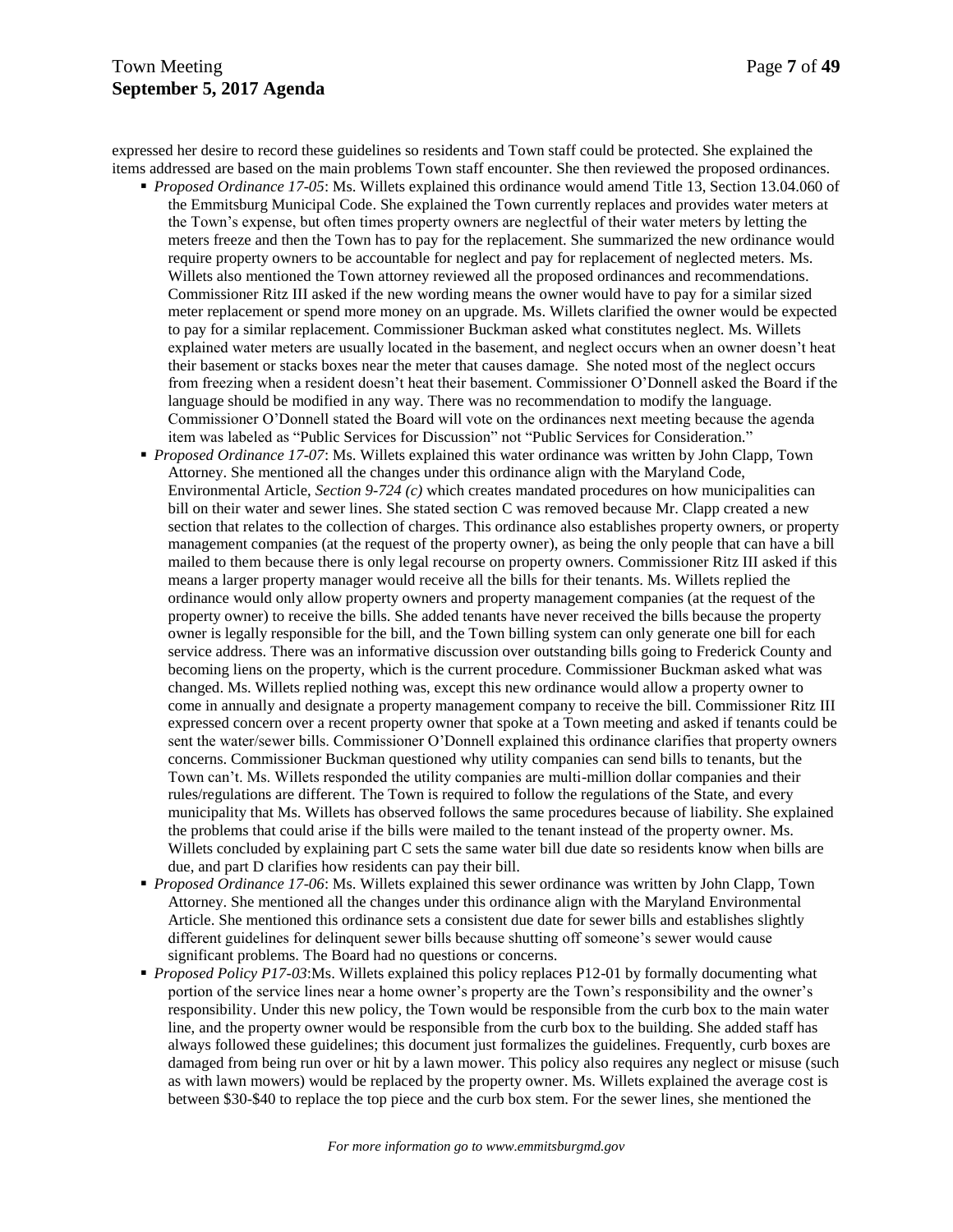Town would be responsible from the property line to the main sewer line, and the property owner would be responsible from the property line to the building. Town staff recommended the property line is the best boundary marker because a home owner should not be responsible for digging up the street or any area outside of their property. Commissioner Ritz III asked about the responsibility of the newer developments mentioned in P12-01. Ms. Willets clarified their responsibility doesn't change, and the new boundaries ease the burdens on the rest of the Town. Commissioner Ritz III asked for further clarification of P12-01. Ms. Willets confirmed previously the home owner was responsible from the house to the sewer cleanout, and that P12-01 did not specifically mention sewer cleanout because the language was not clear, but this new policy would establish clear language. Ms. Willets concluded by stating if these items are passed, they will be summarized in the next water bill newsletter.

## **Set Agenda Items for September 5, 2017 Town Meeting**

- 1. Ordinances to Amend Title 13 Public Services for Consideration.
- 2. Consideration and Public Hearing Regarding Text Amendments Related to Place of Worship As a Use in Various Sections of the Zoning Ordinance.
- 3. Updates to the Employee Handbook for Consideration.
- 4. Town Storm Water Management As Related to Update on MS4 Permit.

## **III. Sign Approved Text Amendments and/or Resolutions**

#### **IV. Adjournment:**

Motion to close the meeting by Commissioner Ritz III, second by Commissioner Buckman. Vote: 5-0 in Favor. With no further business, the August 7, 2017 Town Meeting was adjourned at 10:13 p.m.

Respectfully submitted,

Madeline Shaw Town Clerk

Approved:

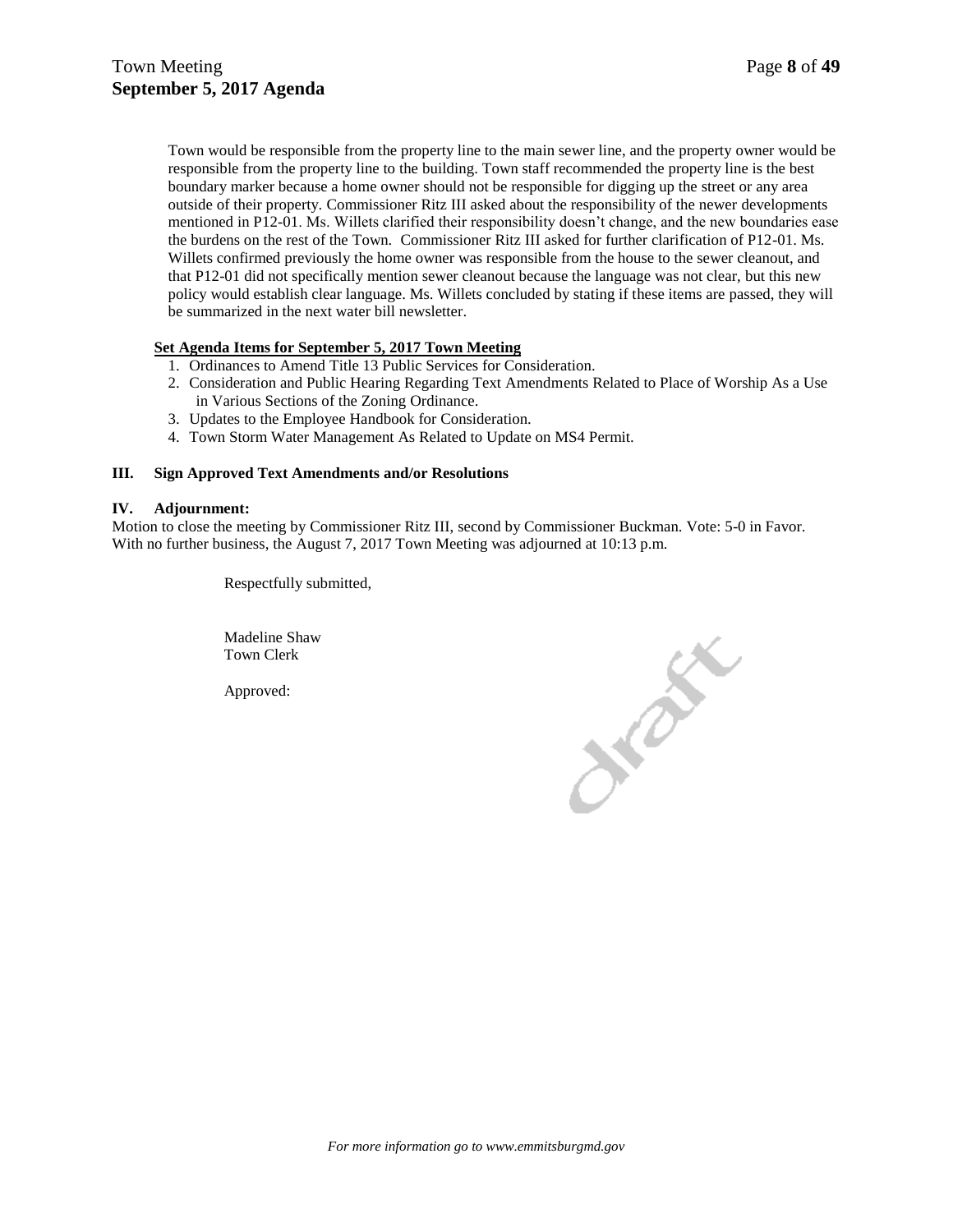**B. POLICE REPORT:** Presentation by deputies at the meeting.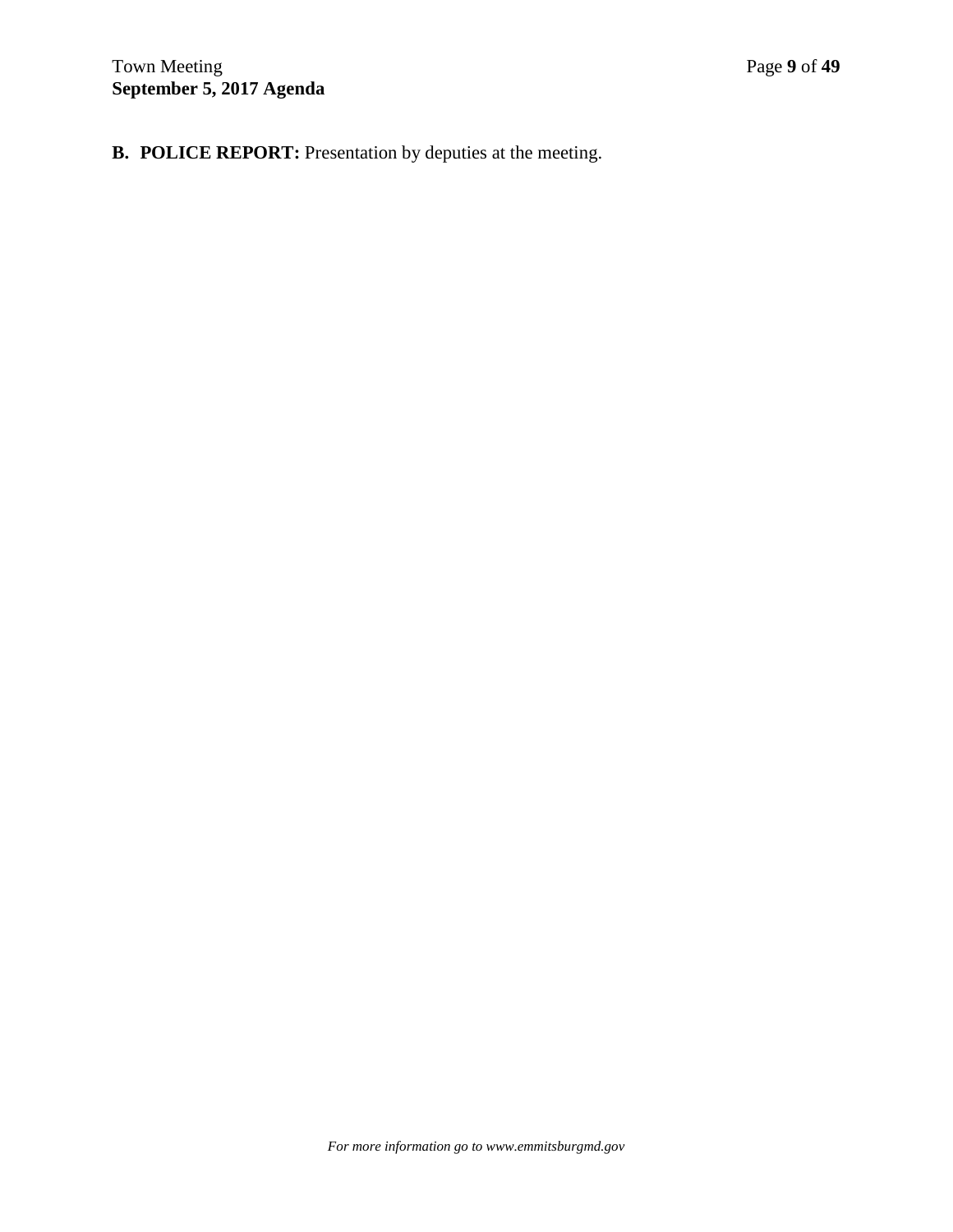# **C. TOWN MANAGER'S REPORT**

## **Town Manager's Report July 2017 Prepared by Cathy Willets, Town Manager**

## Streets:

- Staff took flags off of street light poles on East & West Main St.
- Staff mowed weeds from curbs in all developments.
- Contractor blacktopped water leak patch at 51 DePaul St.
- Staff rewired  $\&$  put new street light pole(#33)  $\&$  fixture up in front of 2 Reeney Circle.

## Sidewalk and Bridge Project:

- Contractor knocked over street light(#53) by 220 West Main Street and hit water service line to 224 West Main Street. Contractor dug out service line. Staff repaired broken line. Staff picked up damaged street light pole & fixture.
- Staff remarked 10" water line several times for the bridge project.
- Staff checked curb boxes daily for sidewalk project; made sure all were straight and accessible with curb box.
- Staff dug up & straightened curb box at 214 West Main Street.
- Contractor made two connections to put new 8" water line back in service. Staff monitored job, shut valves off, opened valves, and flushed line. (overnight weekend)
- Staff made repairs temporary water line on North Seton Ave. after someone hit the upper line connection and broke the nipple out of the plastic line.
- Staff repaired temporary water line on North Seton Ave a second time after someone hit the upper line connection and broke the nipple out of the plastic line.
- Staff located and repaired some curb boxes at the sidewalk project
- Contractor installed/hooked up new water service to 1 East Main St. & 2 West Main St.

# Parks:

- Staff trimmed and weed killed in parks.
- Staff replaced bleacher boards on ball fields  $#5 \& #7$  in Memorial Park.
- Staff filled in pot holes on Community & Memorial Park Roads.
- Staff mulched area where trees were taken out in Memorial Park.
- Staff pulled weeds, weed killed, and mulched at the Community Park playground equipment.
- Contractor completed grading work for the Community Park dog park project.
- Staff mulched around playground equipment in Memorial Park.
- Staff removed old post and cable & installed new board fence up along Community Park Rd.
- Contractor installed new section of fence on ball field #3 in Community Park. Staff installed new fence in front of 1<sup>st</sup> dug out to 3<sup>rd</sup> base dug out & new section of backstop.

# Water:

- Rainbow Lake is at the spillway level (normal is 16.6 feet).
- The roughing filters are being backwashed four times a day and the DE filters are being done once per week.
- Our wells are now on average 8.0' below their May 2011 levels.
- Water production and consumption. We produced an average of 312,926 GPD. We consumed an average of 297,897 GPD. The difference is "Backwash Water" ... (11.20%).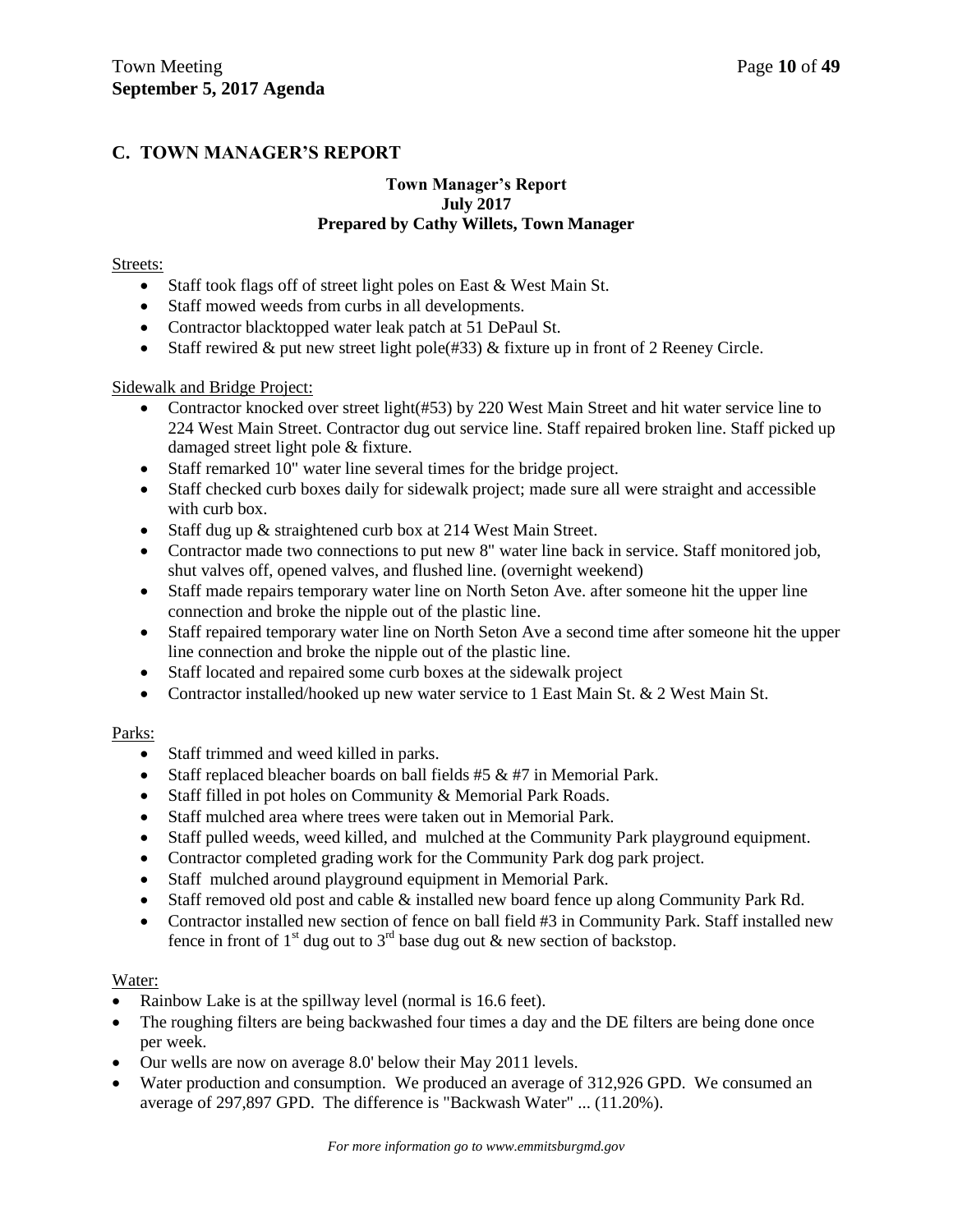We purchased  $437,840$  gallons of water from MSM this month.

- 45.8% of this water came from wells.
- 4.3% of this water came from Mt. St. Mary's.
- 49.8% of this water came from Rainbow Lake.

## Wastewater:

- We received about 7.95" of precipitation this month (the average is 3.66").
	- We have a precipitation **SURPLUS** of 1.96" over the last six months. The average precipitation for the period from February 1 through July 31 is 24.29". We have received 26.25" for that period.
- Wastewater Treatment:
	- We treated an average of 563,000 GPD (consumed 297,897 GPD) which means that 42.2% of the wastewater treated this month was "wild water".
	- We had no spills of untreated sewerage in the month of July.
	- We did exceed the plant's design capacity three times in the month of July 07/23/17 812,000 GPD 07/28/17 1,663,000 GPD 07/29/17 878,000 GPD

**Trash:** Trash pickup will remain Mondays for the remainder of the month of September

## **Meetings Attended:**

- 07/05 Met with Mayor
- 07/06 Met with staff, SHA and contractor regarding sidewalk/square project (landscaping)
- 07/06 Met with Mayor
- 07/10 Met with Mayor to review agenda
- 07/10 Attended Town Meeting
- 07/12 Met with HR to go over employee handbook
- 07/12 Met with staff to prepare for MDE grant for pumping station
- 07/12 Attended support staff meeting
- 07/13 Met with Mayor
- 07/13 Attended sidewalk/square progress meeting
- 07/13 Met with SHA regarding contractor concerns (streetlights/waterlines)
- 07/18 Attended MS-4 permit meeting with Town Planner in Walkersville
- 07/18 Conference call with Mayor and John Clapp about sidewalk/square project (delays/safety)
- 07/20 Met with staff to go over draft policy and ordinances related to water and sewer responsibilities
- 07/20 Met with staff to go over responsibilities related to the Community Center building
- 07/24 Met with Mayor and Town Planner to go over sidewalk/square/bridge projects
- 07/26 Met with Town Planner to go over SHA request for waterline information related to the bridge
- 07/27 Met with Town Accountant to discuss new payroll vendors
- 07/28 Met with Mayor
- 07/28 Conference call with Town Attorney to discuss water/sewer policy and ordinances; SHA bridge waterline concerns
- 07/31 Met with Mayor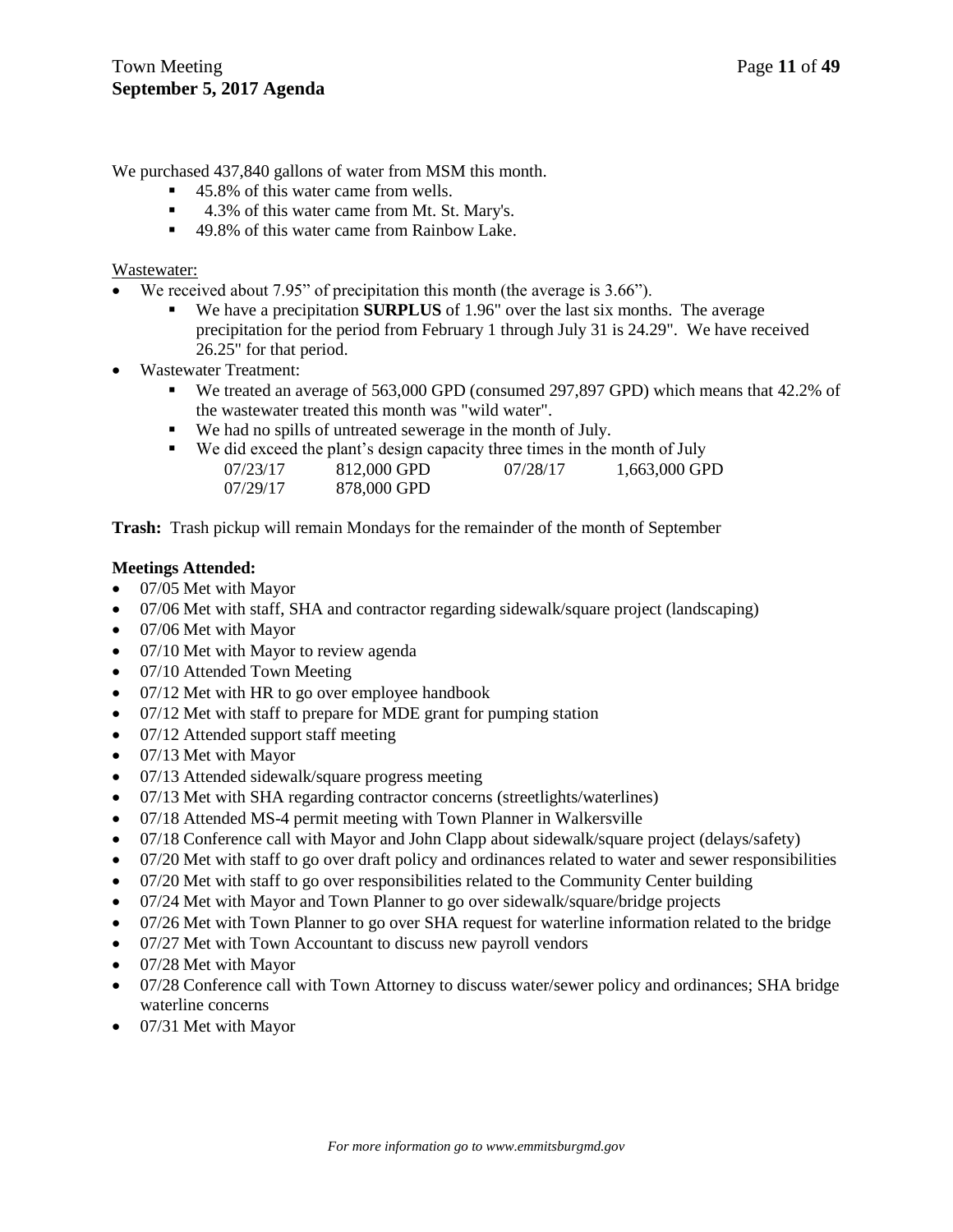# **PARKING ENFORCEMENT REPORT July 2017**

| \$295.00           |
|--------------------|
| \$24.00            |
| \$230.00           |
| (sidewalk project) |
| \$854.71           |
| 1                  |
|                    |
|                    |
|                    |
|                    |
|                    |
|                    |
|                    |
| 2                  |
| 63                 |
|                    |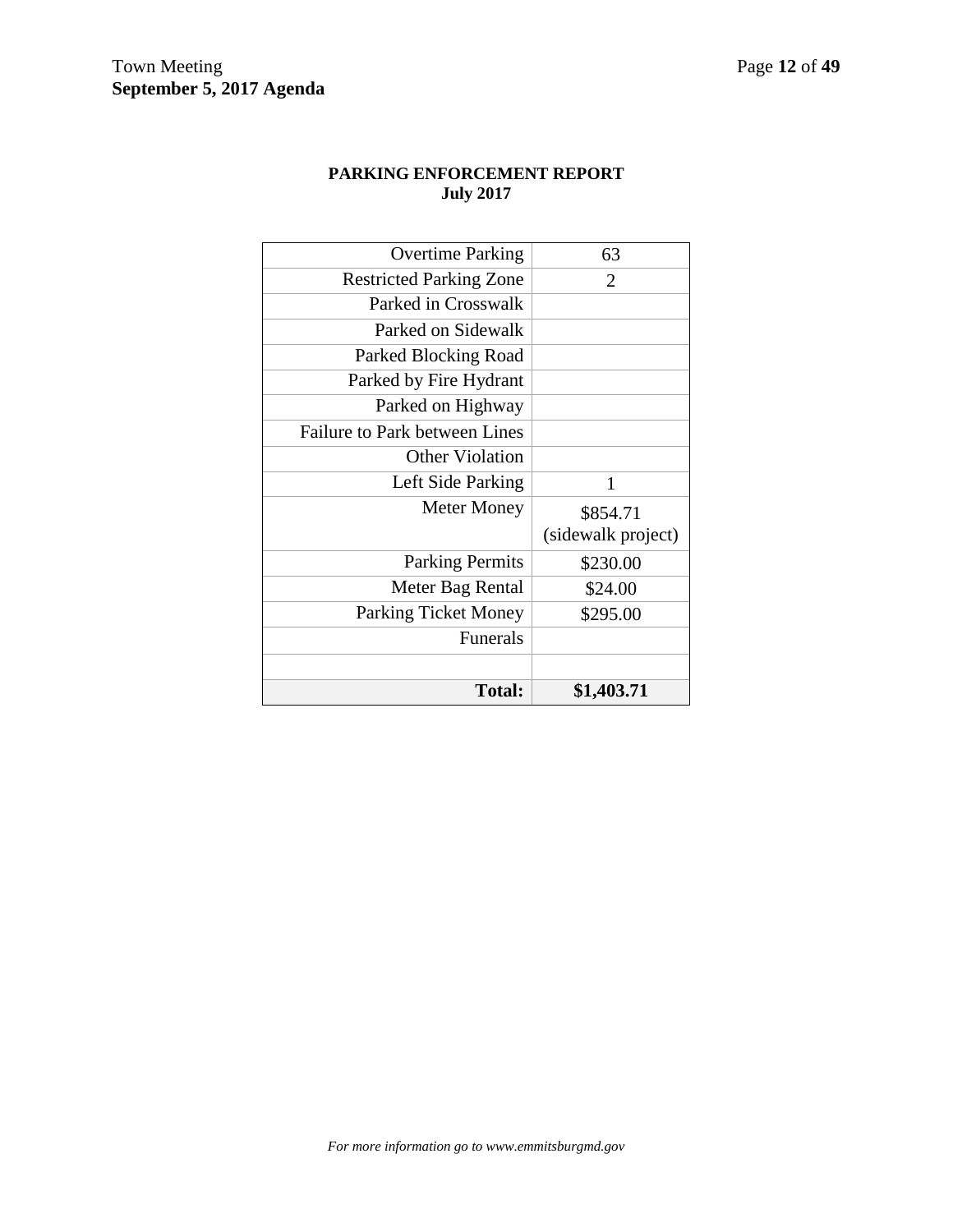# **D. TOWN PLANNER'S REPORT**

## **Town Planner's Report July 2017 Prepared by Susan H. Cipperly, AICP**

- 1. **Attended Town Meeti**ng July 10, 2017.
- 2. **Planning Commission**: Attended July 24 meeting. Presented draft of potential text amendment to include "place of worship" uses in B-2 General Commercial zone, plus other potential changes to the zoning ordinance. Planning Commission approved to send to Town Board.
- 3. **Flat Run Bridge:** Coordinated with State Highway Administration (SHA) re meetings, questions. Met with contractors, town staff, SHA for progress meetings. Provided info for Ch. 99, website, etc. , as needed.
- 4. **Sidewalk Project:** Met with town staff, SHA, and contractors in Emmitsburg as needed. Assisted with follow up for right-of-entry letters sent by SHA and town. Fielded questions/complaints from residents along the work route and forwarded them to SHA project manager. Took photographs for website and posterity.
- 5. **MS-4 Permit meeting:** Attended meeting in Walkersville July 18 with C.Willets, MDE staff, Walkersville staff, regarding additional information needed in Municipal Separate Storm Sewer System (*MS4*) permit report for 2016-2017.
- 6. **Community Legacy:** Submitted July Quarterly Report for FY2016-Project 220, Facade & Restoration program,
- 7. **Sustainable Communities program:** Worked on renewal application, which includes forms, GIS data, financial info, and before/after of projects accomplished during the past five years. Submitted July 19, 2017.
- 8. Worked with Amy Naill on reminders for submittal of Grease Interceptor reports due July 10. [All received as of August 11, 2017.]
- 9. Enforcement -- letters regarding several and various activity without permits. Notification and interaction with Frederick County permit office on several issues.
- 10. Permits:

Seton Center for 226 Lincoln Ave., new building. Zoning, building, and stormwater permits review started. Site plan signed by Pat Boyle, PC Chairman. Performance agreement and deed of easement for stormwater elements.

Provided info and issued permits for sheds, signage, fences, swimming pool, decks, etc.

11. Emmit Gardens playground research with MDE and FEMA for floodplain permit. Also discussed procedures with Frederick County.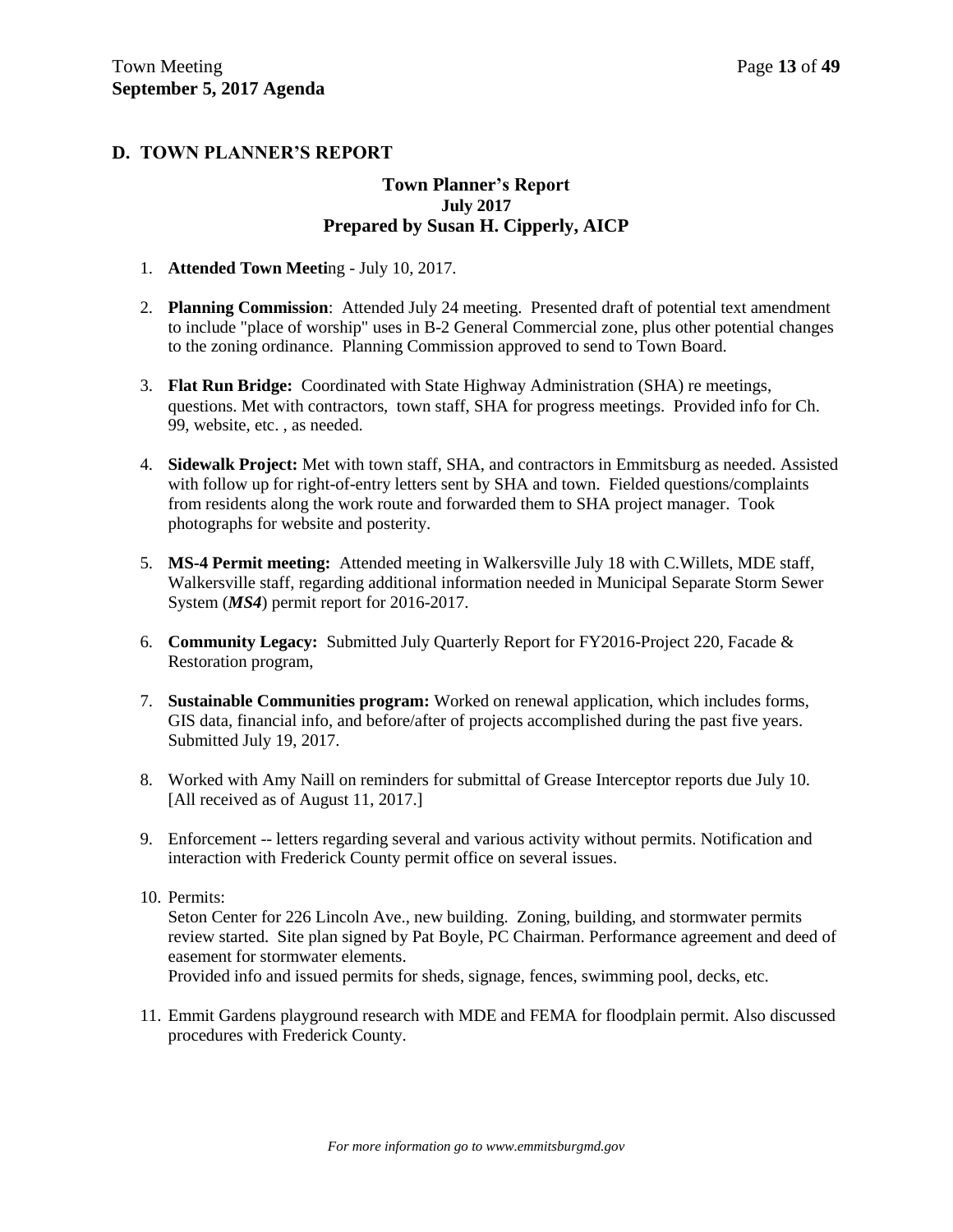- 12. Prepared and advertized RFP for dog park fencing, due Aug. 17.
- 13. Met with staff from Forestry, DNR and Maddy Shaw prior to their survey of ash trees on town properties, and discussed other tree-related topics on July 26.
- 14. Provided input /maps for grant applications submitted by Town Clerk.

## **Upcoming projects/activity as of August 23, 2017 - Planning and Zoning:**

**GIS** Water/sewer mapping with ALWI consultants per contract, followed by input of data.

**MS-4 (**Municipal Separate Storm Sewer System) permit report for 2016 and 2017 completed before December 2017. Next phase of MS-4 involves development of projects that will give the town credits toward reducing the impacts of impervious surfaces relative to stormwater runoff, pollution, groundwater recharge. This is a major project.

## **Community Legacy**:

- Application for FY2018 grant money for Facade/restoration and other potential project areas November due date.
- Quarterly reports for FY2016 and FY2017 Facade program and Square program.
- Processing for newly approved facade projects and new applications.

**Emmit Gardens** playground MDE and FEMA applications.

**Planning Commission:** Review and develop comments for record plat affecting lot on Park Drive, Emmit Gardens -- September 25 PC agenda.

**Board of Appeals:** Contact new alternate regarding training requirements and arrange BOA meeting to undertake reorganization, since there have been new members appointed.

**Enforcement:** There are several enforcement issues that have been backlogged due to other activity taking precedence. Need to follow up with property owners and Frederick County regarding violations.

**Ordinance amendments and revisions:** There are topics that have arisen that indicate a need to update sections of the ordinance to reflect newer practices and uses, and to assure that the ordinance meets current legal standards relative to items such as sign regulation, short-term rentals, etc.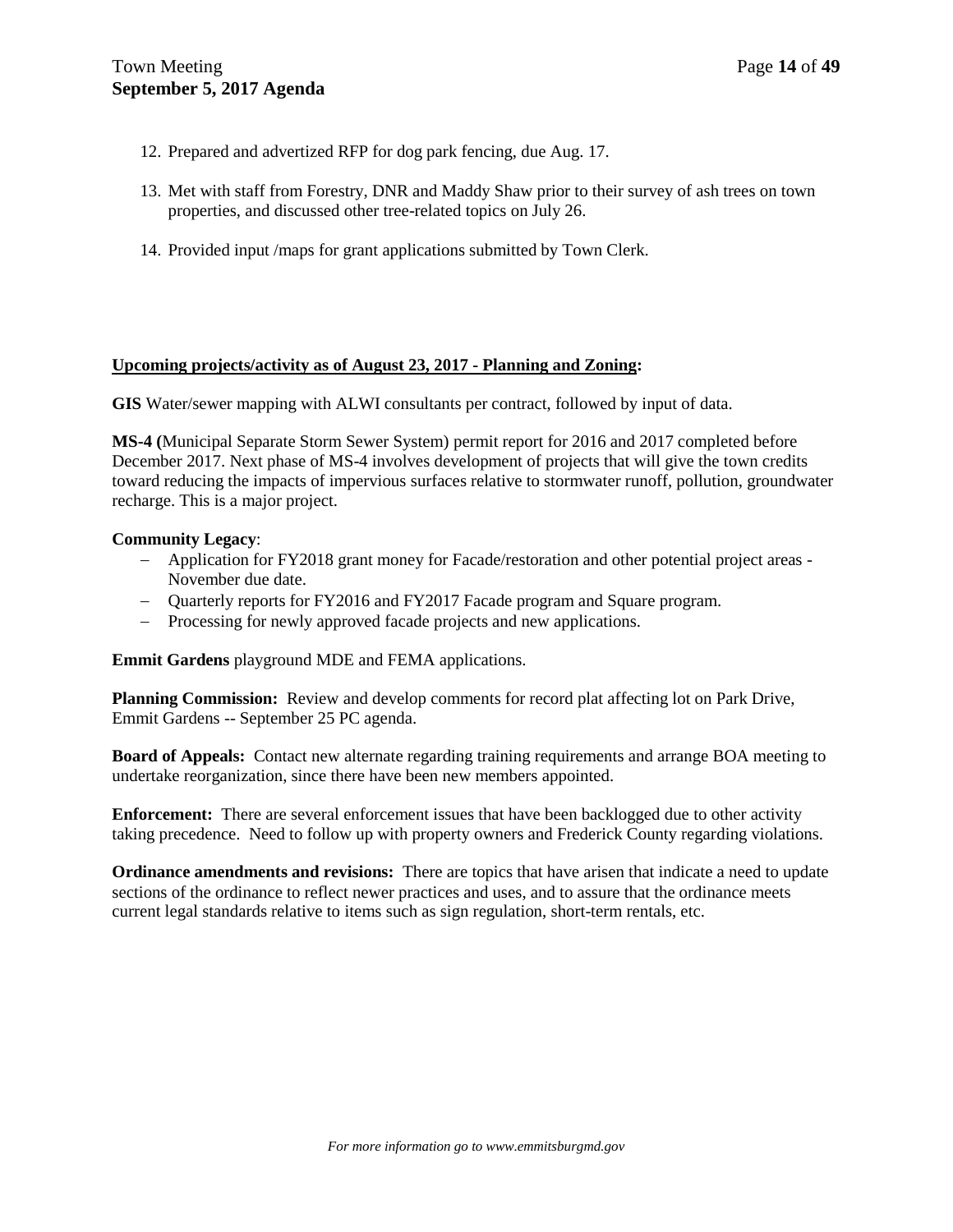# **E. COMMISSIONER COMMENTS**

# **F. MAYOR COMMENTS**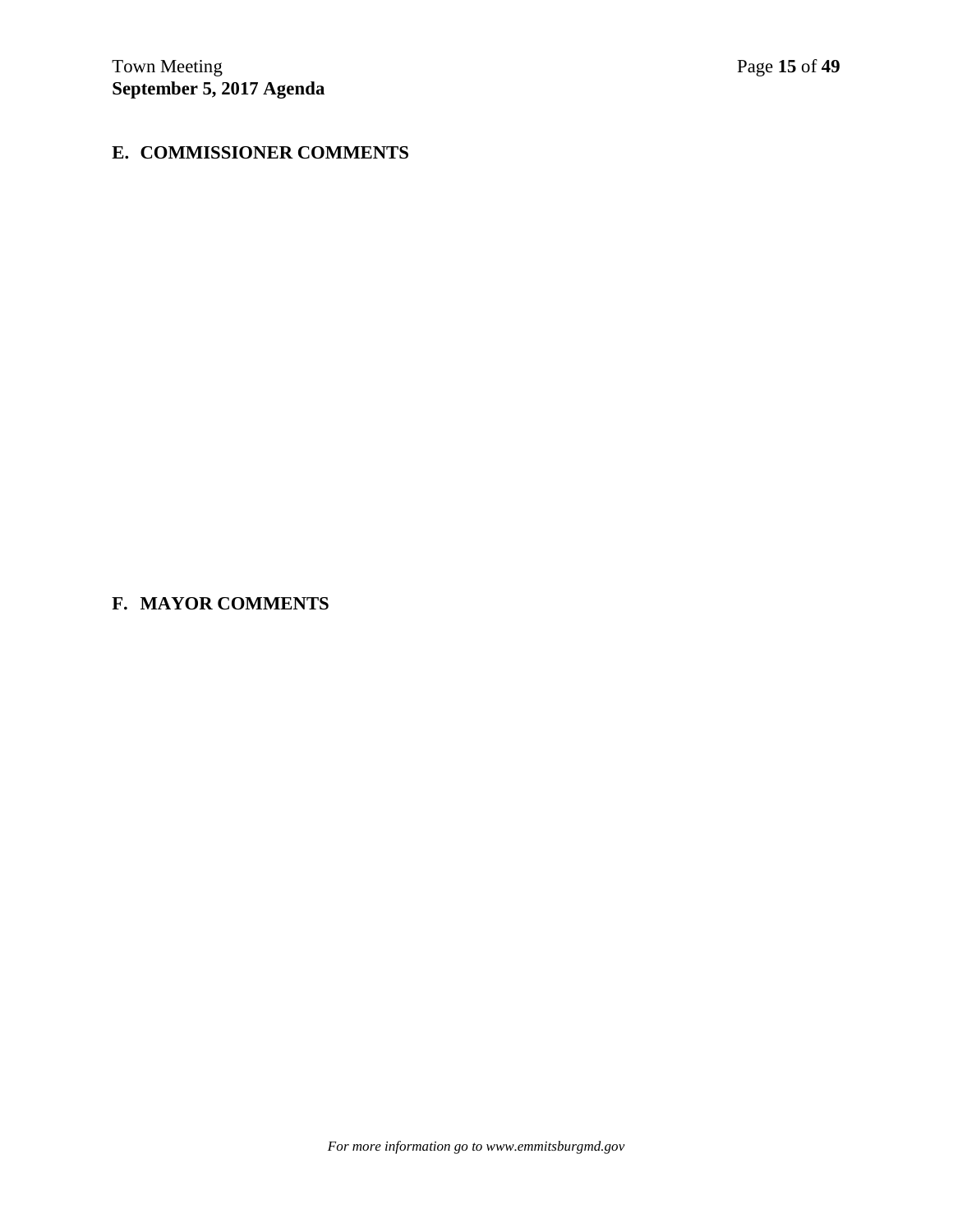# **G. PUBLIC COMMENTS**

# **H. ADMINISTRATIVE BUSINESS**

**I. Vigilant Hose Company Request for May 2018 Road Closure:** Presentation by Frank Davis, Vigilant Hose Company and town staff.

Samuel Delaurence, State Highway Administration (SHA), recommends the following…

- Placing a message board on north bound US 15 stating Creamery Road is closed, use MD 140.
- $\triangleright$  He believes "Creamery Way is far enough from US 15 and the Mother Seton School is far enough away from MD 140 that it wouldn't impact operations on either State route, so you would not need a permit from SHA for the closure itself."
- $\triangleright$  "If signs or message boards will be placed along either US 15 or MD 140 for detour guidance, we would need the Town to complete a Special Event Permit just for documentation purposes."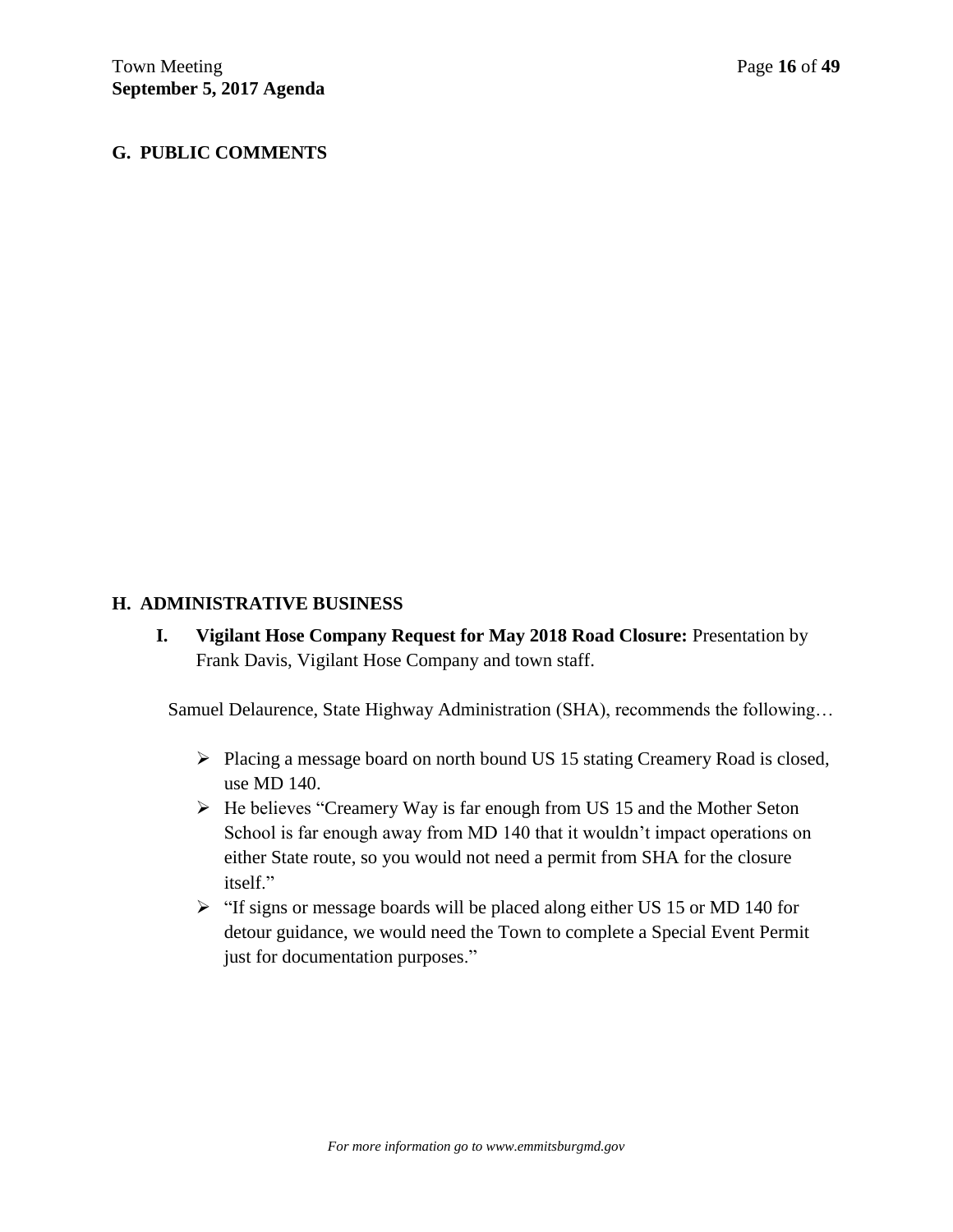**II. Proclamation: September National Substance Abuse Prevention Month:** Presentation by Town staff. X.,

# *Proclamation*

**NATIONAL SUBSTANCE ABUSE PREVENTION MONTH SEPTEMBER 2017**

- WHEREAS, substance use and mental health problems affect all communities nationwide. According to the 2015 National Survey on Drug Use and Health, an estimated 27.1 million Americans are current illicit drug users.<sup>1</sup> Nearly 20.3 percent or 7.7 million young people report drinking alcohol in the past month, and one in five Americans ages 12 or older smoke cigarettes.<sup>2</sup> Additionally, in 2015, 12.5 million Americans misused pain relievers, and for more than half of them, the last pain reliever they misused came from a friend or relative.<sup>3</sup>
- WHEREAS, with commitment and support, these and other behavioral health issues can be prevented. The focus of National Substance Abuse Prevention Month this September is to prevent substance use and promote mental health. This year's National Substance Abuse Prevention Month's theme, "Making Each Day Count," recognizes the power each person has to influence the health and well-being of others by making prevention choices every day—whether it's by supporting someone who's going through a difficult time, by participating in activities that strengthen the community, or by instilling healthy habits in children from an early age. Taking part in prevention- related activities and conversations help raise awareness of behavioral health issues and changes lives.
- WHEREAS, that's a message we need to spread far and wide. An estimated 12.3 million people in America are classified with substance dependence or use of illicit drugs or alcohol, and about 44 million adults have a mental illness.<sup>4, 5</sup> The impact of substance use and mental illness is apparent in our local community. We have the power to change these numbers, and more importantly, change lives.
- WHEREAS, through National Substance Abuse Prevention Month, people become more aware and are able to recognize the signs of mental health problems and substance use. Equally important, community members of all walks of life learn what they can do to make each day count by helping to prevent these problems. Whether it's by being a shoulder for someone to lean on, leading someone to get help for a behavioral health issue before it worsens, or setting an example by staying substance-free, we all have a role to play in keeping the people around us—and ourselves—healthy and safe.
- WHEREAS, we, and others across the United States, need to recognize the seriousness of behavioral health issues in our communities, the power of prevention, and the tireless efforts of those working to make a difference. The small, daily actions done by individuals, combined with the actions of families, communities, and coalitions, come together to make up the larger, bold movement of prevention. For the above reasons, I am asking the residents of the Town of Emmitsburg to join me in observing National Substance Abuse Prevention Month this September 2017.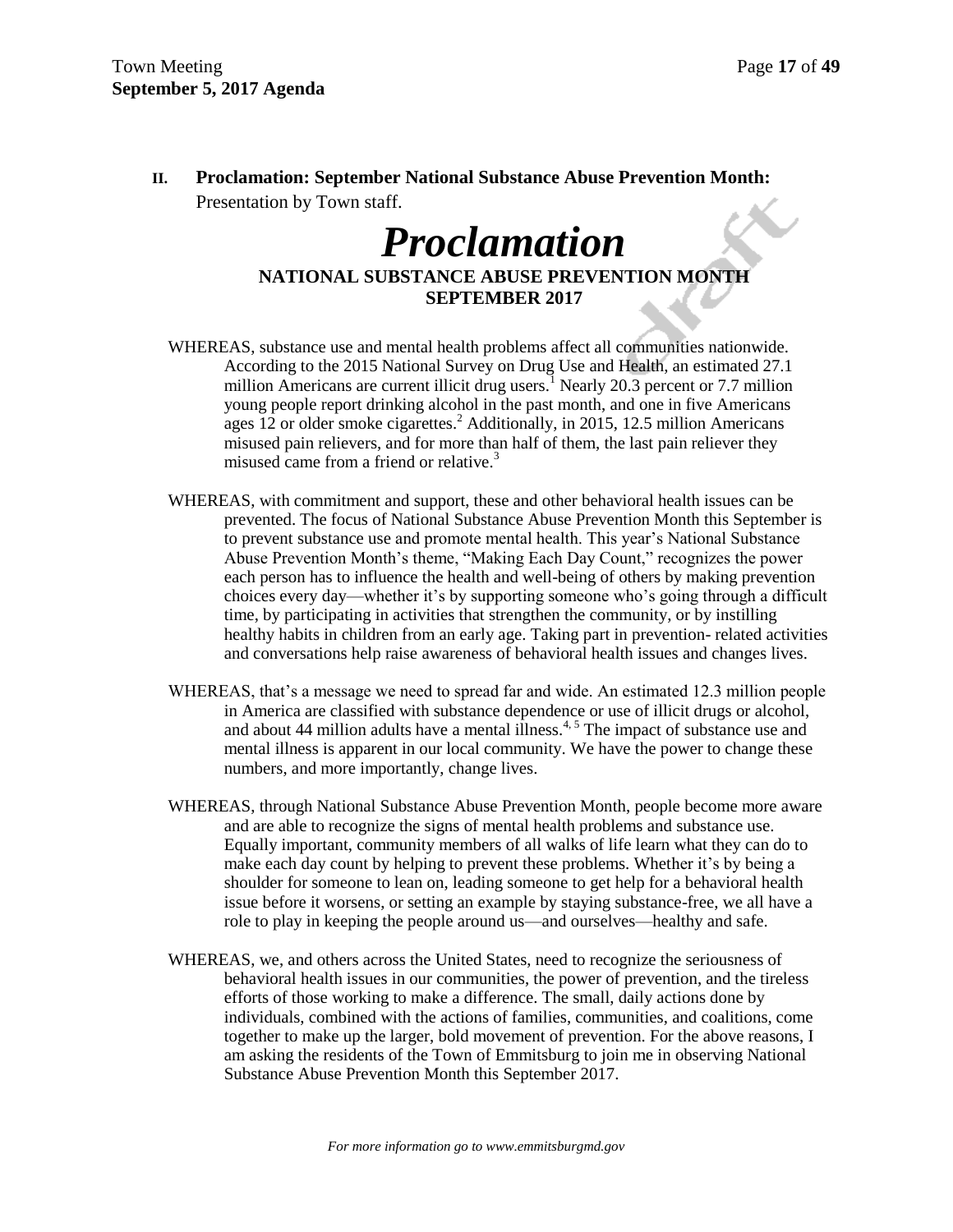NOW, THEREFORE, BE IT PROCLAIMED, that the Mayor and Council of the Town of Emmitsburg, Maryland do hereby proclaim September 2017 as National Substance Abuse Prevention Month and do, therefore, call upon our community to observe this month with compelling programs and events that support this year's theme, "Making Each Day Count."

ADOPTED this \_\_\_\_\_\_\_ day of \_\_\_\_\_\_\_\_\_\_\_\_\_\_\_\_\_\_\_\_, 2017.

\_\_\_\_\_\_\_\_\_\_\_\_\_\_\_\_\_\_\_\_\_\_\_\_\_\_\_\_\_\_ \_\_\_\_\_\_\_\_\_\_\_\_\_\_\_\_\_\_\_\_\_\_\_\_\_\_\_\_\_\_\_\_\_\_

Donald N. Briggs Timothy O'Donnell, President Mayor Board of Commissioners

**III. Approval of 2017 Chevrolet Silverado:** Presentation by Town staff.

- i. Vehicle being replaced: 2003 GMC Sonoma with 110,000 miles
- ii. New vehicle: 2017 Chevrolet Silverado 2500HD 4WD Reg Cab 133.6" Work Truck with Plow Package.
- iii. Dealers and prices:
	- 1. Criswell Chevrolet of Thurmont: \$48,633.00
	- 2. Wantz Chevrolet Inc.: \$46,996.82
- iv. Staff recommendation: Wantz Chevrolet Inc.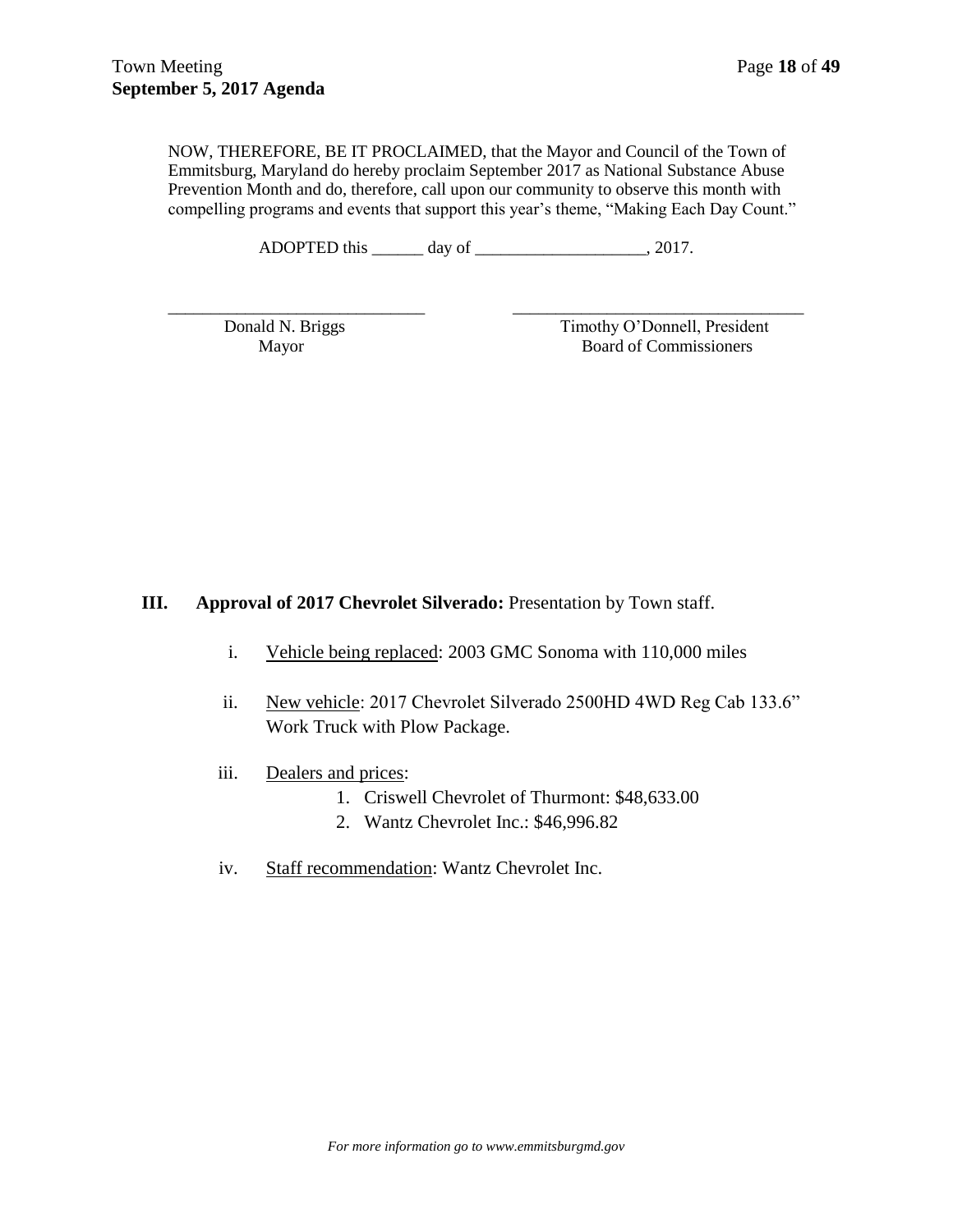# **I. CONSENT AGENDA**

## **I. 2 Resignations**

Resignation of Dwight Baumgardner from the Parks and Recreation Committee. Resignation of Brandy Malocha from the Citizen's Advisory Committee

# **II. 6 Reappointments: Parks and Recreation Committee (2-year term)**

Reappointment of the following to the Parks and Recreation Committee…

- i. David Maze
- ii. Shannon Cool
- iii. Cynthia Canadas
- iv. Matt Myers
- v. Jen Myers
- vi. TJ Burns

**Term**: 09/21/2017 to 09/21/2019

## **J. TREASURER REPORT**

# **Town of Emmitsburg CASH ACTIVITY as of August 28, 2017**

## **TOWN OF EMMITSBURG CASH ACTIVITY as of August 28, 2017**

| \$5,051,996           | Cash Balance August 1, 2017    |
|-----------------------|--------------------------------|
| 587,677<br>$-266,680$ | <b>Deposits</b><br>Withdrawals |
| \$5,372,993           | Operating Balance Forward      |

| <b>Check Amount</b>                              | <b>Vendor Name</b>         | <b>Description</b>                     | <b>Check Date</b> | <b>Check Number</b> |
|--------------------------------------------------|----------------------------|----------------------------------------|-------------------|---------------------|
| \$42,149                                         | Columbia Bank              | Lincoln Ave General<br>Obligation Bond | 08.02.17          | 37285               |
| 13,816                                           | <b>UGI Energy Services</b> | Jun 17 Solar Field 1                   | 08.02.17          | 37303               |
| 12,957                                           | <b>UGI Energy Services</b> | Jun 17 Solar Field 2                   | 08.02.17          | 37303               |
| 12,936                                           | <b>UGI Energy Services</b> | Jul 17 Solar Field 1                   | 08.23.17          | 37403               |
| 12,711                                           | <b>UGI Energy Services</b> | Jul 17 Solar Field 2                   | 08.23.17          | 37403               |
| 9,550                                            | TFJ Excavating             | Lake Bank Rip Rap                      | 08.09.17          | 37341               |
| 6,026                                            | Republic Services          | Aug 17 Refuse<br><b>Services</b>       | 08.09.17          | 37310               |
| 5,337                                            | <b>UNIVAR USA</b>          | Aluminum Sulfate                       | 08.02.17          | 37304               |
| 4,724                                            | Deleon & Stang, CPA's      | <b>FY17 Auditing Services</b>          | 08.02.17          | 37287               |
| <b>Frederick County</b><br>4,184<br><b>DUSWM</b> |                            | Jul 17 Tipping Fees                    | 08.09.17          | 37319               |

*Ck dates 08.01.17 to 08.28.17*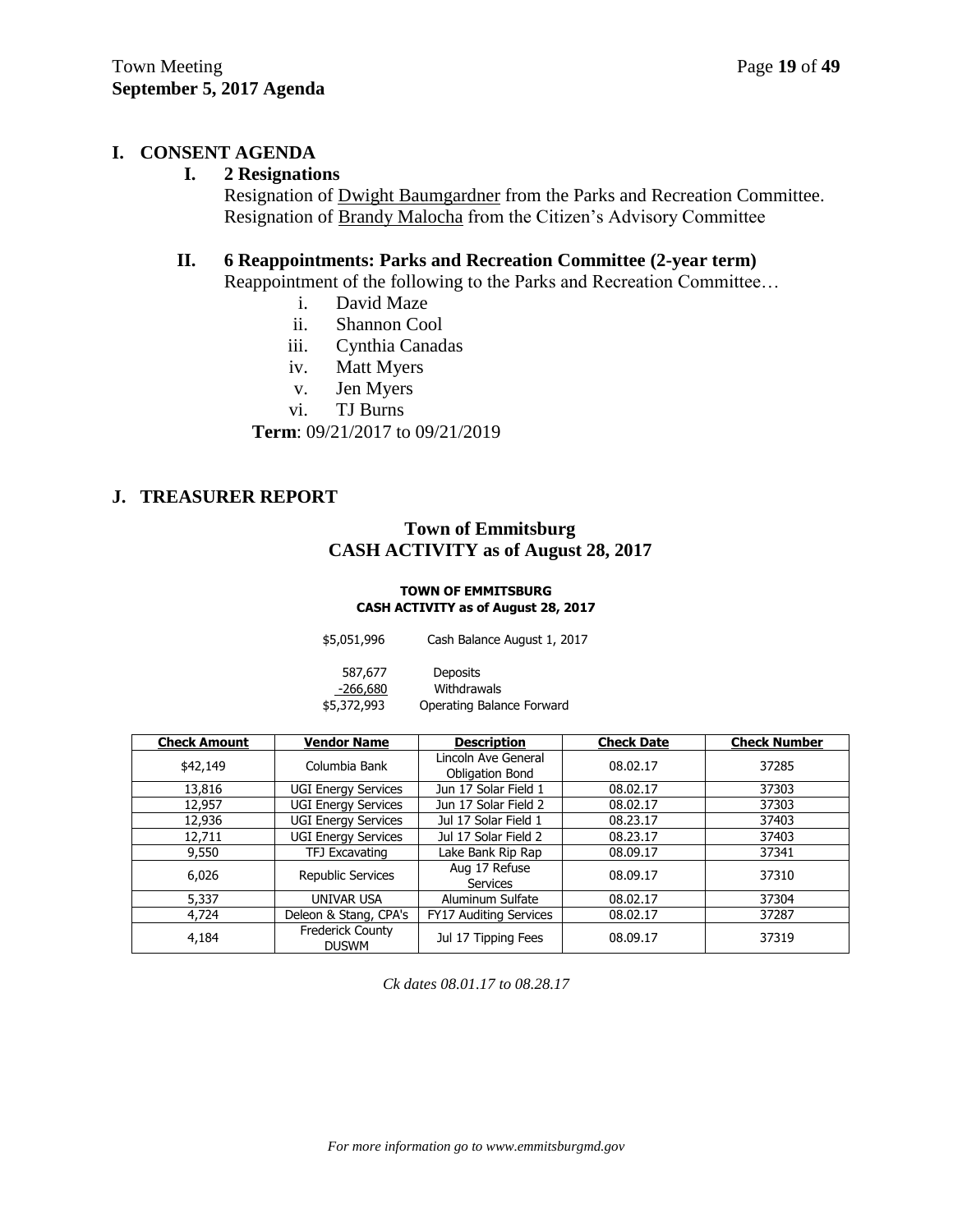**K. PLANNING COMMISSION REPORT:** Presentation at the meeting.

# **L. AGENDA ITEMS:**

**I. Ordinances to Amend Title 13 Public Services for Consideration:** Presentation at meeting by Town staff.

Ordinance and Policies for Review:

- i. **17-05**: Responsibility for Installation, Cost and Maintenance of Water Meters.
- ii. **17-06**: Sewer Rates
- iii. **17-07**: Water Rates and Collection of Charges
- iv. **P17-03**: Water and Sewer Main and System Maintenance Policy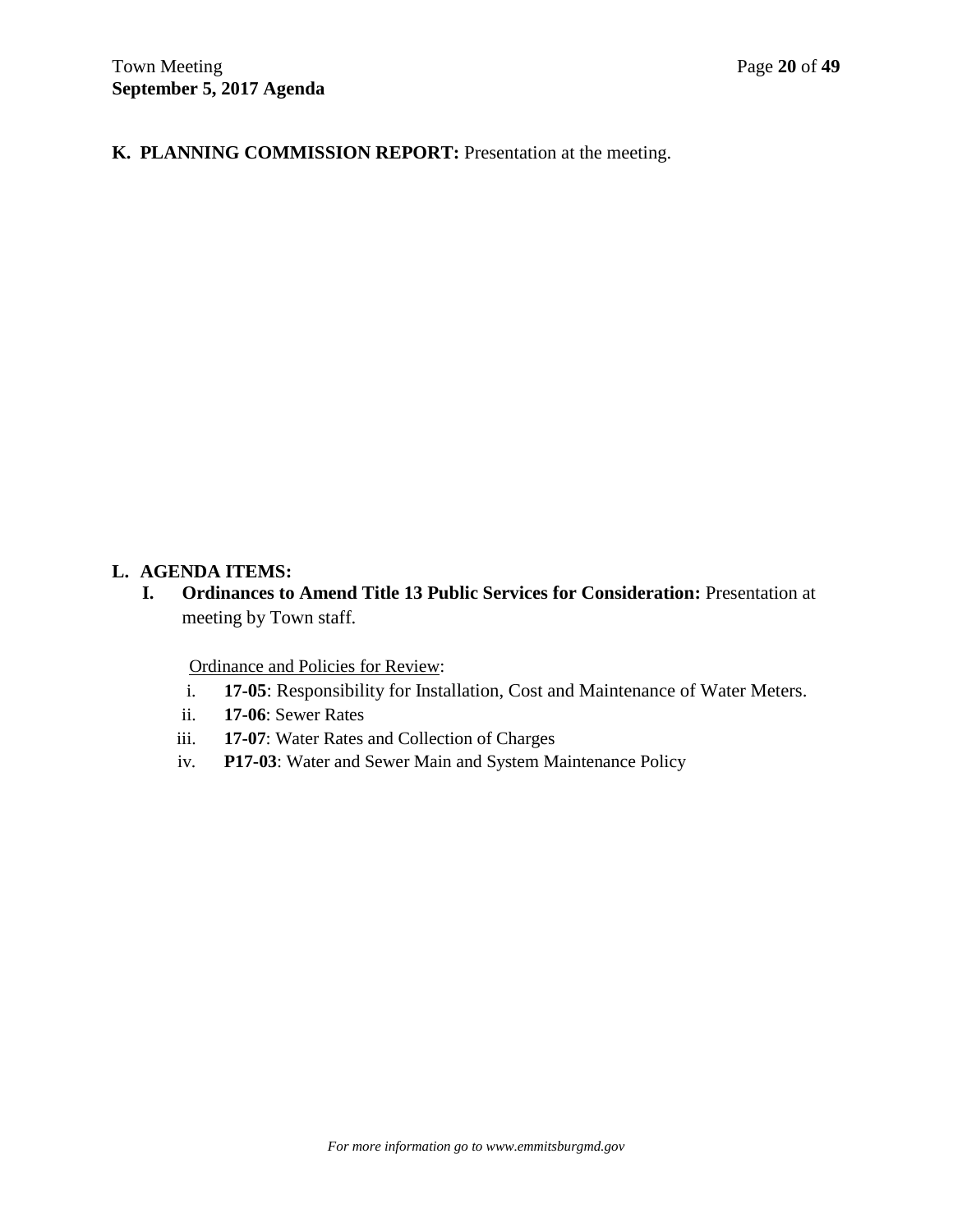Town Meeting Page 21 of 49 **September 5, 2017 Agenda** 

Jennes

ORDINANCE SERIES: 2017 ORD. NO. 17-05

> AN ORDINANCE TO AMEND TITLE 13 OF THE CODE OF EMMITSBURG ENTITLED PUBLIC SERVICES

**BE IT RESOLVED, ENACTED AND ORDAINED** by the Mayor and Board of Commissioners of the Town of Emmitsburg, Maryland, pursuant to the authority granted to them by the laws of Maryland and the Charter of the Town of Emmitsburg, that Title 13, Section 13.04.060 of the Emmitsburg Municipal Code, be amended as follows: The amended section of this regulation reads as follows with new wording indicated in **BOLD, CAPITAL** LETTERS and deleted words in [brackets and strike out].

\*\*\*\*\*\*\*\*\*\*\*\*\*\*\*\*\*\*\*\*\*\*\*\*\*\*\*\*\*\*\*\*\*\*\*\*\*\*\*\*\*\*\*\*\*\*\*\*\*\*\*\*\*\*\*\*\*\*\*\*\*\*\*\*\*\*\*\*\*\*\*\*\*\*\*\*\*\*\*\*\*\*\*\*\*\*\*\*\*\*\*\*\*

Chapter 13.04 Water System

**13.04.060 Responsibility for Installation, Cost and Maintenance of Water Meters.**

- A. Installation of the Initial Water Meter. All sizes of water meters shall be specified by the town and provided by owner and installed at the owner's expense. Following inspection and approval by the town, the property owner will ensure that the meter remains in proper working order.
- B. All meters two inches or larger shall be compound or fire service.
- C. Replacement of Water Meters. All replacement meters shall be provided by and installed at the town's expense, at the town's discretion or when said meter fails. After installation of the aforementioned meter, the property owner will ensure that the meter remains in proper working order. **THE PROPERTY OWNER SHALL TAKE ALL NECESSARY STEPS TO ENSURE METERS DO NOT FREEZE. IF THE METER FAILS DUE TO NEGLECT OR OTHER NEGLIGENT OR INTENTIONAL FAULT ON THE PART OF THE PROPERTY OWNER OR OCCUPANT OR THEIR GUESTS OR INVITEES, THE METER SHALL BE INSTALLED BY THE TOWN AT THE OWNER'S EXPENSE.**
- D. Violation of this section.
	- 1. It is the responsibility of the property owner to notify the town of a defective meter and schedule an inspection with the town within ten calendar days.
	- 2. Upon neglect or refusal to do so, it shall be the duty of the maintenance superintendent to shut off the water from such premises and any person who shall turn on such water before the necessary repairs have been made shall be deemed guilty of a misdemeanor and shall be subject to the standard disconnect and reconnect charges.
- E. Access of Meters. All meters of any size shall be accessible to the town's agents at all times. The denial of such access shall result in immediate disconnection of the water service without notice and will be subject to the standard disconnect and reconnect charges.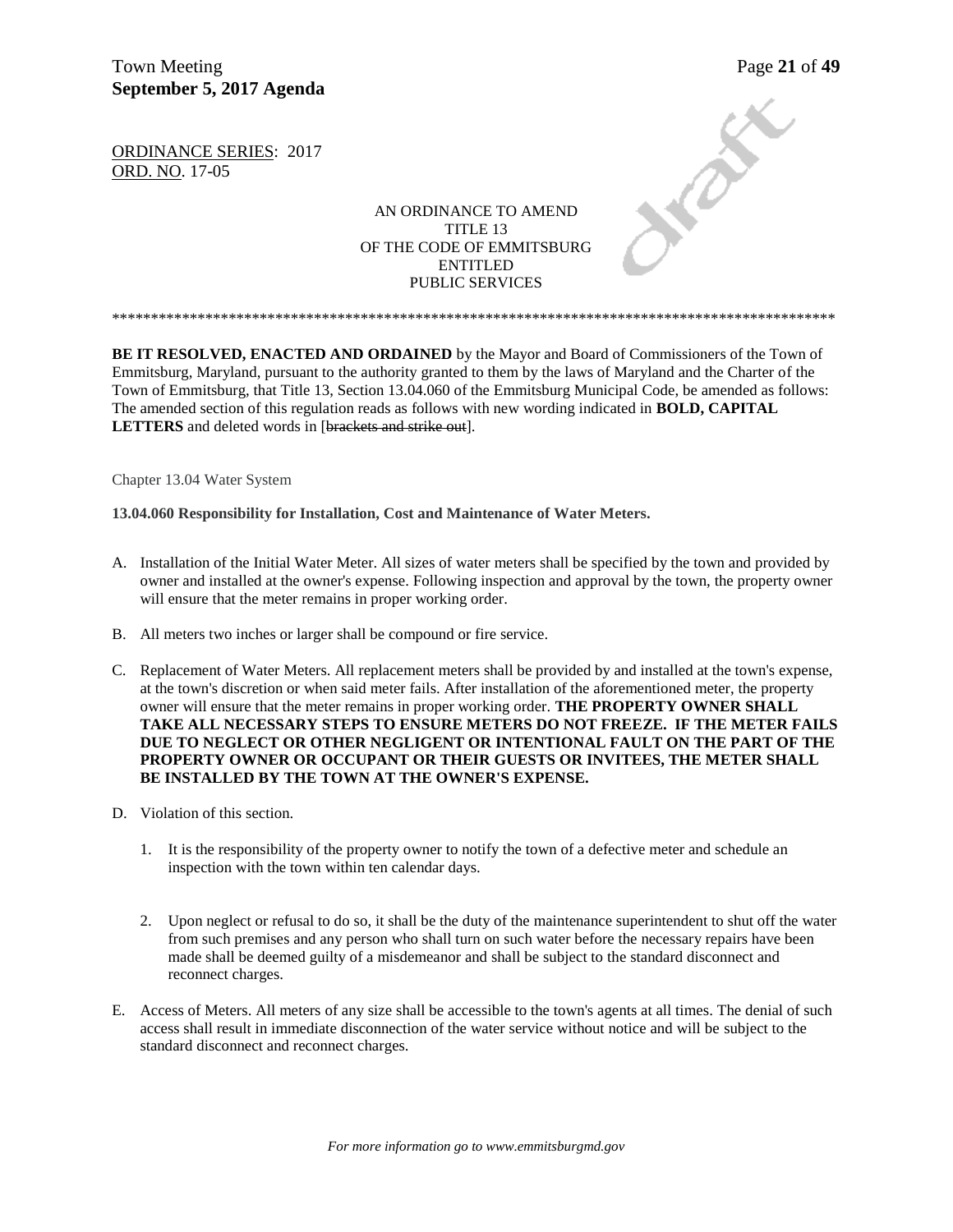**BE IT FURTHER RESOLVED, ENACTED AND ORDAINED** that this Ordinance shall take effect on the date on which the Mayor approves the Ordinance after passing by the Board of Commissioners or on the date on which the Board of Commissioners pass the Ordinance over the veto of the Mayor.

**PASSED** this \_\_\_ day of \_\_\_\_\_\_\_, 2017 by a vote of \_\_\_\_\_\_\_for, \_\_\_\_\_\_\_against, \_\_\_\_\_\_\_ absent, and \_\_\_\_\_\_ abstain. ATTEST: EMMITSBURG BOARD OF COMMISSIONERS: \_\_\_\_\_\_\_\_\_\_\_\_\_\_\_\_\_\_\_\_\_\_\_\_\_\_\_ \_\_\_\_\_\_\_\_\_\_\_\_\_\_\_\_\_\_\_\_\_\_\_\_\_\_\_\_\_\_\_\_\_\_\_ Madeline Shaw, Town Clerk Timothy O'Donnell, President **MAYOR** \_\_\_\_\_\_\_APPROVED \_\_\_\_\_\_\_VETOED this \_\_\_\_\_\_\_\_\_ day of \_\_\_\_\_\_\_\_\_\_\_\_\_\_\_\_\_\_\_\_\_\_\_\_\_\_\_\_, 2017.

> \_\_\_\_\_\_\_\_\_\_\_\_\_\_\_\_\_\_\_\_\_\_\_\_ Donald N. Briggs, Mayor

> > \_\_\_\_\_\_\_\_\_\_\_\_\_\_\_\_\_\_\_\_\_\_\_\_\_\_\_\_\_\_\_\_ I hereby certify that the foregoing Ordinance has been posted as required by Chapter 2.04 of the Emmitsburg Municipal Code.

Madeline Shaw, Town Clerk Date:

*For more information go to www.emmitsburgmd.gov*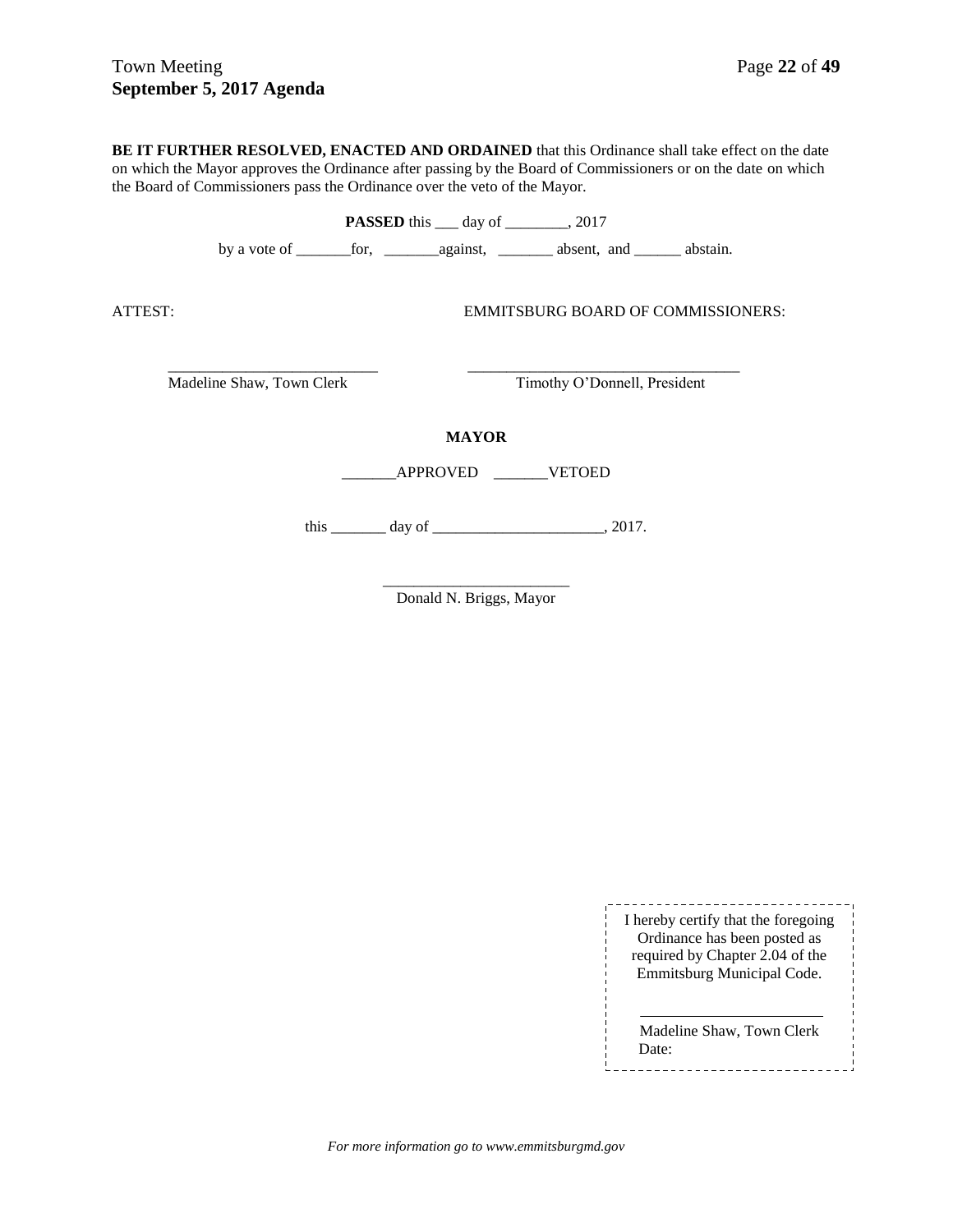Town Meeting Page 23 of 49 **September 5, 2017 Agenda** 

Jennes

ORDINANCE SERIES: 2017 ORD. NO. 17-06

> AN ORDINANCE TO AMEND TITLE 13 OF THE CODE OF EMMITSBURG ENTITLED PUBLIC SERVICES

**BE IT RESOLVED, ENACTED AND ORDAINED** by the Mayor and Board of Commissioners of the Town of Emmitsburg, Maryland, pursuant to the authority granted to them by the laws of Maryland and the Charter of the Town of Emmitsburg, that Title 13, Section 13.08.110 of the Emmitsburg Municipal Code, be amended as follows. New language is indicated by being in **BOLD, CAPITAL LETTERS,** and deleted language is designated by being in [brackets and strike out].

\*\*\*\*\*\*\*\*\*\*\*\*\*\*\*\*\*\*\*\*\*\*\*\*\*\*\*\*\*\*\*\*\*\*\*\*\*\*\*\*\*\*\*\*\*\*\*\*\*\*\*\*\*\*\*\*\*\*\*\*\*\*\*\*\*\*\*\*\*\*\*\*\*\*\*\*\*\*\*\*\*\*\*\*\*\*\*\*\*\*\*\*\*

Chapter 13.08 Sewer System

13.08.110 Sewer Rates.

- A. *{Unchanged}*
- B. *{Unchanged}*
- C**.** Collection of Charges.

[1] **ALL** sewer charges [are payable by] **SHALL BE CHARGED TO AND COLLECTED FROM** the owner of the property served. **CHARGES ARE PAYABLE** in full upon [mailing] **RECEIPT** of the quarterly bill. These bills are mailed by the first of January, April, July and October. **THE BILLS ARE DUE ON THE 5TH OF THE FOLLOWING MONTH, RESPECTIVELY, FEBRUARY, MAY, AUGUST AND NOVEMBER. IF THE 5TH FALLS ON A HOLIDAY OR WEEKEND, THE BILLS ARE DUE ON THE NEXT BUSINESS DAY.** If any bill remains unpaid after  $\frac{1}{2}$  **FORTY-FIVE (45)** days from the date the bill is sent, the town  $\overline{f\text{eleck}}$  shall give the owner of the property served written notice of such delinquency  $\overline{f\text{be}}$ mail.] **AND THE TOWN MAY DISCONTINUE WATER SERVICE TO THE PROPERTY AT ANY TIME THEREAFTER. THE NOTICE SHALL BE MAILED TO THE LAST KNOWN ADDRESS OF THE PROPERTY OWNER OR POSTED ON THE PROPERTY SERVED.** [The same collection and service disconnection procedures established for water charges will apply.] **IF WATER SERVICE HAS BEEN DISCONNECTED FOR FAILURE TO PAY THE SEWER CHARGES, THEN PRIOR TO RECONNECTING THE WATER SERVICE, THE ENTIRE SEWER BILL DUE AND OWING AND A RECONNECTION CHARGE OF ONE HUNDRED DOLLARS (\$100.00) MUST BE PAID IN FULL. A SEWER BILL REMAINING UNPAID AFTER 60 DAYS FROM THE DATE THE BILL WAS ORIGINALLY MAILED MAY BE COLLECTED FROM THE OWNER OF THE PROPERTY IN THE SAME MANNER AND AT THE SAME INTEREST RATE AS TAXES ARE COLLECTED IN FREDERICK COUNTY, AND,**  $f$ **<sup>T</sup>** The sewer and service charges shall then be a first lien on the property served. **NOTHING CONTAINED IN THIS SECTION SHALL PRECLUDE THE TOWN FROM THE USE OF ANY OTHER PROCEDURE AVAILABLE TO COLLECT UNPAID SEWER CHARGES.**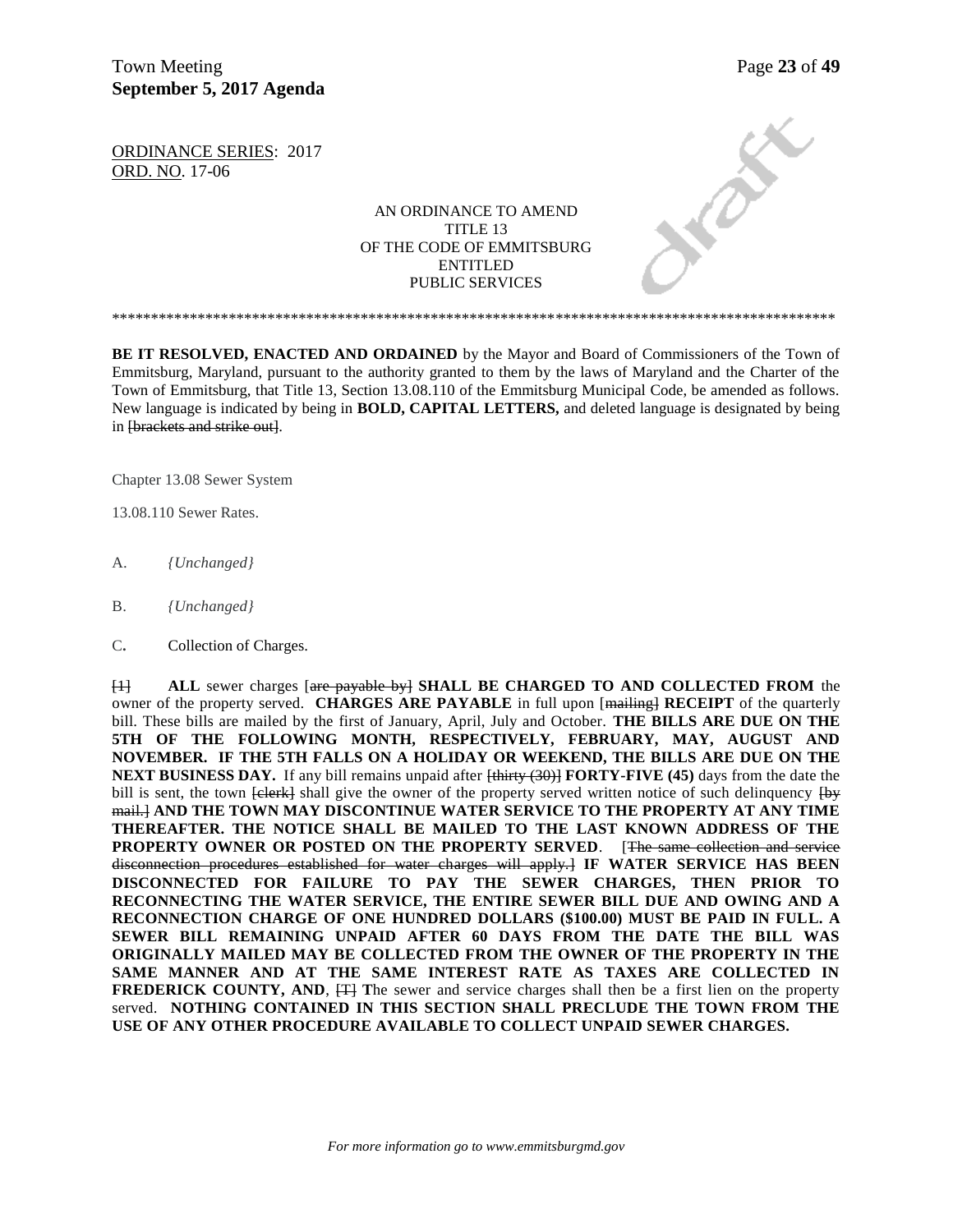**BE IT FURTHER RESOLVED, ENACTED AND ORDAINED** that this Ordinance shall take effect on the date on which the Mayor approves the Ordinance after passing by the Board of Commissioners or on the date on which the Board of Commissioners pass the Ordinance over the veto of the Mayor.

**PASSED** this \_\_ day of \_\_\_\_\_\_, 2017

by a vote of \_\_\_\_\_\_\_for, \_\_\_\_\_\_\_against, \_\_\_\_\_\_\_ absent, and \_\_\_\_\_\_ abstain.

**ATTEST: EMMITSBURG BOARD OF COMMISSIONERS:**

Madeline Shaw, Town Clerk Timothy O'Donnell, President

**MAYOR**

\_\_\_\_\_\_\_\_\_\_\_\_\_\_\_\_\_\_\_\_\_\_\_\_\_\_\_ \_\_\_\_\_\_\_\_\_\_\_\_\_\_\_\_\_\_\_\_\_\_\_\_\_\_\_\_\_\_\_\_\_\_\_

\_\_\_\_\_\_\_APPROVED \_\_\_\_\_\_\_VETOED

this \_\_\_\_\_\_\_\_ day of \_\_\_\_\_\_\_\_\_\_\_\_\_\_\_\_\_\_\_\_\_\_\_\_\_, 2017.

\_\_\_\_\_\_\_\_\_\_\_\_\_\_\_\_\_\_\_\_\_\_\_\_ Donald N. Briggs, Mayor

> ----------------------------I hereby certify that the foregoing Ordinance has been posted as required by Chapter 2.04 of the Emmitsburg Municipal Code.

> Madeline Shaw, Town Clerk Date:

*For more information go to www.emmitsburgmd.gov*

L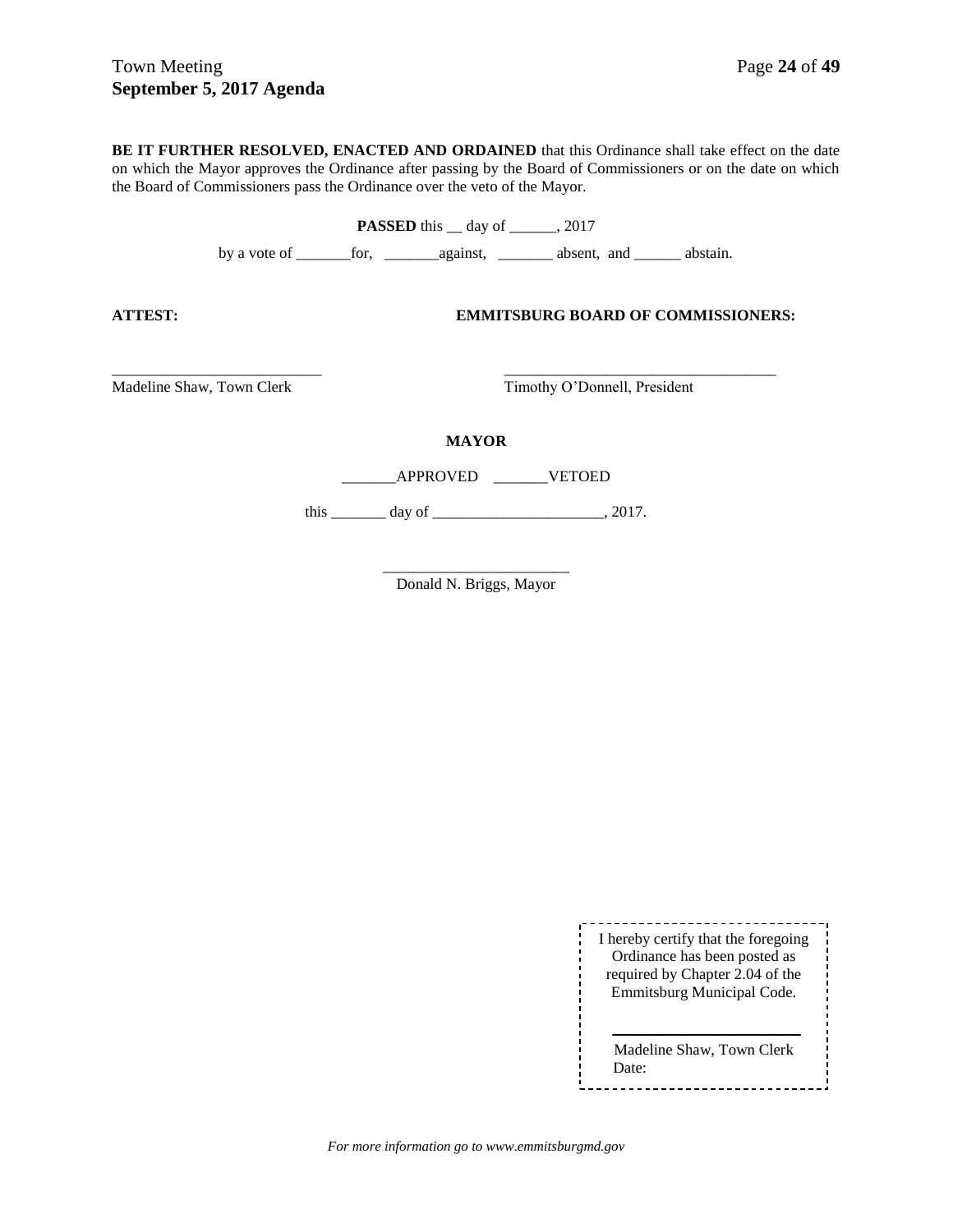**PARTICIPAL** 

ORDINANCE SERIES: 2017 ORD. NO. 17-07

## AN ORDINANCE TO AMEND TITLE 13 OF THE CODE OF EMMITSBURG ENTITLED PUBLIC SERVICES

\*\*\*\*\*\*\*\*\*\*\*\*\*\*\*\*\*\*\*\*\*\*\*\*\*\*\*\*\*\*\*\*\*\*\*\*\*\*\*\*\*\*\*\*\*\*\*\*\*\*\*\*\*\*\*\*\*\*\*\*\*\*\*\*\*\*\*\*\*\*\*\*\*\*\*\*\*\*\*\*\*\*\*\*\*\*\*\*\*\*\*\*\*

**SECTION I: BE IT RESOLVED, ENACTED AND ORDAINED** by the Mayor and Board of Commissioners of the Town of Emmitsburg, Maryland, pursuant to the authority granted to them by the laws of Maryland and the Charter of the Town of Emmitsburg, that Title 13, Section 13.04.030 of the Emmitsburg Municipal Code, be amended as follows. New language is designated by being in **BOLD CAPITAL LETTERS**, and deleted language is designated by being in <del>[brackets and strike out]</del>.

Chapter 13.04 – Water System

#### **13.04.030 - Water rates.**

- A. *{Unchanged}*
- B*. {Unchanged}*

[C. Collection of Charges. All water charges shall be charged to and collected from the owner of the property served. Charges are payable in full upon receipt of the quarterly bill. These bills are mailed by the first of January, April, July and October. If any bill remains unpaid after thirty (30) days from the date the bill is sent, a late charge will be assessed, and the town clerk shall give the owner of the property served written notice by mail. The notice shall be mailed to the owner's last known address or a copy shall be left on the owner's property. The notice shall notify the owner of the property served that the bill is in arrears and that water service will be discontinued. If the amount due remains unpaid after the expiration of ten days from the giving of such notice, the town clerk shall forthwith discontinue water service to the property. The services will remain disconnected until the delinquent amount and a reconnection charge is paid in full. If any person shall turn the service on again without proper authority from the mayor and board of commissioners after the same has been disconnected, he/she shall be guilty of a misdemeanor. The fee for the service disconnection and reconnection is one hundred dollars (\$100.00) in advance. If any bill remains unpaid after thirty (30) days from the date the notice is sent, the bill and reconnection charge shall be collectible from the property owner in the same manner and subject to the same interest as taxes are collectible in Frederick County. Such charges and bills shall be a first lien on the property. ]

[D.] **C.** Unusually Excessive Water Use. In the event that a meter reading reflects an unusually high water usage, whereas the bill is more than twenty-five (25) percent higher in that quarter for the last three years, which is due to a broken pipe, leak or other malfunction in the plumbing system on the property, then the town may allow for a first and only occurrence during a three-year period beginning with said request, a reduction in the amount of the water and sewer bill. In order to be granted the reduction, the property owner must submit a written request to the town manager for the reduction and state the nature of the cause of the high water usage and the action taken to correct and resolve the problem. The revised bill will be established as based upon the average of the water usage for the property for the same quarter during the three previous years.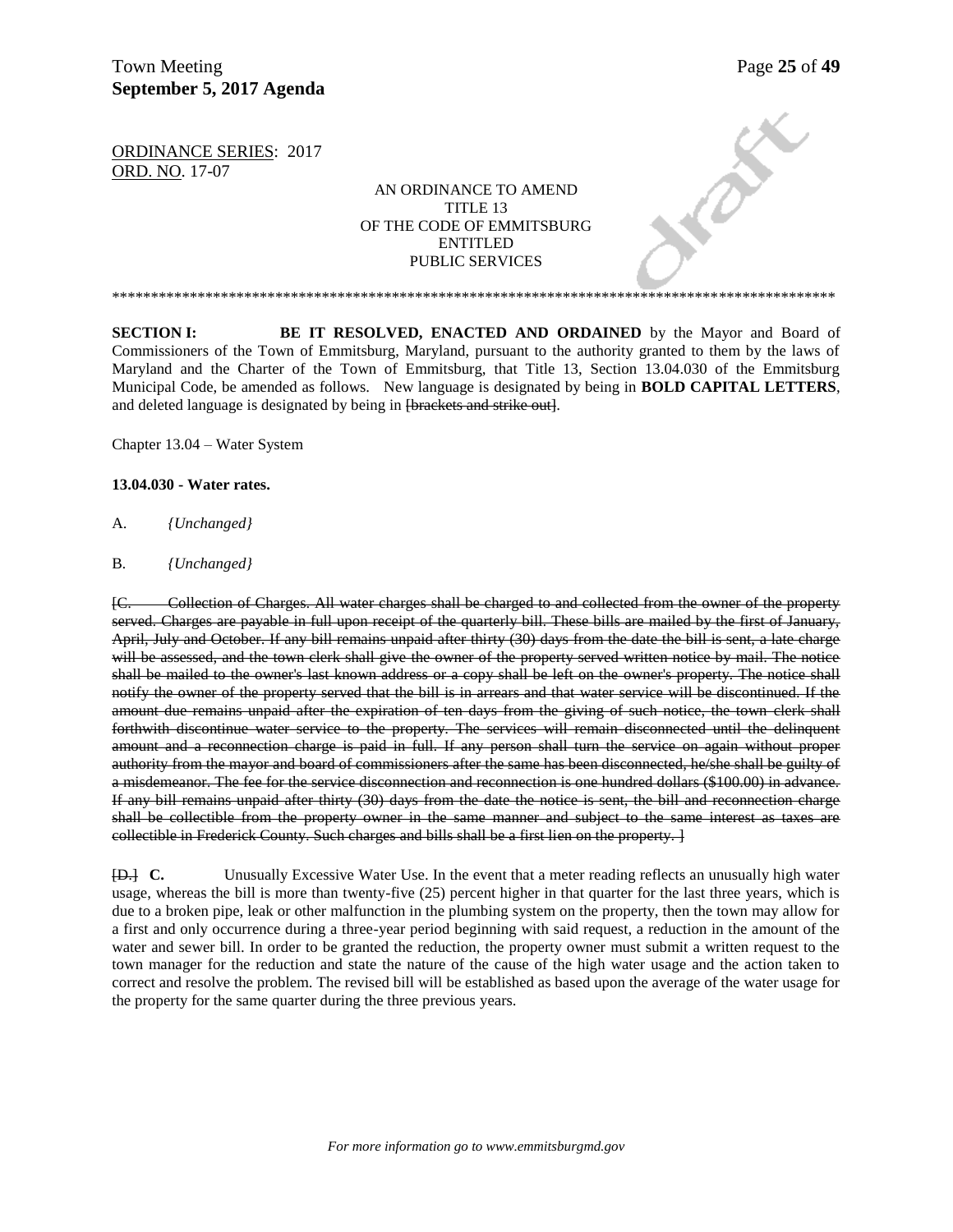**SECTION II: BE IT RESOLVED, ENACTED AND ORDAINED** by the Mayor and Board of Commissioners of the Town of Emmitsburg, Maryland, pursuant to the authority granted to them by the laws of Maryland and the Charter of the Town of Emmitsburg, that Title 13, Chapter 13.04 of the Emmitsburg Municipal Code, be amended by adding thereto the following as Section 13.04.035:

Chapter 13.04 Water System

#### 13.04.035 C**OLLECTION OF CHARGES**

- **A. THE BILLING AND COLLECTION PROCEDURES IN THIS SECTION ARE POLICY PROCEDURES ONLY AND CONSTITUTE GUIDELINES WHICH DO NOT CREATE ANY REQUIREMENTS OR STANDARDS WHICH, UPON NON-COMPLIANCE, WILL GIVE RISE TO ANY CLAIM, CAUSE OF ACTION OR BASIS FOR NON-PAYMENT FOR SERVICES RENDERED. THE FAILURE OF THE TOWN TO COMPLY STRICTLY WITH ANY OF THESE POLICY PROCEDURES AND GUIDELINES IS NOT A WAIVER OR RELINQUISHMENT OF ANY OF THE RIGHTS OF THE TOWN TO SEEK PAYMENT FOR WATER SERVICES RENDERED NOR DOES SUCH FAILURE CREATE ANY DEFENSE TO THE OBLIGATION OF THE USER TO PAY FOR WATER SERVICES RENDERED.**
- **B. ALL CHARGES FOR WATER SERVICE ARE THE OBLIGATION OF AND SHALL BE CHARGED TO AND COLLECTED FROM THE OWNER OF THE PROPERTY SERVED. ALL WATER SERVICE ACCOUNTS WILL BE ESTABLISHED IN THE NAME OF THE PROPERTY OWNER WHERE SERVICE IS RENDERED. BILLS WILL BE MAILED IN THE NAME OF THE PROPERTY OWNER TO THE PROPERTY ADDRESS. UPON WRITTEN REQUEST MADE ANNUALLY BY THE PROPERTY OWNER, THE TOWN WILL MAIL BILLS, LATE NOTICES, DISCONNECTION NOTICES AND ANY OTHER NOTICES AND COMMUNICATIONS TO THE PROPERTY OWNER TO SUCH OTHER ADDRESS AS HAS BEEN DESIGNATED BY THE PROPERTY OWNER OR TO THE PROPERTY OWNER IN THE CARE OF A DESIGNATED PROPERTY MANAGEMENT COMPANY AT THAT COMPANY'S ADDRESS. NO ACCOUNTS WILL BE ESTABLISHED AND NO BILLS WILL BE MAILED IN THE NAME OF TENANTS.**
- **C. CHARGES FOR WATER SERVICE ARE PAYABLE IN FULL UPON RECEIPT OF THE QUARTERLY BILL. BILLS FOR WATER SERVICE CHARGES WILL BE MAILED BY THE FIRST OF JANUARY, APRIL, JULY AND OCTOBER. THE FINAL DUE DATE FOR THE PAYMENT OF BILLS IS THE 5TH DAY OF THE FOLLOWING MONTH, RESPECTIVELY, FEBRUARY, MAY, AUGUST AND NOVEMBER. IF THE 5TH DAY OF THE MONTH IS A HOLIDAY OR WEEKEND, THE FINAL DUE DATE SHALL BE EXTENDED TO THE NEXT BUSINESS DAY. ANY BILL REMAINING UNPAID AFTER ITS DUE DATE SHALL ACCRUE A LATE CHARGE OF 5% OF THE AMOUNT UNPAID, AND THE TOWN SHALL NOTIFY THE OWNER OF THE PROPERTY SERVED THAT THE BILL IS IN ARREARS AND THAT WATER SERVICE WILL BE DISCONTINUED IF PAYMENT IS NOT RECEIVED. THE NOTICE SHALL BE MAILED TO THE OWNER'S LAST KNOWN ADDRESS OR A COPY SHALL BE LEFT ON THE OWNER'S PROPERTY. IF THE AMOUNT DUE REMAINS UNPAID AFTER THE EXPIRATION OF TEN DAYS FROM THE GIVING OF SUCH NOTICE, THE TOWN SHALL FORTHWITH DISCONTINUE WATER SERVICE TO THE PROPERTY. THE SERVICES WILL REMAIN DISCONNECTED UNTIL THE DELINQUENT AMOUNT AND A RECONNECTION CHARGE IS PAID IN FULL. THE CHARGE FOR THE SERVICE DISCONNECTION AND RECONNECTION IS ONE HUNDRED DOLLARS (\$100.00). ANY BILL AND, IF APPLICABLE, RECONNECTION CHARGE REMAINING UNPAID AFTER THIRTY (30) DAYS FROM THE DATE THE LATE NOTICE IS SENT IS COLLECTIBLE FROM THE PROPERTY OWNER IN THE SAME MANNER AND SUBJECT TO THE SAME INTEREST AS TAXES ARE COLLECTIBLE IN FREDERICK COUNTY. SUCH CHARGES AND BILLS SHALL BE A FIRST LIEN ON THE PROPERTY. ANY PERSON WHO, WITHOUT PROPER AUTHORITY FROM THE MAYOR AND BOARD OF**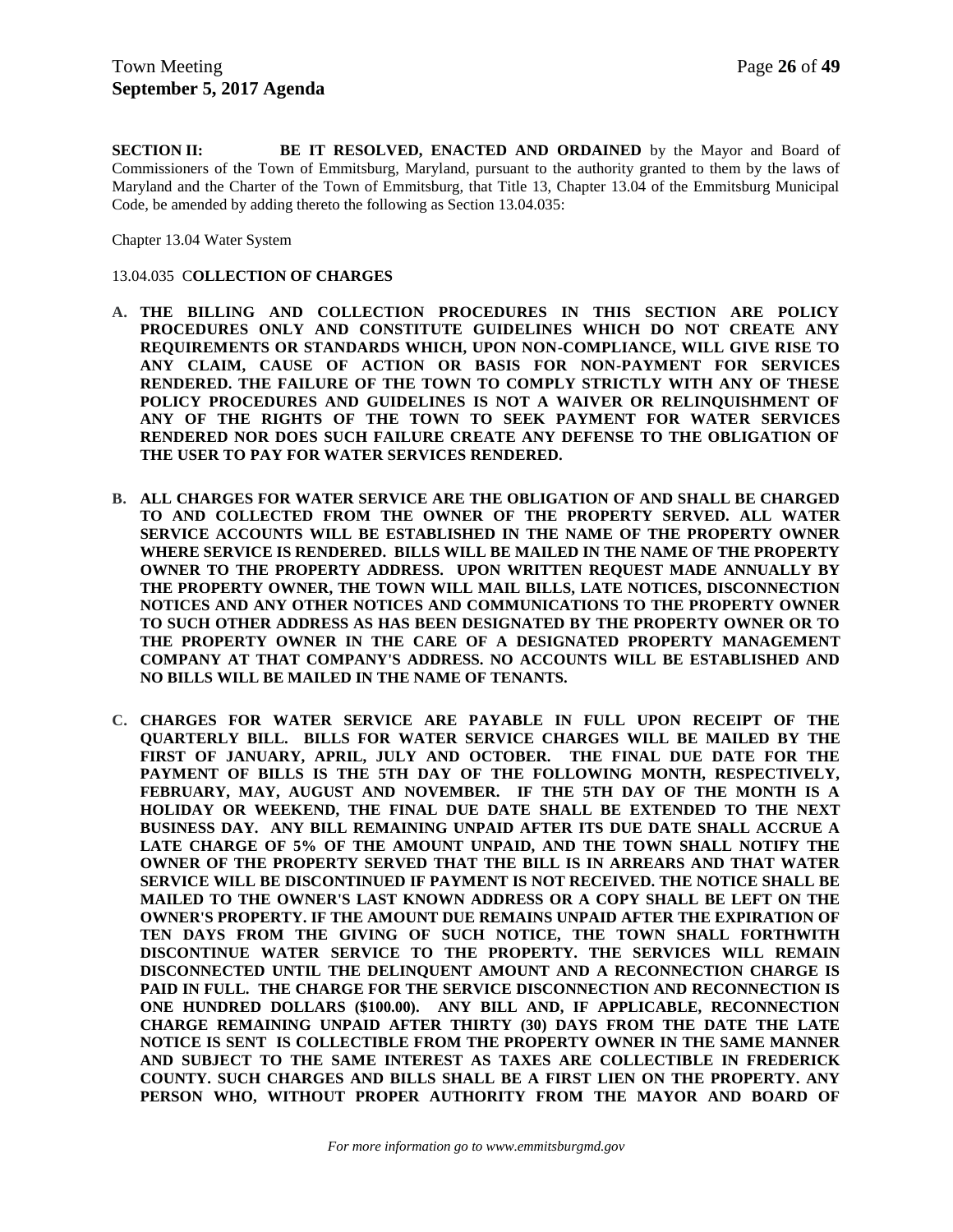**COMMISSIONERS, RECONNECTS WATER SERVICE TO THE PROPERTY AT WHICH SERVICE HAS BEEN DISCONNECTED PURSUANT TO THIS SECTION SHALL BE GUILTY OF A MISDEMEANOR.**

- **D. ALL BILLS MAY BE PAID AT ANY OF THE FOLLOWING LOCATIONS OR IN THE FOLLOWING MANNER:**
	- **1. IN PERSON, BY CASH, CHECK OR CREDIT CARD, AT THE EMMITSBURG TOWN OFFICE.**
	- **2. BY MAILING THE PAYMENT TO THE EMMITSBURG TOWN OFFICE.**
	- **3. BY ONLINE BANKING, IF SUCH PAYMENT PROCEDURE IS AVAILABLE THROUGH THE CUSTOMER'S BANK OR OTHER FINANCIAL INSTITUTION AND IS COMPATIBLE WITH THE PROCEDURES AND BILLING SYSTEMS OF THE TOWN.**
	- **4. ONLINE USING THE ONLINE BILL PAY FUNCTION ON THE TOWN'S WEBSITE LOCATED AT [WWW.EMMITSBURGMD.GOV.](http://www.emmitsburgmd.gov/)**
	- **5. BY PLACING THE PAYMENT IN THE DROP-BOX LOCATED IN THE FRONT OF THE OLD TOWN OFFICE BUILDING AT 22 EAST MAIN STREET.**

**SECTION III: BE IT FURTHER RESOLVED, ENACTED AND ORDAINED** that this Ordinance shall take effect on the date on which the Mayor approves the Ordinance after passing by the Board of Commissioners or on the date on which the Board of Commissioners passes the Ordinance over the veto of the Mayor.

**PASSED** this day of .2017

by a vote of \_\_\_\_\_\_\_for, \_\_\_\_\_\_\_against, \_\_\_\_\_\_\_ absent, and \_\_\_\_\_\_ abstain.

**ATTEST: EMMITSBURG BOARD OF COMMISSIONERS:**

\_\_\_\_\_\_\_\_\_\_\_\_\_\_\_\_\_\_\_\_\_\_\_\_\_\_\_ \_\_\_\_\_\_\_\_\_\_\_\_\_\_\_\_\_\_\_\_\_\_\_\_\_\_\_\_\_\_\_\_\_\_\_ Madeline Shaw, Town Clerk Timothy O'Donnell, President

**MAYOR**

| <b>APPROVED</b> | <b>VETOED</b> |
|-----------------|---------------|
|                 |               |

this \_\_\_\_\_\_\_ day of \_\_\_\_\_\_\_\_\_\_\_\_\_\_\_\_\_\_\_\_\_\_, 2017.

Donald N. Briggs, Mayor I hereby certify that the foregoing<br>
Ordinance has been posted as required by Chapter 2.04 of the Emmitsburg Municipal Code.

Madeline Shaw, Town Clerk Date: 

*For more information go to www.emmitsburgmd.gov*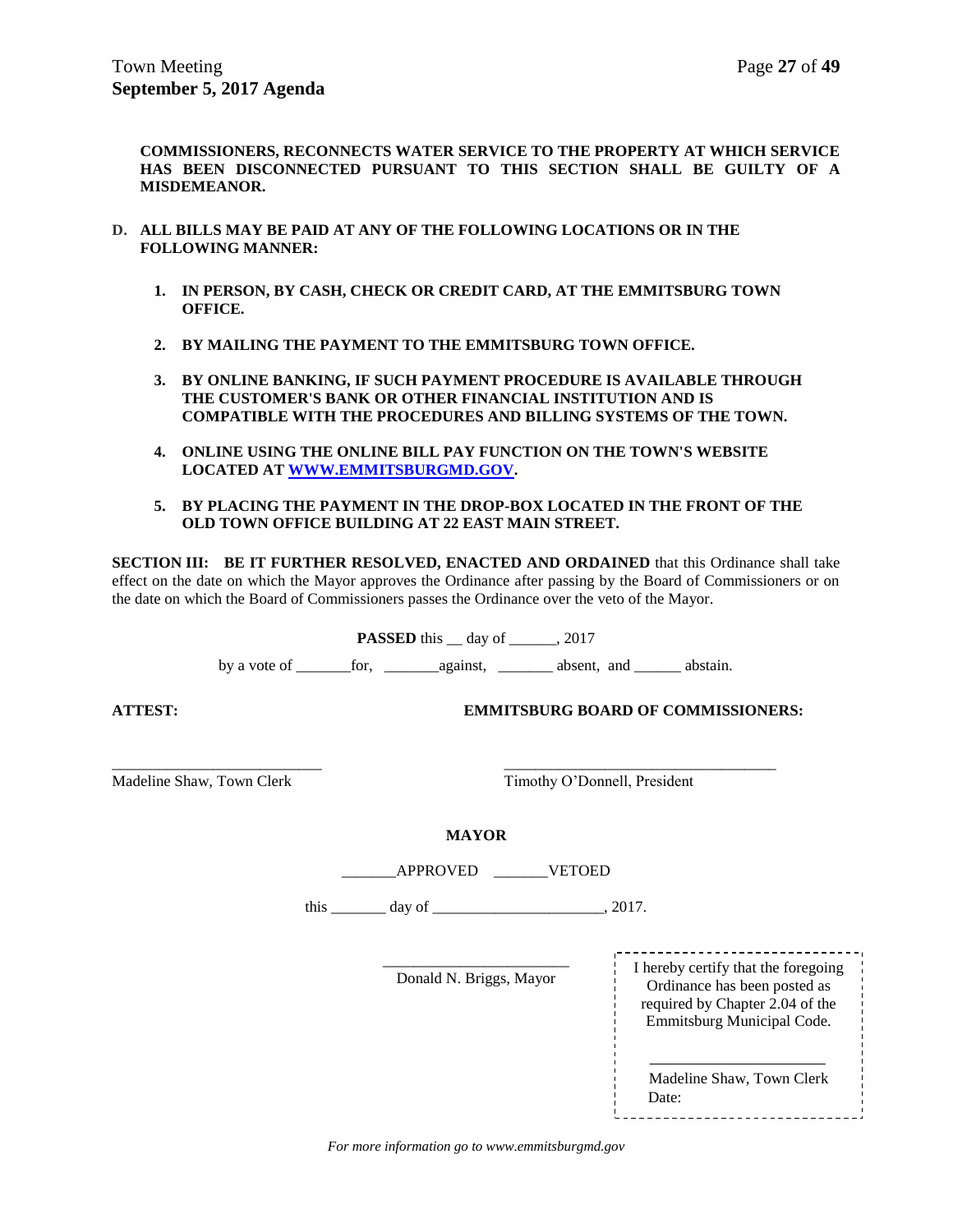## POLICY SERIES: 2017 Policy No. P17-03

#### **TOWN OF EMMITSBURG** WATER AND SEWER MAIN AND SYSTEM MAINTENANCE POLICY

\*\*\*\*\*\*\*\*\*\*\*\*\*\*\*\*\*\*\*\*\*\*\*\*\*\*\*\*\*\*\*\*\*\*\*\*\*\*\*\*\*\*\*\*\*\*\*\*\*\*\*\*\*\*\*\*\*\*\*\*\*\*\*\*\*\*\*\*\*\*\*\*\*\*\*\*\*\*\*\*\*\*\*\*\*\*\*\*\*\*\*\* This policy will replace Policy P12-01. It is, has been, and will remain the policy of the Town of Emmitsburg to maintain its water and sewer mains and systems as herein noted and described.

In all areas, the town will maintain, repair and/or construct the main and/or trunk lines. This in no way includes water and/or sewer house (or service) connections.

#### Water Lines:

The Town will be responsible for maintenance, repair and/or replacements of said water lines from the curb box, where reasonably determined, to the main line. The property owner will be responsible for maintenance, repair and/or replacement of said water lines from the curb box to the structure.

When a curb box has been damaged by a property owner, occupant or their guests or invitees through neglect or misuse as determined by Town staff, it will be the property owner's responsibility to repair and/or replace. After the repair and/or replacement has been made, Town staff will inspect the repair and/or replacement for proper completion.

## Sewer Lines:

The Town will be responsible for maintenance, repair and/or replacements of said sewer lines from the property lines, where reasonably determined, to the main line. The property owner will be responsible for maintenance, repair and/or replacement of said sewer lines from the property line to the structure.

When a sewer clean out has been damaged by a property owner, occupant or their guests or invitees through neglect or misuse as determined by Town staff, it will be the property owner's responsibility to repair and/or replace. After the repair and/or replacement has been made, Town staff will inspect the repair and/or replacement for proper completion.

Repairs and replacement does not include a clog. All clogs occurring from the property line to the building will require the homeowner to contact a plumber. If a clog is determined to be caused by the homeowner's misuse or neglect, the homeowner will be fully responsible for the repair. After the repair as been made, Town staff will inspect.

This policy is hereby adopted and shall take effect on **day of**  $\qquad \qquad$  . 2017.

PASSED this day of  $\qquad \qquad$  2017.

\_\_\_\_\_\_\_\_\_\_\_\_\_\_\_\_\_\_\_\_\_\_\_\_\_\_\_ \_\_\_\_\_\_\_\_\_\_\_\_\_\_\_\_\_\_\_\_\_\_\_\_\_\_\_\_\_\_\_\_\_\_\_

*ATTEST: EMMITSBURG BOARD OF COMMISSIONERS:*

Madeline Shaw, Town Clerk Timothy O'Donnell, President

\_\_\_\_\_\_ APPROVED \_\_\_\_\_VETOED

This \_\_\_\_\_\_\_\_\_\_ day of \_\_\_\_\_\_\_\_\_\_\_\_\_\_\_, 2017

\_\_\_\_\_\_\_\_\_\_\_\_\_\_\_\_\_\_\_\_\_\_\_\_\_\_\_\_ Donald N. Briggs, Mayor

*For more information go to www.emmitsburgmd.gov*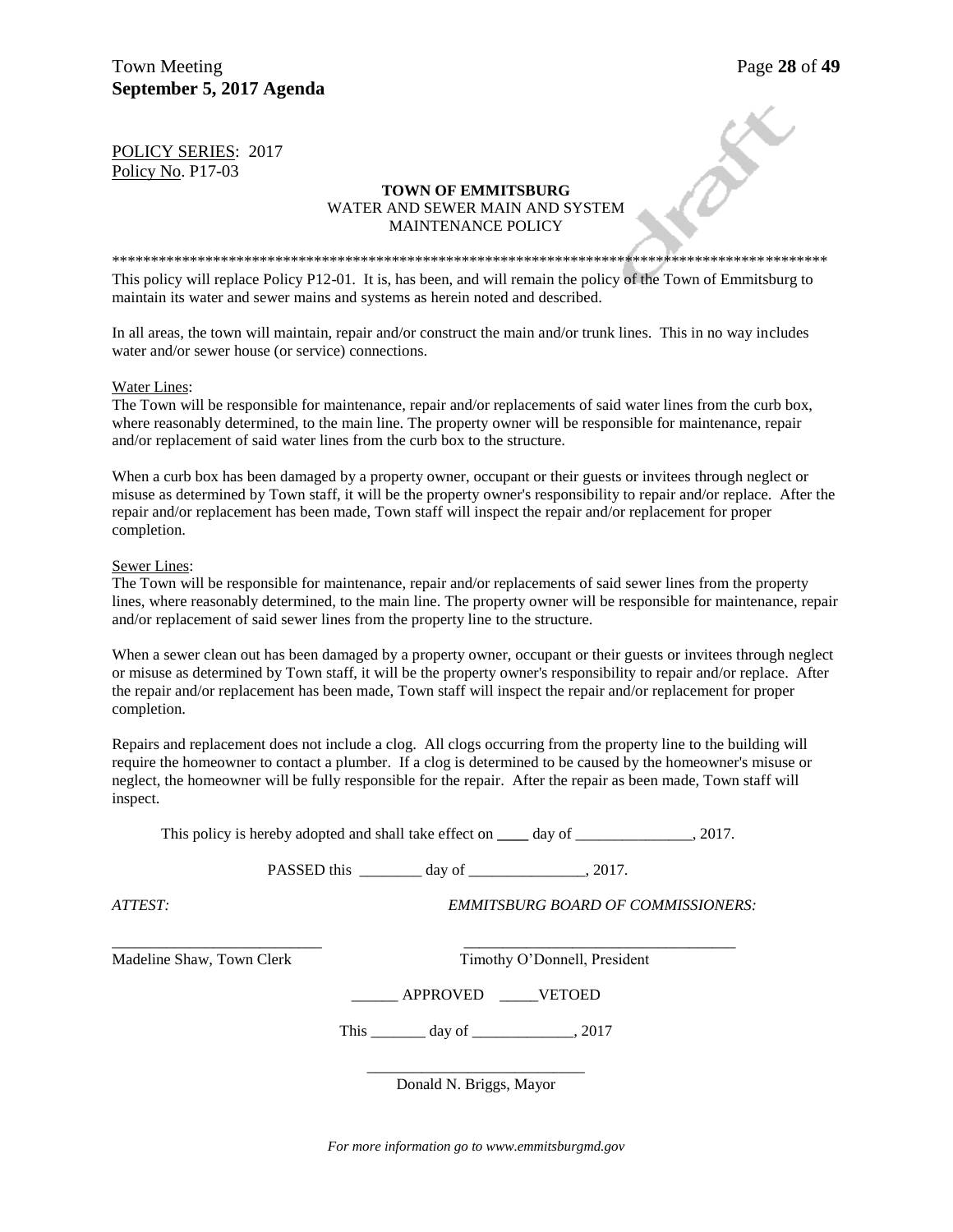

# **Proposed Water Service Line Responsibility**

**Proposed Sewer Service Line Responsibility**

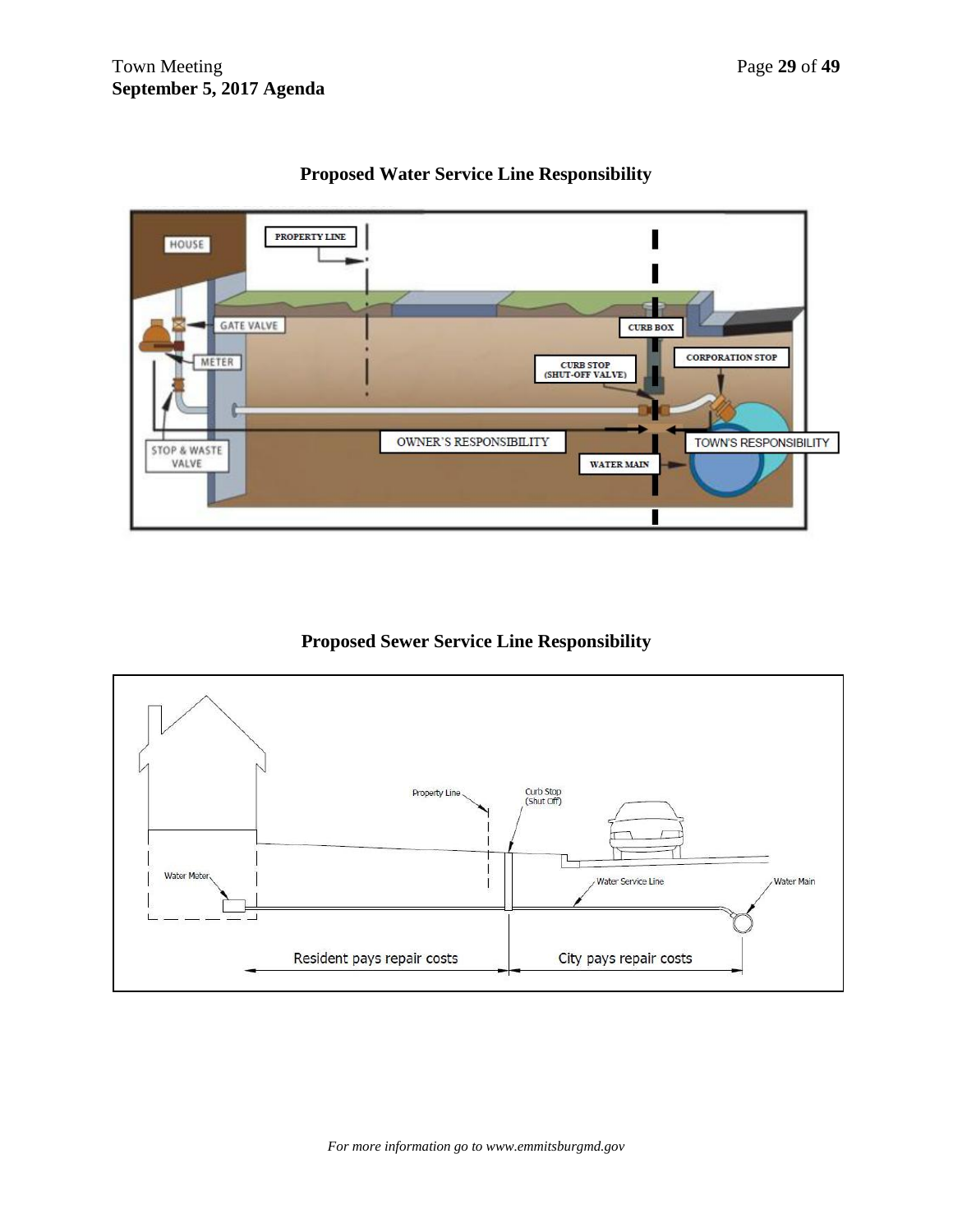# **AGENDA ITEMS CONTINUED:**

**II. Consideration and Public Hearing Regarding Text Amendments Related to Place of Worship As a Use in Various Sections of the Zoning Ordinance:** Presentation at meeting by Town staff.

# Ordinances for Review:

- i. 17.04.020
- ii. 17.12.060
- iii. 17.20.030
- iv. 17.32 Residential zones
- v. 17.32.040 R-2 & 17.32.050 (*Note*: no signatures needed)
- vi. 17.36.020
- vii. 17.40.070

# **SUMMARY OF CHANGES**

## **Notes regarding the recommended changes to the Emmitsburg Code re "place of worship".**

- o 17.04.020 Definitions. Inserted definition for Place of Worship.
- o 17.12.060 Limitations, guides and standards for special exception uses. Changed Church to "Places of Worship."
- o 17.20.030 B-2 General Business district Inserted Place of worship in paragraph Q, with other uses that are similar in terms of land use.

## **17.32 Residential zoning districts**

- o 17.32.020 Uses permitted in the R-S district (residential suburban). Include place of worship because the intent was to provide for larger lots in this zone. (No R-S zone currently designated on zoning map).
- o 17.32.030, 040, 050 Deleted Churches schools, libraries, museums and community centers from ¶ B. Inserted "Private community center within a residential subdivision, intended to serve that residential community." as ¶H.
- o 17.32.070 Wording changes in lot area chart.

## **17.36 Village Zone**

 $\circ$  17.36.020 - Uses permitted in the village zone (VZ). Deleted Churches from  $\P B$ . inserted ¶ N. Place of Worship, theatre, and auditorium.

# **17.40 Exceptions and Modifications**

o 17.40.070 - Public and semi-public buildings may exceed height limitations. Exchanged wording: Places of Worship instead of churches, temples.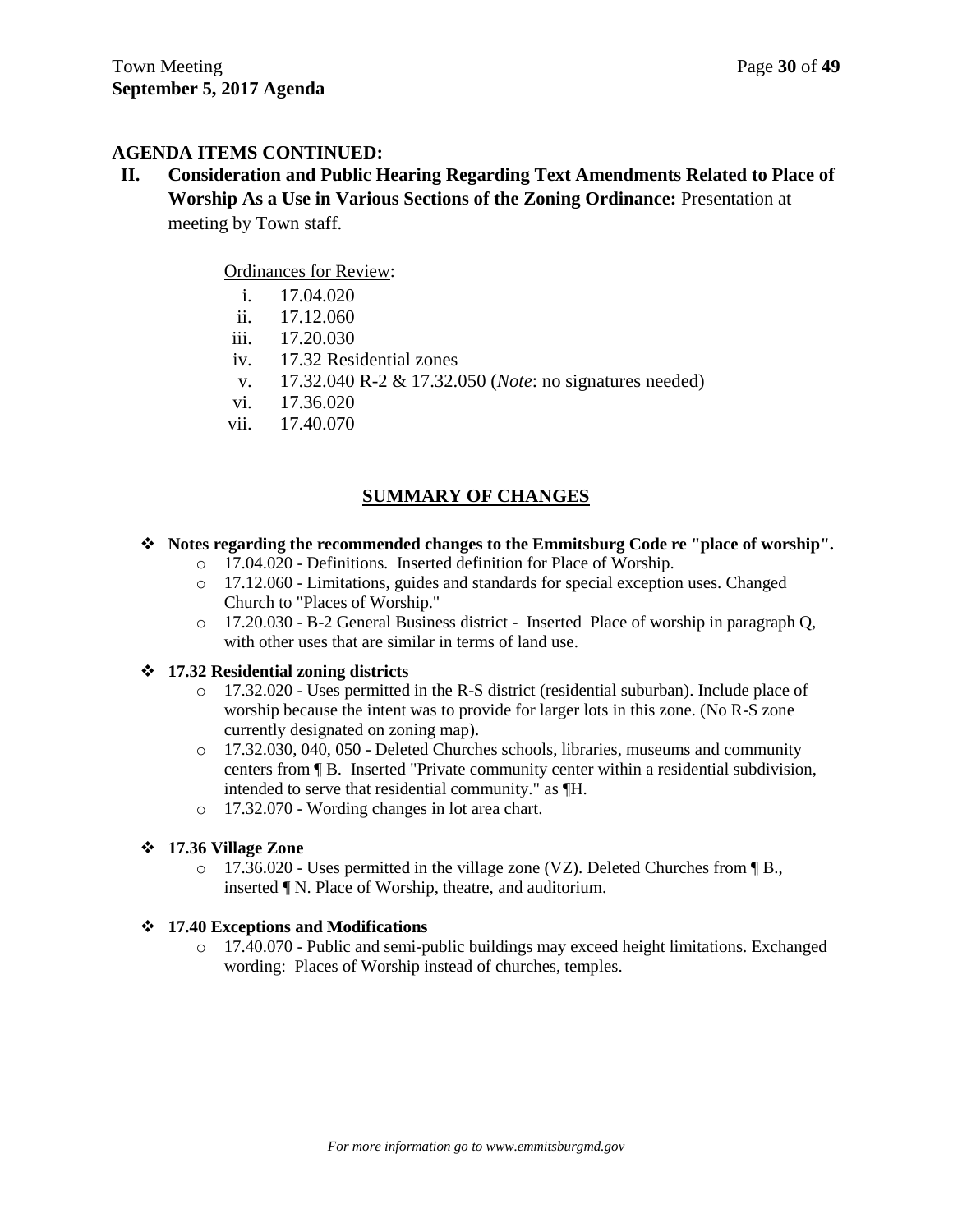Town Meeting Page 31 of 49 **September 5, 2017 Agenda** 

ax

ORDINANCE SERIES: 2017 ORD. NO. 17-08

## **AN ORDINANCE TO AMEND TITLE 17 OF THE CODE OF EMMITSBURG ENTITLED ZONING**

**BE IT RESOLVED, ENACTED AND ORDAINED** by the Mayor and Board of Commissioners of the Town of Emmitsburg, Maryland, pursuant to the authority granted to them by the laws of Maryland and the Charter of the Town of Emmitsburg, that Title 17, Section 17.04.020 of the Emmitsburg Municipal Code, be amended as follows: New language is indicated by being in **BOLD, CAPITAL LETTERS,** and deleted language is designated by being in [brackets and strike out].

\*\*\*\*\*\*\*\*\*\*\*\*\*\*\*\*\*\*\*\*\*\*\*\*\*\*\*\*\*\*\*\*\*\*\*\*\*\*\*\*\*\*\*\*\*\*\*\*\*\*\*\*\*\*\*\*\*\*\*\*\*\*\*\*\*\*\*\*\*\*\*\*\*\*\*\*\*\*\*\*\*\*\*\*\*\*\*\*\*\*\*\*\*

Chapter 17.04 General Provisions

#### **17.04.020 - Definitions**

- A. {*Unchanged*}
- B. Definitions.

{*Unchanged*}

"Nursing home" means and includes rest homes, convalescent homes and homes for the aged and means a place devoted primarily to the maintenance and operation of facilities for the treatment and care of any persons suffering from illnesses, diseases, deformities or injuries; not requiring extensive and/or intensive care that is normally provided in a general hospital or other specialized hospital, but who do require care in excess of room and board and who need medical, nursing convalescent or chronic care.

#### **"PLACE OF WORSHIP" MEANS A STRUCTURE OR PLACE IN WHICH WORSHIP, CEREMONIES, RITUALS, AND EDUCATION PERTAINING TO A PARTICULAR SYSTEM OF BELIEFS ARE HELD.**

"Plan" means the policies, statements, goals and interrelated plans for private and public land use, transportation, and community facilities documented in texts and maps which constitute the guide for the area's future developer. For the purposes of this definition, the word plan includes general plan, master plan, comprehensive plan, community plan, and the like as adopted in accordance with Section 3.00 of Article 66B of the Annotated Code of Maryland.

{*Unchanged*}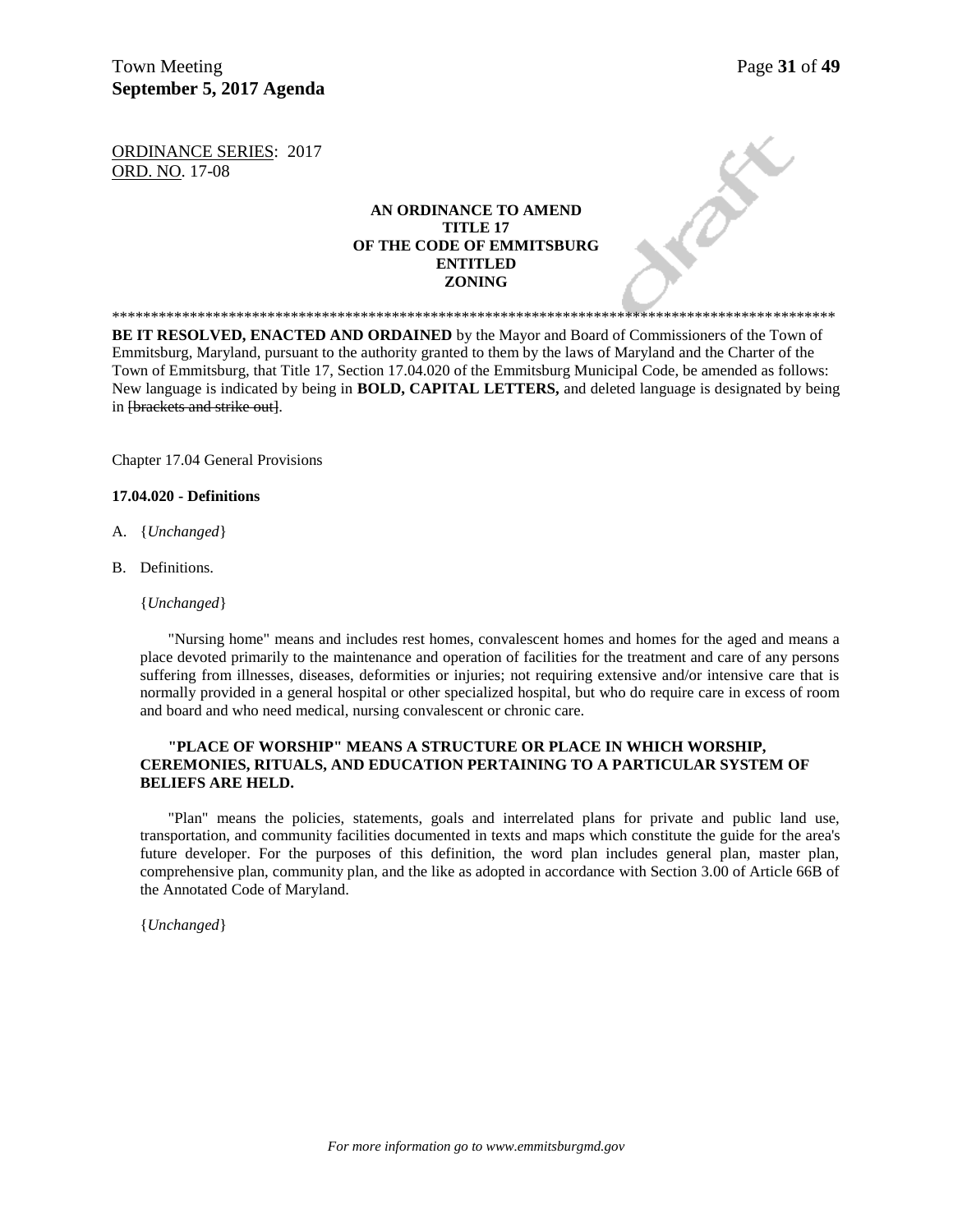**BE IT FURTHER RESOLVED, ENACTED AND ORDAINED** that this Ordinance shall take effect on the date on which the Mayor approves the Ordinance after passing by the Board of Commissioners or on the date on which the Board of Commissioners passes the Ordinance over the veto of the Mayor.

**PASSED** this \_\_\_ day of \_\_\_\_\_\_\_, 2017

by a vote of \_\_\_\_\_\_\_for, \_\_\_\_\_\_\_against, \_\_\_\_\_\_\_ absent, and \_\_\_\_\_\_ abstain.

**ATTEST: EMMITSBURG BOARD OF COMMISSIONERS:**

Madeline Shaw, Town Clerk Timothy O'Donnell, President

**MAYOR**

\_\_\_\_\_\_\_\_\_\_\_\_\_\_\_\_\_\_\_\_\_\_\_\_\_\_\_ \_\_\_\_\_\_\_\_\_\_\_\_\_\_\_\_\_\_\_\_\_\_\_\_\_\_\_\_\_\_\_\_\_\_\_

\_\_\_\_\_\_\_APPROVED \_\_\_\_\_\_\_VETOED

this \_\_\_\_\_\_\_\_\_ day of \_\_\_\_\_\_\_\_\_\_\_\_\_\_\_\_\_\_\_\_\_\_\_\_\_\_\_\_, 2017.

\_\_\_\_\_\_\_\_\_\_\_\_\_\_\_\_\_\_\_\_\_\_\_\_ Donald N. Briggs, Mayor

> I hereby certify that the foregoing Ordinance has been posted as required by Chapter 2.04 of the Emmitsburg Municipal Code.

Madeline Shaw, Town Clerk Date:-----------------------------

*For more information go to www.emmitsburgmd.gov*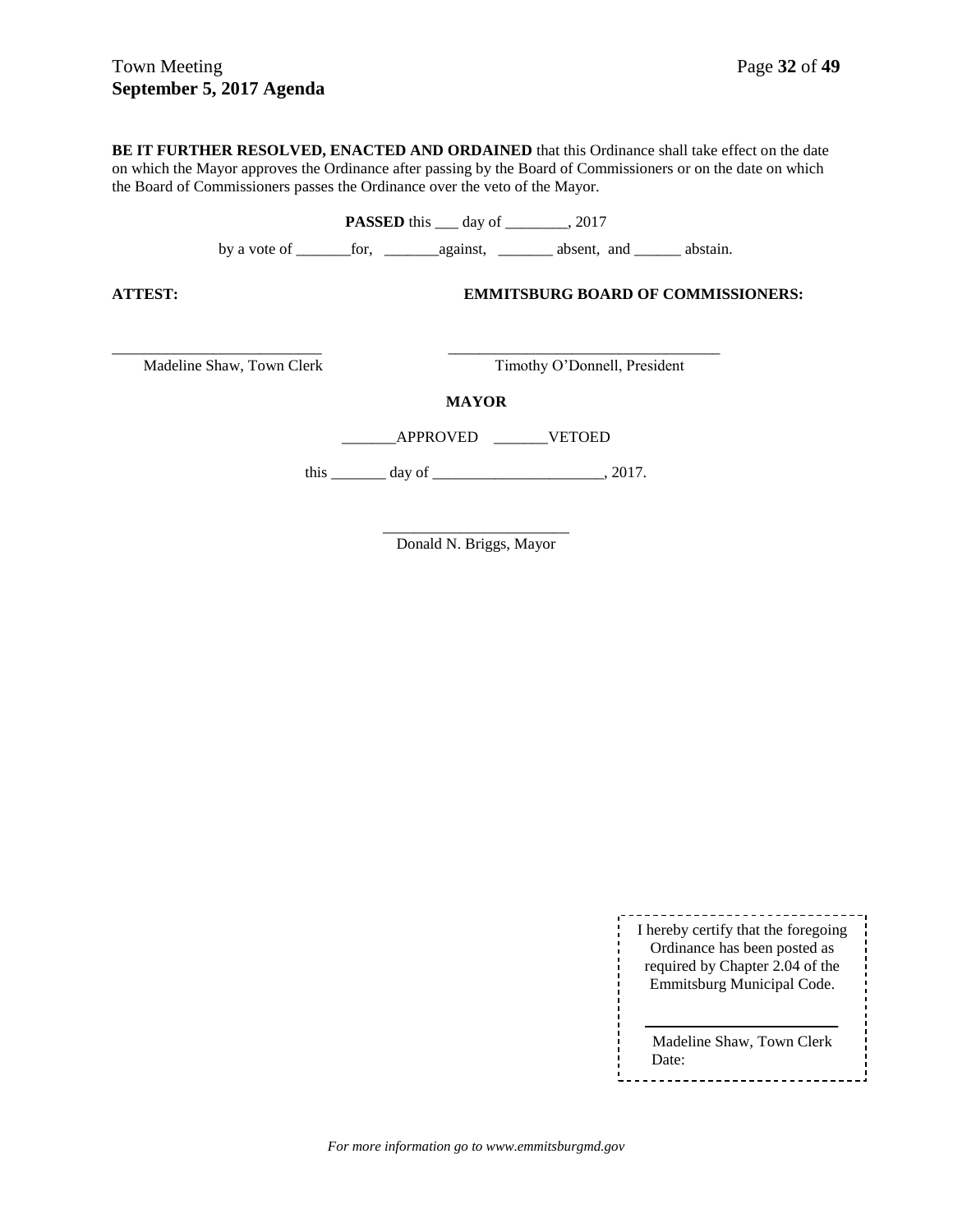Town Meeting Page 33 of 49 **September 5, 2017 Agenda** 

**PAY** 

ORDINANCE SERIES: 2017 ORD. NO. 17-09

## **AN ORDINANCE TO AMEND TITLE 17 OF THE CODE OF EMMITSBURG ENTITLED ZONING**

**BE IT RESOLVED, ENACTED AND ORDAINED** by the Mayor and Board of Commissioners of the Town of Emmitsburg, Maryland, pursuant to the authority granted to them by the laws of Maryland and the Charter of the Town of Emmitsburg, that Title 17, Section 17.12.060 of the Emmitsburg Municipal Code, be amended as follows: New language is indicated by being in **BOLD, CAPITAL LETTERS,** and deleted language is designated by being in [brackets and strike out].

\*\*\*\*\*\*\*\*\*\*\*\*\*\*\*\*\*\*\*\*\*\*\*\*\*\*\*\*\*\*\*\*\*\*\*\*\*\*\*\*\*\*\*\*\*\*\*\*\*\*\*\*\*\*\*\*\*\*\*\*\*\*\*\*\*\*\*\*\*\*\*\*\*\*\*\*\*\*\*\*\*\*\*\*\*\*\*\*\*\*\*\*\*

Chapter 17.12 Board of Appeals

#### **17.12.060 - Limitations, guides and standards for special exception uses.**

- A. {*Unchanged*}
- B. In deciding such matters, the Board shall give consideration, among other things to the following:
	- 1. Decisions of the circuit court of the county and the Court of Appeals of the state;
	- 2. The orderly growth of the neighborhood and community;
	- 3. The most appropriate use of land and structure;
	- 4. Facilities for sewers, water, trash collection and disposal and the ability of the town to supply such services;
	- 5. Availability of fire-fighting equipment;
	- 6. The effect of such use upon the peaceful enjoyment of people in their homes;
	- 7. The number of people residing, working or studying in the immediate areas;
	- 8. The type and kind of structures in the vicinity where people are apt to gather in large numbers such as schools, [churches] **PLACES OF WORSHIP**, theaters, hospitals and the like;
	- 9. Traffic conditions, including facilities for pedestrians, such as sidewalks and safety zones and parking facilities available and the access of cars on highways;
	- 10. The preservation of cultural and historic landmarks;
	- 11. The conservation of property values;
	- 12. The effect of odors, dust, gas, smoke, fumes, vibrations, glare and noise upon the uses of surrounding properties;
	- 13. The contribution, if any, such proposed use, building or addition would make toward the deterioration of areas and neighborhoods;
	- 14. Accordance of contemplated action with an adopted town plan.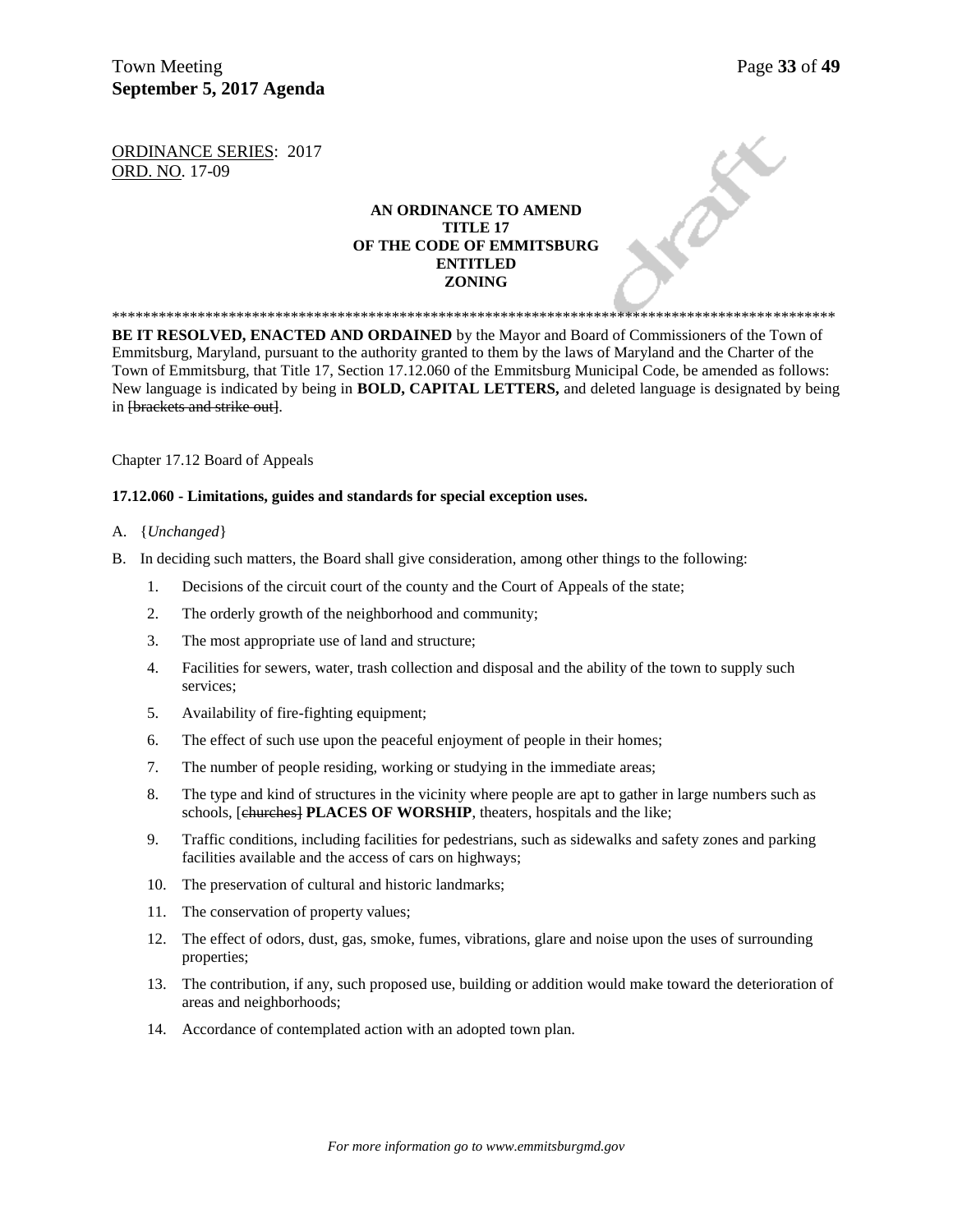**BE IT FURTHER RESOLVED, ENACTED AND ORDAINED** that this Ordinance shall take effect on the date on which the Mayor approves the Ordinance after passing by the Board of Commissioners or on the date on which the Board of Commissioners passes the Ordinance over the veto of the Mayor.

**PASSED** this \_\_\_ day of \_\_\_\_\_\_\_, 2017

by a vote of \_\_\_\_\_\_\_for, \_\_\_\_\_\_\_against, \_\_\_\_\_\_\_ absent, and \_\_\_\_\_\_ abstain.

**ATTEST: EMMITSBURG BOARD OF COMMISSIONERS:**

Madeline Shaw, Town Clerk Timothy O'Donnell, President

**MAYOR**

\_\_\_\_\_\_\_\_\_\_\_\_\_\_\_\_\_\_\_\_\_\_\_\_\_\_\_ \_\_\_\_\_\_\_\_\_\_\_\_\_\_\_\_\_\_\_\_\_\_\_\_\_\_\_\_\_\_\_\_\_\_\_

\_\_\_\_\_\_\_APPROVED \_\_\_\_\_\_\_VETOED

this \_\_\_\_\_\_\_\_\_ day of \_\_\_\_\_\_\_\_\_\_\_\_\_\_\_\_\_\_\_\_\_\_\_\_\_\_\_\_, 2017.

\_\_\_\_\_\_\_\_\_\_\_\_\_\_\_\_\_\_\_\_\_\_\_\_ Donald N. Briggs, Mayor

|  | I hereby certify that the foregoing<br>Ordinance has been posted as<br>required by Chapter 2.04 of the |
|--|--------------------------------------------------------------------------------------------------------|
|  | Emmitsburg Municipal Code.                                                                             |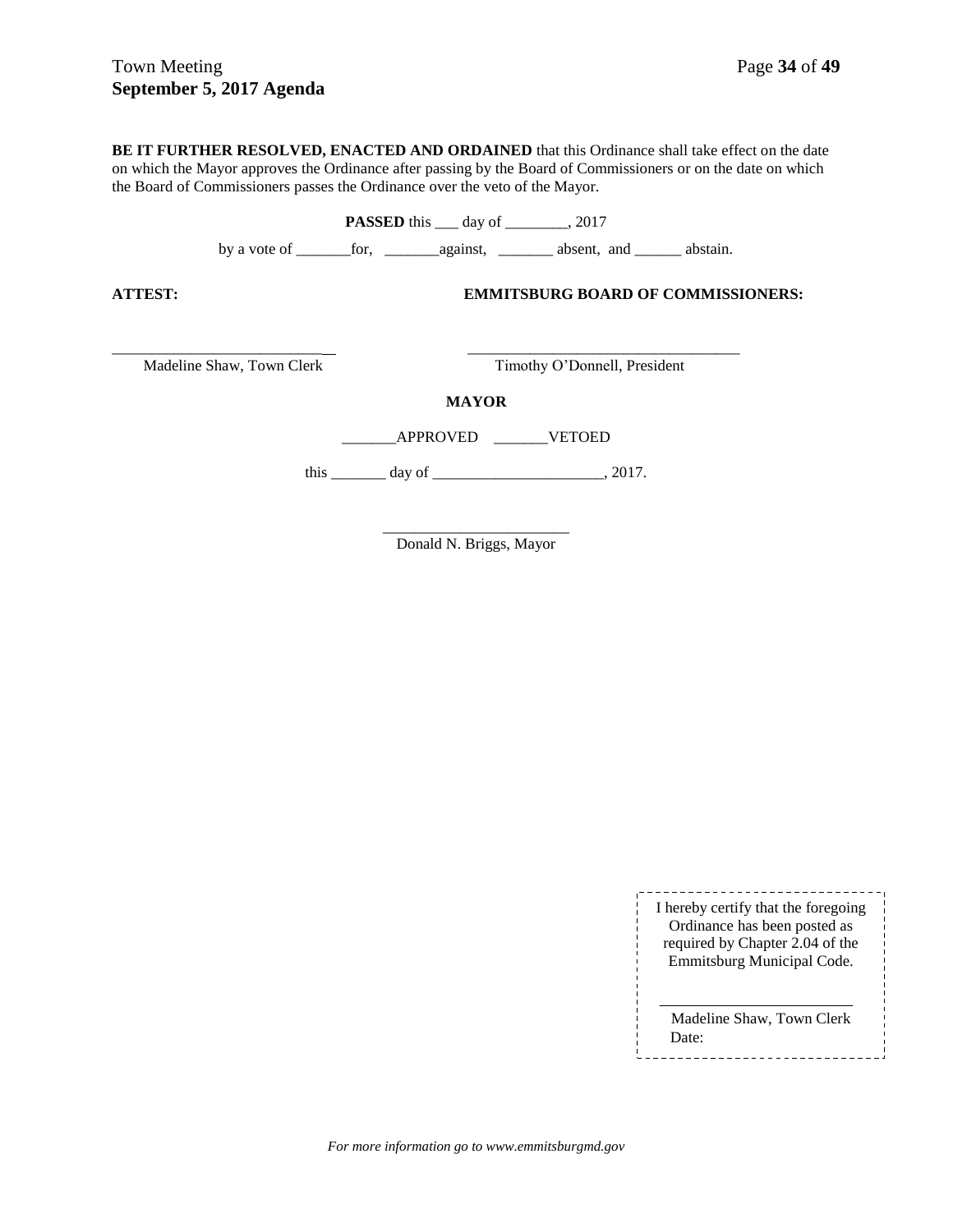Town Meeting Page 35 of 49 **September 5, 2017 Agenda** 

**PARK** 

ORDINANCE SERIES: 2017 ORD. NO. 17-10

## **AN ORDINANCE TO AMEND TITLE 17 OF THE CODE OF EMMITSBURG ENTITLED ZONING**

\*\*\*\*\*\*\*\*\*\*\*\*\*\*\*\*\*\*\*\*\*\*\*\*\*\*\*\*\*\*\*\*\*\*\*\*\*\*\*\*\*\*\*\*\*\*\*\*\*\*\*\*\*\*\*\*\*\*\*\*\*\*\*\*\*\*\*\*\*\*\*\*\*\*\*\*\*\*\*\*\*\*\*\*\*\*\*\*\*\*\*\*\* **BE IT RESOLVED, ENACTED AND ORDAINED** by the Mayor and Board of Commissioners of the Town of Emmitsburg, Maryland, pursuant to the authority granted to them by the laws of Maryland and the Charter of the Town of Emmitsburg, that Title 17, Section 17.20.030 of the Emmitsburg Municipal Code, be amended as follows: New language is indicated by being in **BOLD, CAPITAL LETTERS,** and deleted language is designated by being in [brackets and strike out].

Chapter 17.20 Commercial Districts

#### **17.20.030 - Uses permitted in the B-2 general business district.**

Any use permitted in the B-1 neighborhood business district and signs which shall be permitted only in accordance with the specifications of this section, as well as the following uses:

- A. Financial institutions, such as bank, savings and loan office; credit union;
- B. Retail business;
- C. Repair services, including, but not limited to electronics, appliances, and small engines;
- D. Automobile service garage or service station;
- E. Automobile sales;
- F. Restaurant, and café, including entertainment activities;
- G. Funeral home;
- H. Accessory uses or buildings;
- I. Car wash; Water recycling system is required. At least eighty (80) percent of the water must be reclaimed.
- J. Fire, rescue, and emergency service department or company;
- K. Greenhouse or nursery, commercial;
- L. Assembly or light manufacture with no storage, emissions, or noise outside the structure;
- M. Hospital[**s]** or clinic[**s]**;
- N. Tavern, night club;
- O. Hotel, motel and associated accessory uses, such as, but not limited to, conference facilities and exercise facilities;
- P. Conference center;
- Q. **PLACE OF WORSHIP**, [T] **T**heater or auditorium;
- R. Recreational facility;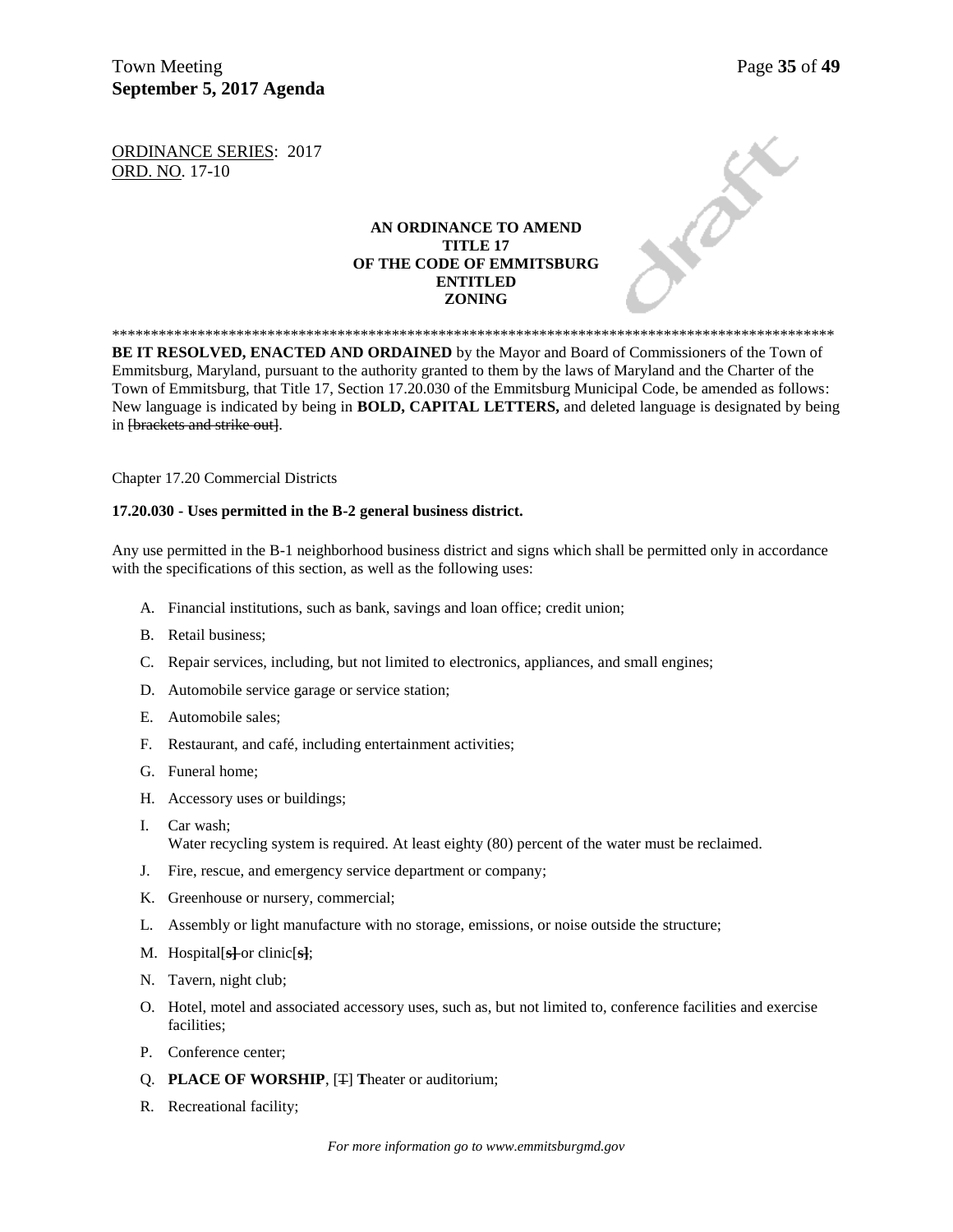# Town Meeting Page 36 of 49 **September 5, 2017 Agenda**

S. Business and advertising signs, public building signs or bulletin boards providing that they meet the requirements of chapter 15.16.

**BE IT FURTHER RESOLVED, ENACTED AND ORDAINED** that this Ordinance shall take effect on the date on which the Mayor approves the Ordinance after passing by the Board of Commissioners or on the date on which the Board of Commissioners passes the Ordinance over the veto of the Mayor.

|                           | <b>PASSED</b> this $\_\_\_$ day of $\_\_\_\_$ , 2017 |                                                   |  |
|---------------------------|------------------------------------------------------|---------------------------------------------------|--|
|                           |                                                      |                                                   |  |
| ATTEST:                   |                                                      | <b>EMMITSBURG BOARD OF COMMISSIONERS:</b>         |  |
| Madeline Shaw, Town Clerk |                                                      | Timothy O'Donnell, President                      |  |
|                           | <b>MAYOR</b>                                         |                                                   |  |
|                           |                                                      | APPROVED VETOED                                   |  |
|                           |                                                      | this $\_\_\_\_$ day of $\_\_\_\_\_\_\_\_$ , 2017. |  |
|                           |                                                      |                                                   |  |

\_\_\_\_\_\_\_\_\_\_\_\_\_\_\_\_\_\_\_\_\_\_\_\_ Donald N. Briggs, Mayor

| I hereby certify that the foregoing<br>Ordinance has been posted as<br>required by Chapter 2.04 of the<br>Emmitsburg Municipal Code. |
|--------------------------------------------------------------------------------------------------------------------------------------|
| Madeline Shaw, Town Clerk<br>Date:                                                                                                   |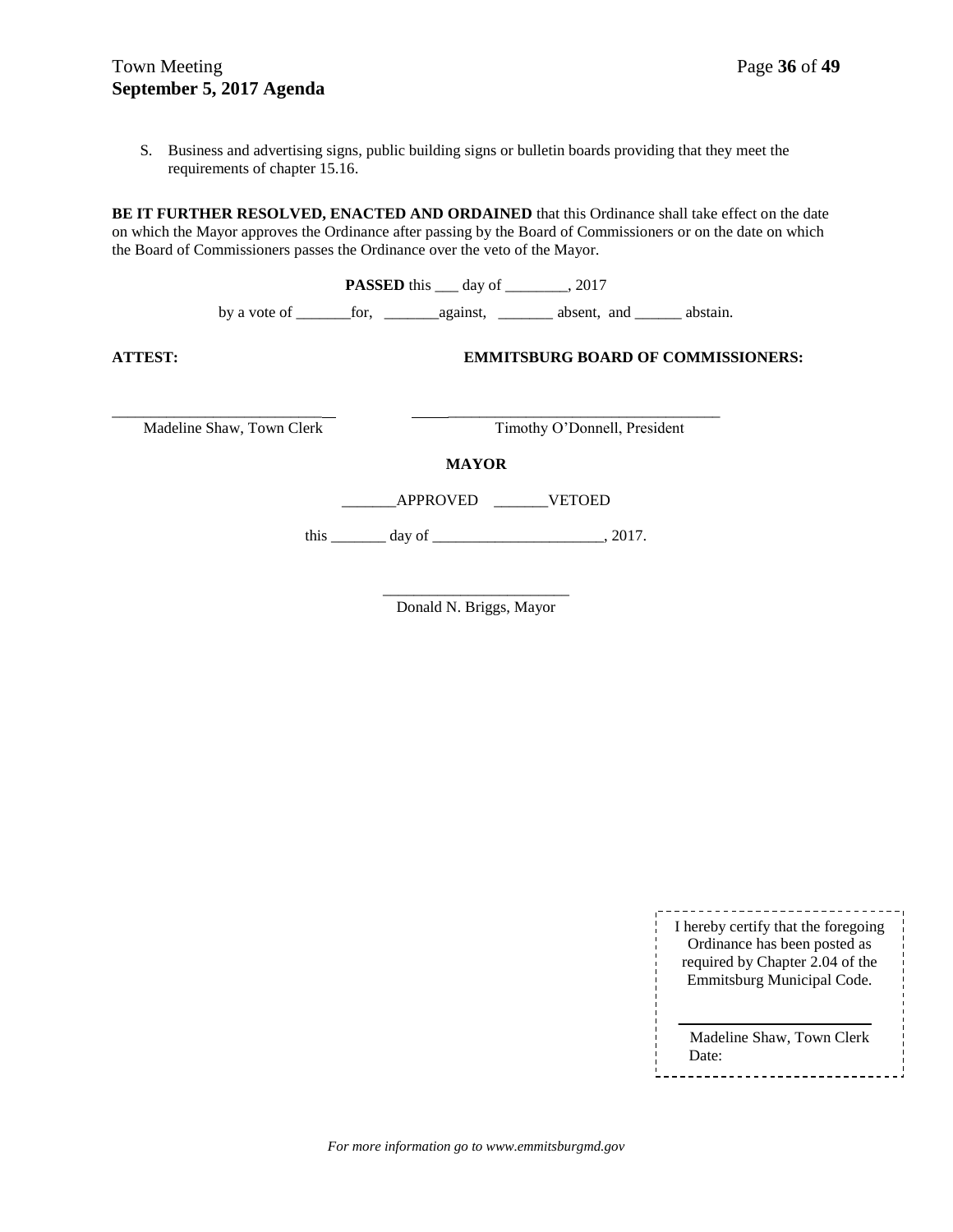Town Meeting **Page 37** of 49 **September 5, 2017 Agenda** 

DEE

ORDINANCE SERIES: 2017 ORD. NO. 17-11

## **AN ORDINANCE TO AMEND TITLE 17 OF THE CODE OF EMMITSBURG ENTITLED ZONING**

\*\*\*\*\*\*\*\*\*\*\*\*\*\*\*\*\*\*\*\*\*\*\*\*\*\*\*\*\*\*\*\*\*\*\*\*\*\*\*\*\*\*\*\*\*\*\*\*\*\*\*\*\*\*\*\*\*\*\*\*\*\*\*\*\*\*\*\*\*\*\*\*\*\*\*\*\*\*\*\*\*\*\*\*\*\*\*\*\*\*\*\*\*

**BE IT RESOLVED, ENACTED AND ORDAINED** by the Mayor and Board of Commissioners of the Town of Emmitsburg, Maryland, pursuant to the authority granted to them by the laws of Maryland and the Charter of the Town of Emmitsburg, that Title 17, Section 17.32 of the Emmitsburg Municipal Code, be amended as follows: New language is indicated by being in **BOLD, CAPITAL LETTERS,** and deleted language is designated by being in [brackets and strike out].

## Chapter 17.32 - R-1, R-2, R-3, R-S RESIDENTIAL DISTRICTS

#### **17.32.020 - Uses permitted in the R-S district (residential suburban).**

- Uses permitted in the R-S district are as follows:
- A. Single-family dwellings and home occupations in a single-family dwelling;
- B. [Churches,] School, libraries, museums, parks, playgrounds and community centers;<br>C. Accessory buildings and uses;
- Accessory buildings and uses;
- D. Home occupation.
- E. **PLACE OF WORSHIP**

#### **17.32.030 - Uses permitted in the R-1 district (low density).**

Uses permitted in the R-1 district are as follows:

- A. Single-family dwellings and home occupations in a single-family dwelling;
- B. [Churches schools, libraries, museums,] Parks AND playgrounds; [and community centers] C. Accessory buildings and uses;
- Accessory buildings and uses;
- D. Planned unit developments;
- E. Antique shops, country inns and bed and breakfast facilities in historical structures subject to the following conditions:
	- 1. Such use is located within an existing structure which is listed on the Maryland Inventory of Historic Places or on the National Register of Historical Places,
	- 2. The structure is located on a lot with a minimum of two (2) acres,
	- 3. Parking is provided at a ratio of one parking space for each two hundred (200) square feet of floor area devoted to customer service,
	- 4. One freestanding sign shall be permitted not to exceed ten (10) square feet. One sign attached to the building shall be permitted not to exceed eight (8) square feet,
	- 5. Site plan approval by the planning commission is required;
- F. Home occupation.
- G. Family day care home licensed by the state.
- **H. PRIVATE COMMUNITY CENTER WITHIN A RESIDENTIAL SUBDIVISION DEVELOPMENT, INTENDED TO SERVE THAT RESIDENTIAL COMMUNITY.**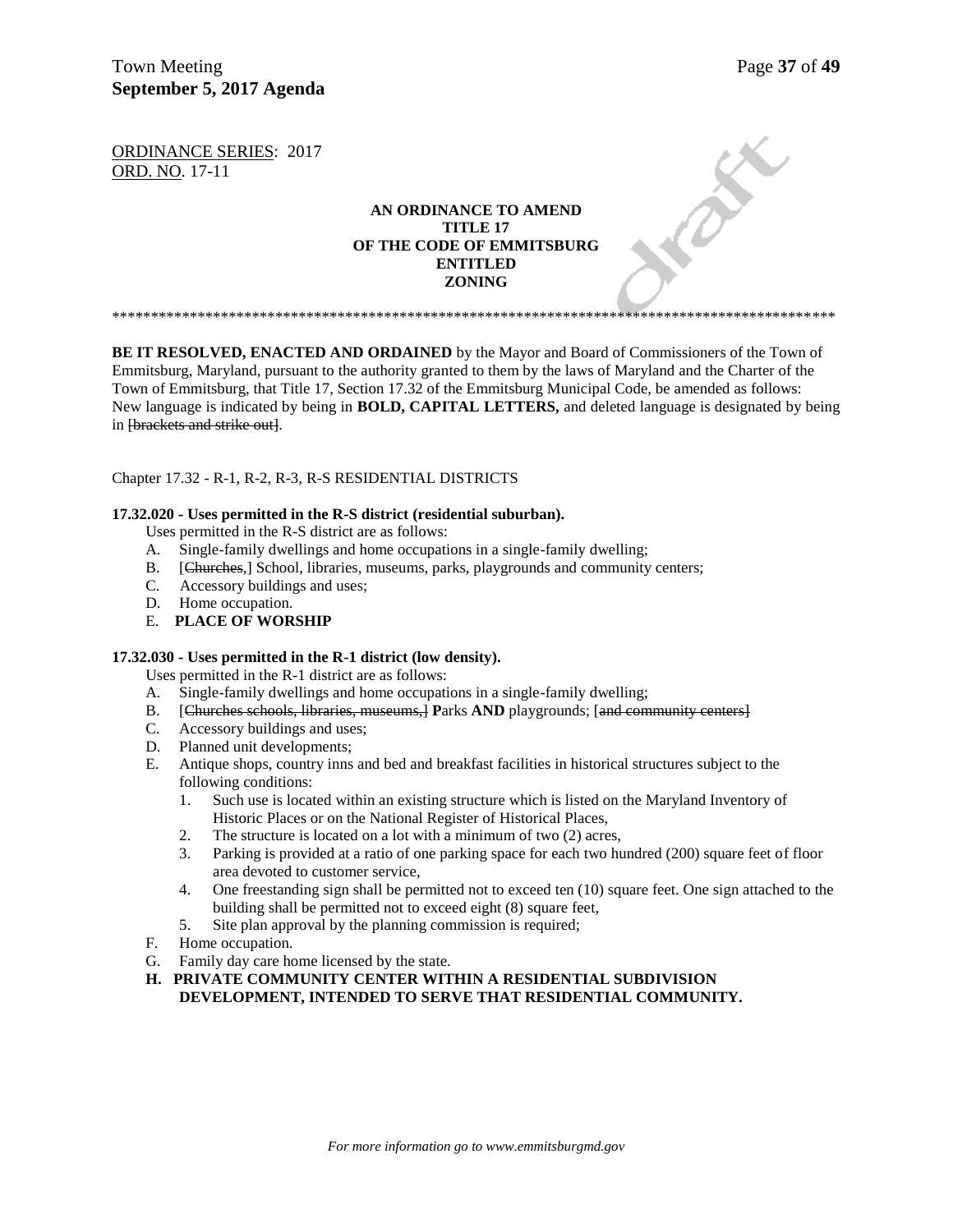## **17.32.070 - Required lot area, lot width and yards in residential districts.**

Required lot area, lot width and yards in residential districts are as follows, with yard measurements taken from closest point of structure to the corresponding lot line:

|                                                  | Minimum Lot<br>Area Per<br>Dwelling Unit<br>(Sq. Feet) | Minimum Lot<br>Width Per<br>Principal<br>Structure (Feet) | Front (1) Yard Depth<br>(Feet)                                                 | Each Side Yard<br>Width (Feet)<br>(2)(3)(6)(7) | Rear Yard<br>Depth<br>(Feet)<br>(6)(7) |
|--------------------------------------------------|--------------------------------------------------------|-----------------------------------------------------------|--------------------------------------------------------------------------------|------------------------------------------------|----------------------------------------|
| <b>R-S DISTRICT</b><br>Single-family<br>dwelling | 20,000(4)                                              | 100                                                       | 35                                                                             | 12                                             | 30                                     |
| R-1 DISTRICT<br>Single-family<br>dwelling        | 12,000                                                 | 85                                                        | 35                                                                             | 12                                             | 30                                     |
| R-2 DISTRICT<br>Single-family<br>dwelling        | 8,000                                                  | 70                                                        | 35                                                                             | 10                                             | 30                                     |
| Duplex dwelling                                  | 6,000                                                  | 60                                                        | 35                                                                             | 10                                             | 30                                     |
| Town house                                       | (See Section 17.32.080)                                |                                                           |                                                                                |                                                |                                        |
| R-3 DISTRICT<br>Single-family<br>dwelling        | 8,000                                                  | 70                                                        | 30                                                                             | 10                                             | 30                                     |
| Duplex dwelling                                  | 6,000                                                  | 60                                                        | 35                                                                             | 10                                             | 30                                     |
| Multi-family<br>dwelling                         | 6,000(5)                                               |                                                           | 35                                                                             | 16                                             | 30                                     |
| Town house                                       | (See Section 17.32.080)                                |                                                           |                                                                                |                                                |                                        |
| Schools                                          |                                                        |                                                           | 40                                                                             | 100                                            | 100                                    |
| [Churches]<br><b>PLACE OF</b><br><b>WORSHIP</b>  |                                                        |                                                           | 40                                                                             | 100                                            | 100                                    |
| Other permitted<br>uses having<br>structures     | 8,000                                                  | 75                                                        | 35                                                                             | 12                                             | 25                                     |
| Residential<br>Accessory<br>Structures           |                                                        |                                                           | [Same as Principal<br>Structure] NOT<br><b>ALLOWED IN</b><br><b>FRONT YARD</b> | 6                                              | 6                                      |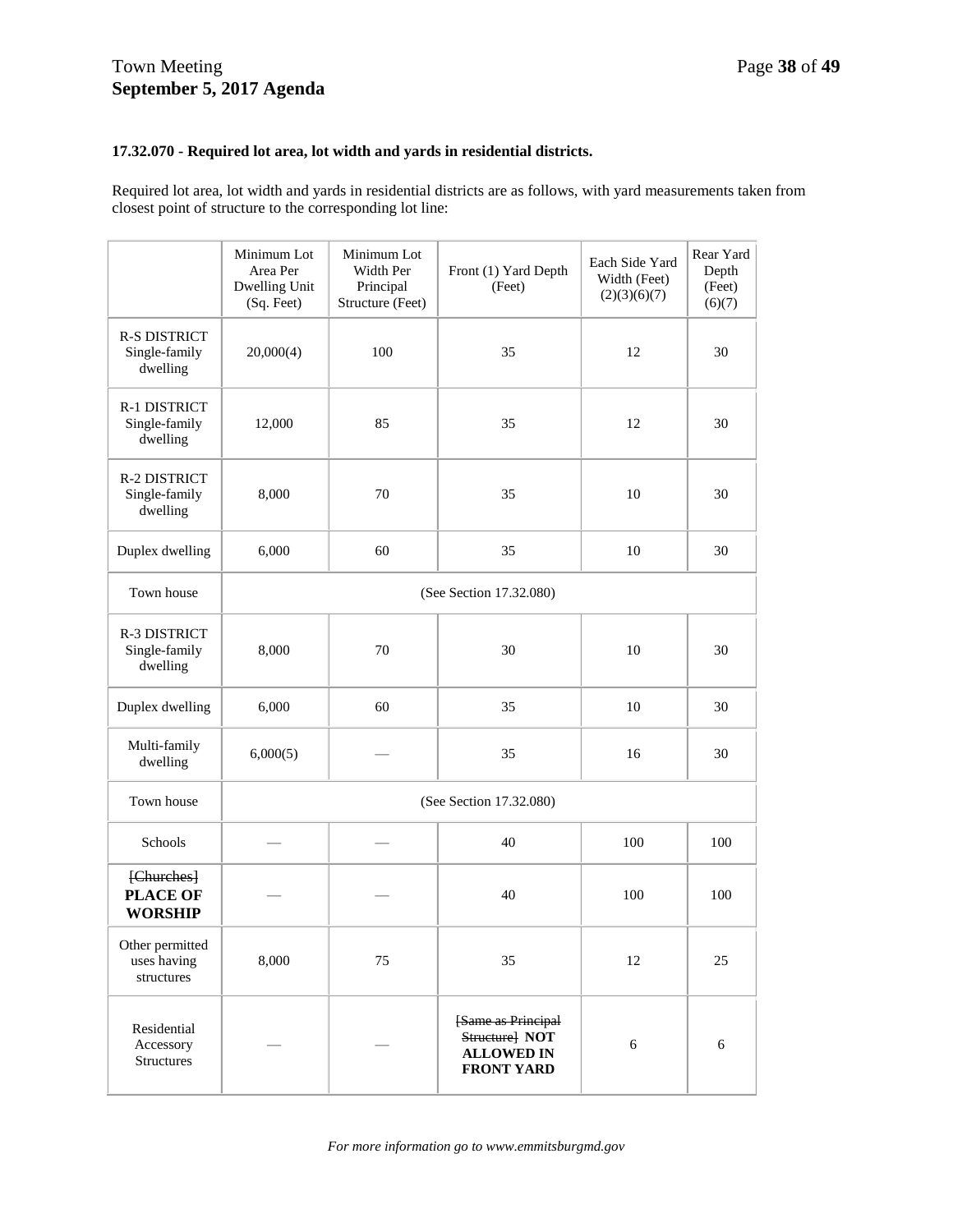- (1) Corner lots shall provide two front yards, and two side yards.
- (2) See Section 17.32.120
- (3) Exceptions to yard requirements are allowed for certain uses (chapter 17.40).
- (4) In the R-S residential district, developments of more than ten lots may have no more than forty (40) percent of the total number of lots from fifteen thousand (15,000) to twenty thousand (20,000) square feet in area.
- (5) Does not include street right-of-way or floodplain.
- (6) See Section 17.32.110 for detached garage or car canopy where lot width is thirty (30) feet or less as of September 1, 2011.
- (7) See Section 17.36.030 for residential detached garage or car canopy in village zone where lot width is thirty (30) feet or less as of May 1, 2012.

**BE IT FURTHER RESOLVED, ENACTED AND ORDAINED** that this Ordinance shall take effect on the date on which the Mayor approves the Ordinance after passing by the Board of Commissioners or on the date on which the Board of Commissioners passes the Ordinance over the veto of the Mayor.

**PASSED** this \_\_\_ day of \_\_\_\_\_\_\_, 2017

by a vote of \_\_\_\_\_\_\_for, \_\_\_\_\_\_\_against, \_\_\_\_\_\_\_ absent, and \_\_\_\_\_\_ abstain.

## **ATTEST: EMMITSBURG BOARD OF COMMISSIONERS:**

Madeline Shaw, Town Clerk Timothy O'Donnell, President

**MAYOR**

\_\_\_\_\_\_\_\_\_\_\_\_\_\_\_\_\_\_\_\_\_\_\_\_\_\_\_ \_\_\_\_\_\_\_\_\_\_\_\_\_\_\_\_\_\_\_\_\_\_\_\_\_\_\_\_\_\_\_\_\_\_\_

\_\_\_\_\_\_\_APPROVED \_\_\_\_\_\_\_VETOED

this \_\_\_\_\_\_\_ day of \_\_\_\_\_\_\_\_\_\_\_\_\_\_\_\_\_\_\_\_\_\_, 2017.

\_\_\_\_\_\_\_\_\_\_\_\_\_\_\_\_\_\_\_\_\_\_\_\_ Donald N. Briggs, Mayor

> ------------------------I hereby certify that the foregoing Ordinance has been posted as required by Chapter 2.04 of the Emmitsburg Municipal Code.

> Madeline Shaw, Town Clerk Date:

*For more information go to www.emmitsburgmd.gov*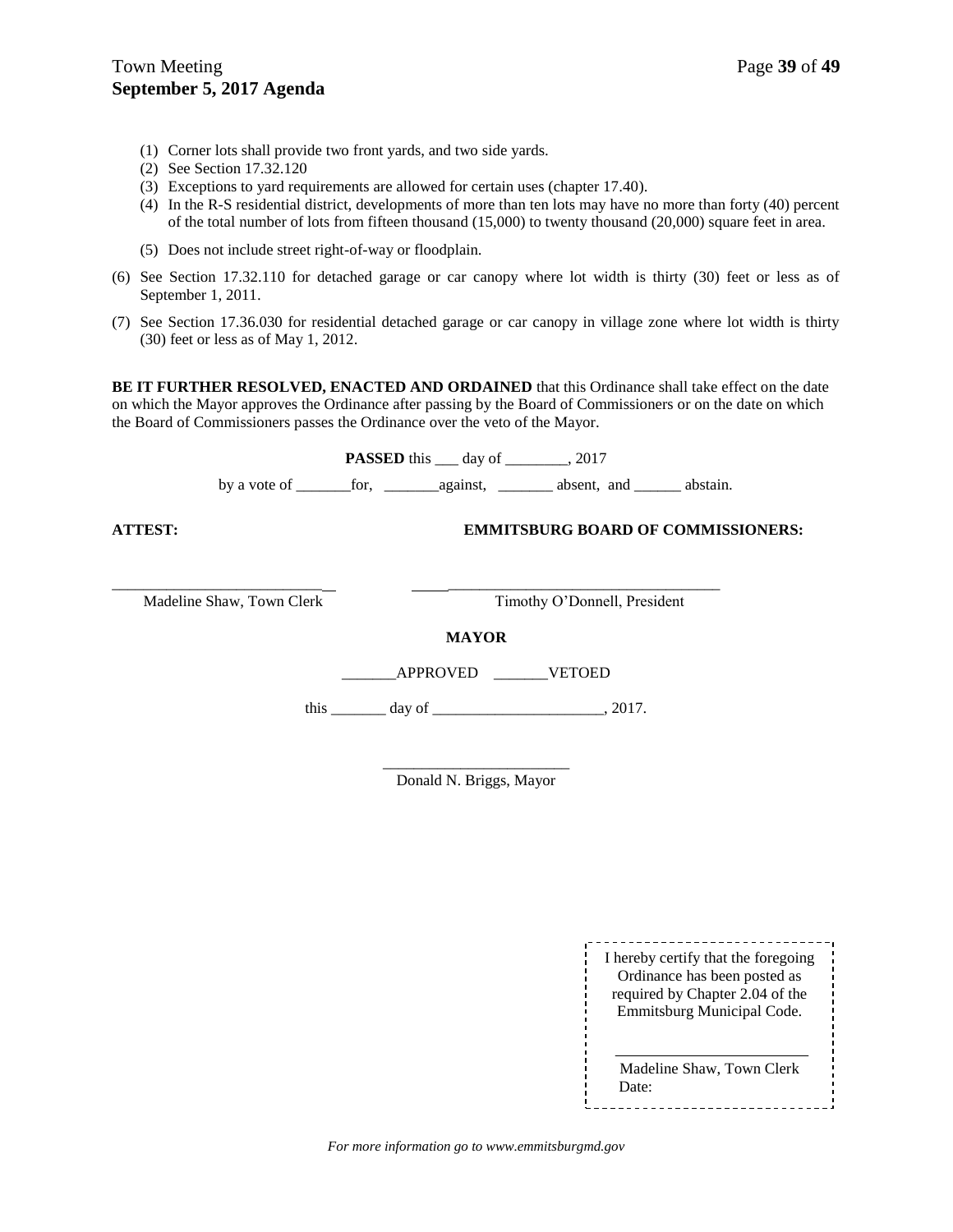# For Discussion…

# **17.32.040 - Uses permitted in the R-2 district (medium density).**

Uses permitted in the R-2 district are as follows:

- A. Any use permitted in the R-1 district;
- B. Duplex dwelling;
- C. Town Houses. Each town house having its own lot and each lot having only one family on it; or, town houses in condominium form of ownership;
- D. Home occupation.

# **17.32.050 - Uses permitted in the R-3 district (high density).**

Uses permitted in the R-3 district are as follows:

- A. Any use permitted in the R-2 district;
- B. Multifamily dwellings such as duplexes, town houses, and apartments;
- C. Home occupation.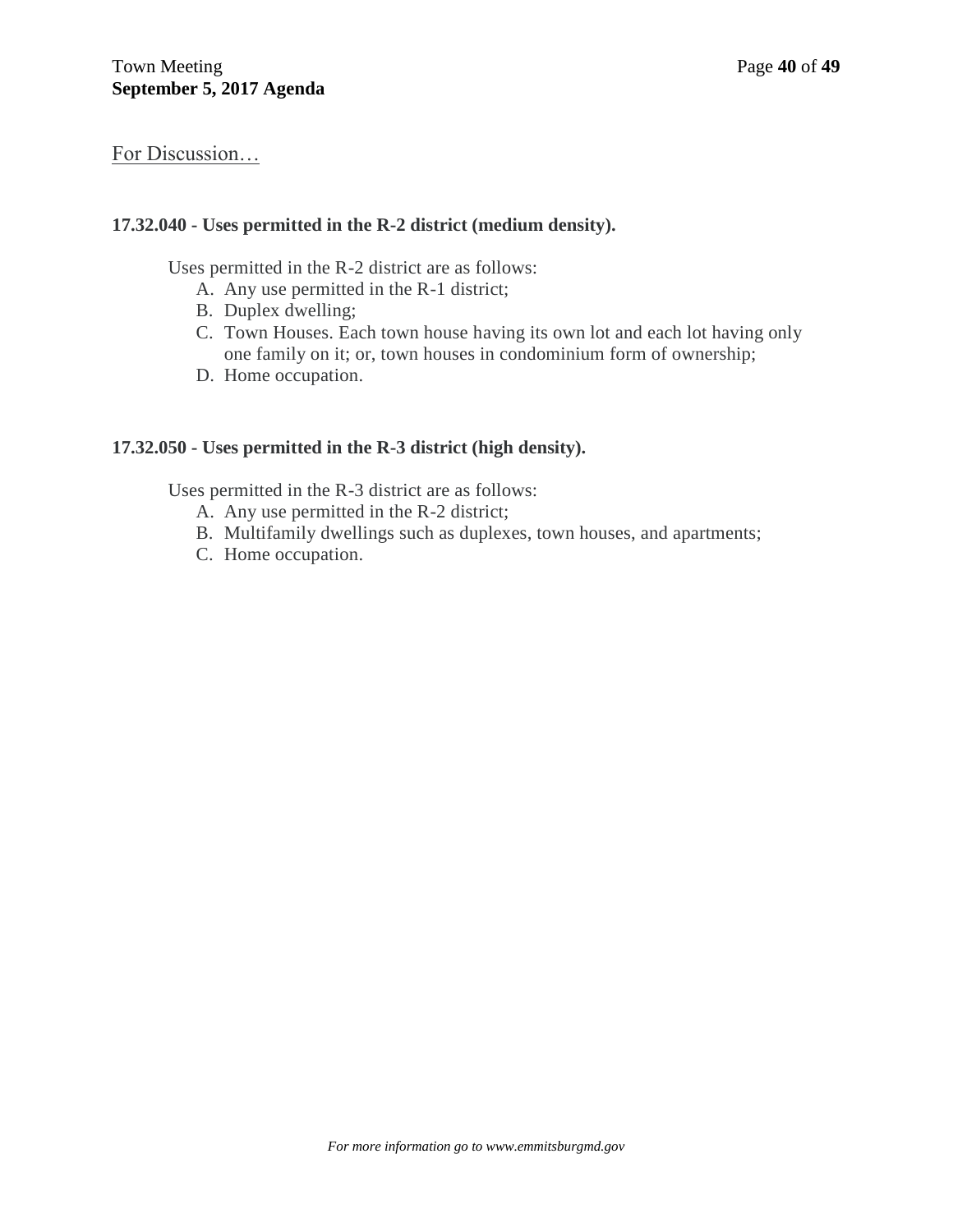Town Meeting **Page 41** of **49 September 5, 2017 Agenda** 

PRICE

ORDINANCE SERIES: 2017 ORD. NO. 17-12

## **AN ORDINANCE TO AMEND TITLE 17 OF THE CODE OF EMMITSBURG ENTITLED ZONING**

**BE IT RESOLVED, ENACTED AND ORDAINED** by the Mayor and Board of Commissioners of the Town of Emmitsburg, Maryland, pursuant to the authority granted to them by the laws of Maryland and the Charter of the Town of Emmitsburg, that Title 17, Section 17.36.020 of the Emmitsburg Municipal Code, be amended as follows:

\*\*\*\*\*\*\*\*\*\*\*\*\*\*\*\*\*\*\*\*\*\*\*\*\*\*\*\*\*\*\*\*\*\*\*\*\*\*\*\*\*\*\*\*\*\*\*\*\*\*\*\*\*\*\*\*\*\*\*\*\*\*\*\*\*\*\*\*\*\*\*\*\*\*\*\*\*\*\*\*\*\*\*\*\*\*\*\*\*\*\*\*\*

New language is indicated by being in **BOLD, CAPITAL LETTERS,** and deleted language is designated by being in [brackets and strike out].

Chapter 17.36 – Village Zone

#### **17.36.020 - Uses permitted in the village zone (VZ).**

Uses permitted in the village zone are as follows:

- A. Town houses, duplexes, multifamily and single-family dwellings;
- B. [Churches,] [s]**S**chools, libraries, museums, parks, playgrounds and community centers;
- C. Nursery schools or child day care centers provided the play area is fully fenced and one parking space per employee is provided, and one hundred (100) square feet of open space per child is provided;
- D. Boarding & lodging and bed & breakfast inns; if one additional paved off-street parking spaces per bedroom is provided;
- E. Medical centers, rest homes and nursing homes; provided off-street parking is provided for each attendant or worker and for each three patients to be cared for therein;
- F. Clubs, lodges, hospitals, sanitariums, institutions and fire departments;
- G. Neighborhood Retail Outlets. Furniture, clothing, dry goods, shoe and variety service, and sales and service for small and large appliances;
- H. Food, Drug and Beverages. Grocery, fruit or vegetable stores, meat markets, delicatessens, drug stores, bakery in conjunction with retail sales, restaurants, tea rooms, and cocktail lounges; retail wine and spirit shops;
- I. Specialty Shops. Gift shops, jewelry stores, magazine, book, and stationery outlets; except no store that sells pornographic or other obscene materials shall be permitted; florist shops, camera and photography shops, and studios, sporting goods, antique shops, taxidermists, bicycle sales and service;
- J. Service and Recreation. Laundromats, dry cleaning and laundry pickup stations, barber and beauty shops, dressmaking and millinery shops, shoe repair and tailor shops, mortuaries, indoor storage, commercial recreation, repair shops for small appliances and small articles, newspaper printing, and publishing facilities, print shops, print brokers, furnace, heating, computer, plumbing and tire shops, volunteer fire departments, and ambulance service, public service buildings and offices, and meeting places for nonprofit organizations, sales and service of small and medium size outdoor power equipment, not to exceed 25 hp and 2500 lb in weight;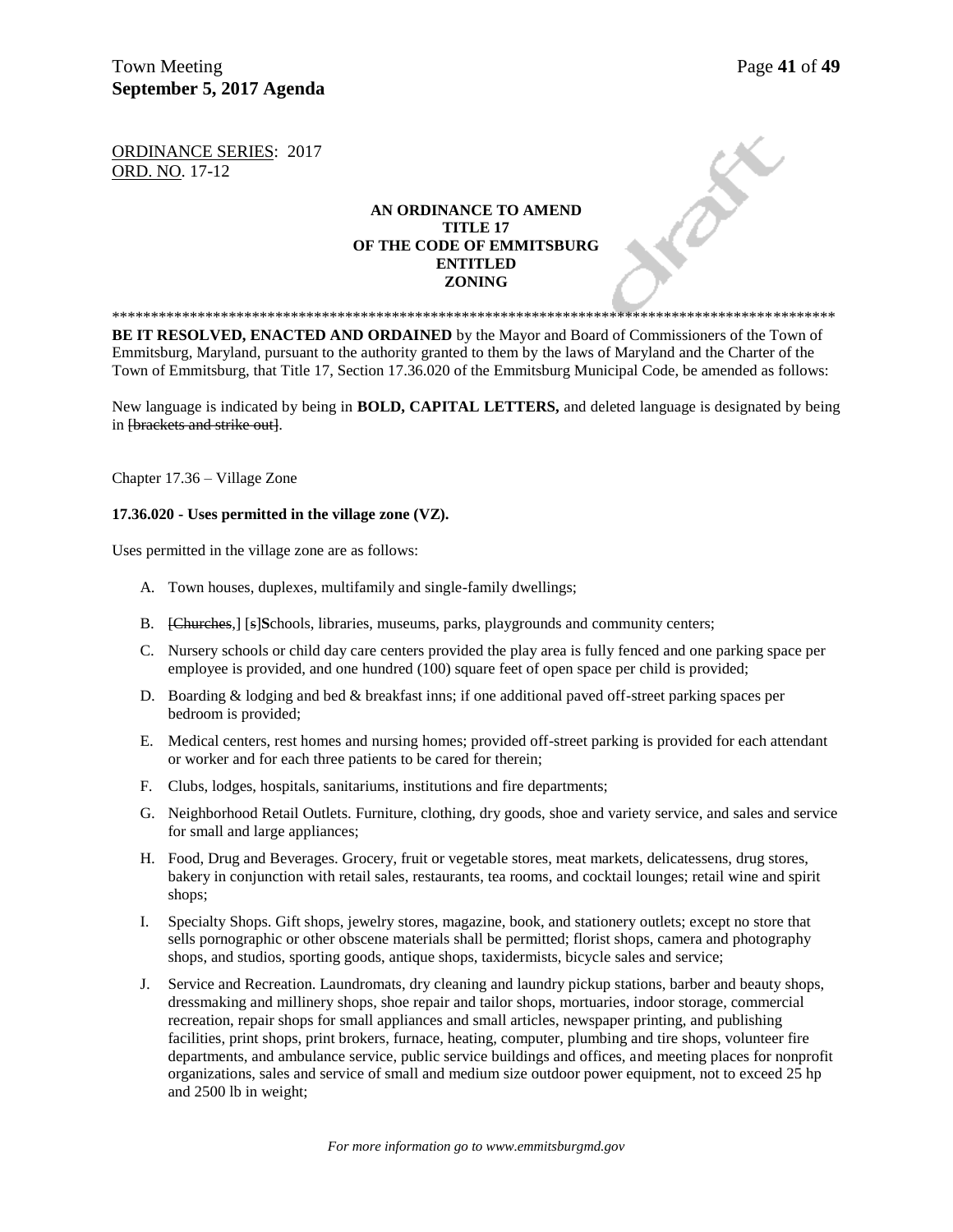- K. Business and Professional Office. Medical and dental offices and clinics, law offices, insurance and real estate offices, banks, finance, and utility company offices;
- L. Home occupation.
- M. Family day care home licensed by the state.

#### **N. PLACE OF WORSHIP, THEATRE, AUDITORIUM.**

**BE IT FURTHER RESOLVED, ENACTED AND ORDAINED** that this Ordinance shall take effect on the date on which the Mayor approves the Ordinance after passing by the Board of Commissioners or on the date on which the Board of Commissioners passes the Ordinance over the veto of the Mayor.

**PASSED** this \_\_\_ day of \_\_\_\_\_\_\_, 2017

by a vote of \_\_\_\_\_\_\_for, \_\_\_\_\_\_\_against, \_\_\_\_\_\_\_ absent, and \_\_\_\_\_\_ abstain.

**ATTEST: EMMITSBURG BOARD OF COMMISSIONERS:**

\_\_\_\_\_\_\_\_\_\_\_\_\_\_\_\_\_\_\_\_\_\_\_\_\_\_\_ \_\_\_\_\_\_\_\_\_\_\_\_\_\_\_\_\_\_\_\_\_\_\_\_\_\_\_\_\_\_\_\_\_\_\_

Madeline Shaw, Town Clerk Timothy O'Donnell, President

#### **MAYOR**

\_\_\_\_\_\_\_APPROVED \_\_\_\_\_\_\_VETOED

this  $\frac{day \text{ of } (x,y) - (x,y) \text{ of } (x,y) - (y,y) \text{ of } (x,y) \text{ of } (x,y) \text{ of } (x,y) \text{ of } (x,y)$ 

\_\_\_\_\_\_\_\_\_\_\_\_\_\_\_\_\_\_\_\_\_\_\_\_ Donald N. Briggs, Mayor

| I hereby certify that the foregoing |
|-------------------------------------|
| Ordinance has been posted as        |
| required by Chapter 2.04 of the     |
| Emmitsburg Municipal Code.          |
|                                     |
|                                     |

Madeline Shaw, Town Clerk Date: ------------------------------

*For more information go to www.emmitsburgmd.gov*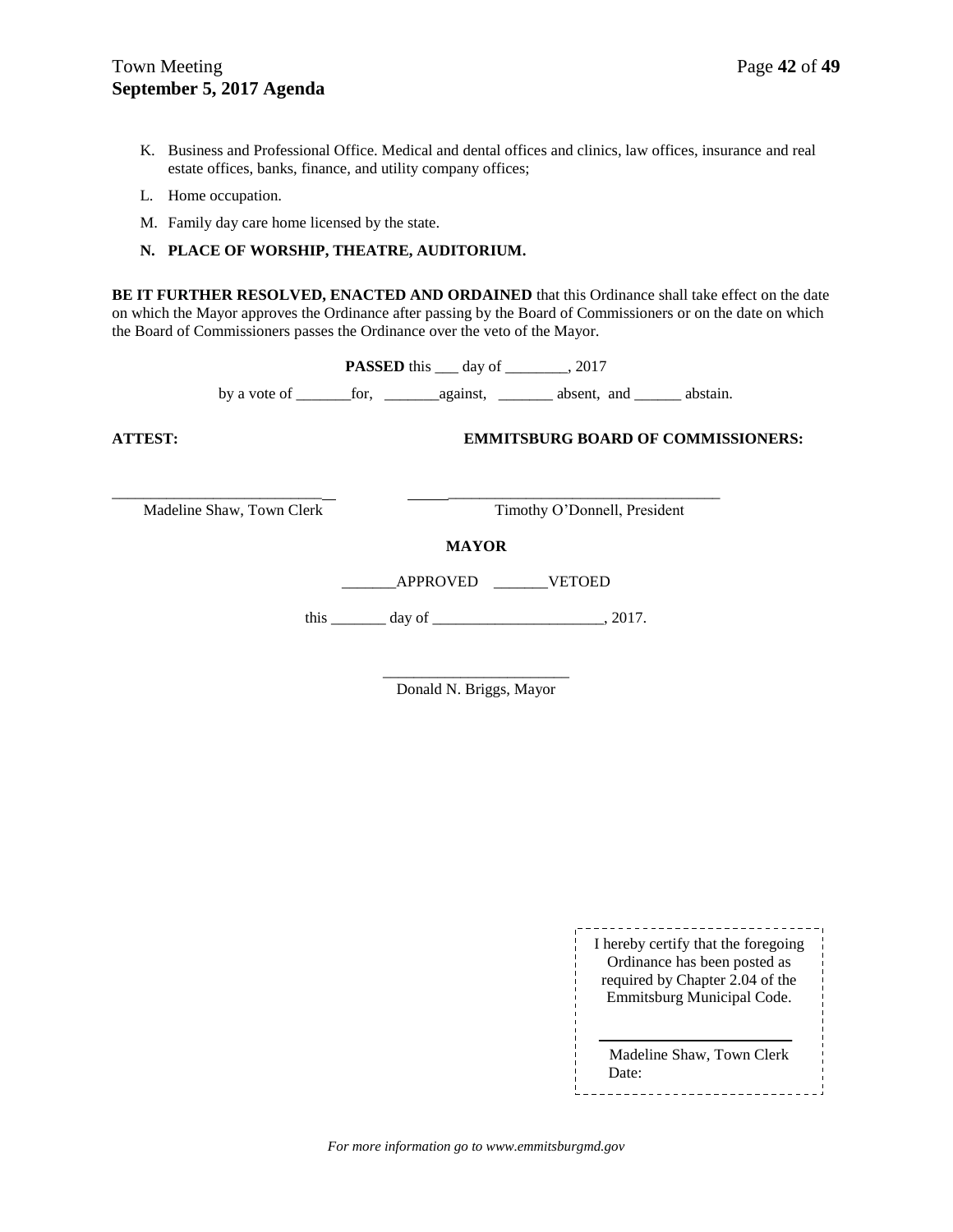Town Meeting Page 43 of 49 **September 5, 2017 Agenda** 

ORDINANCE SERIES: 2017 ORD. NO. 17-13

## **AN ORDINANCE TO AMEND TITLE 17 OF THE CODE OF EMMITSBURG ENTITLED ZONING**

\*\*\*\*\*\*\*\*\*\*\*\*\*\*\*\*\*\*\*\*\*\*\*\*\*\*\*\*\*\*\*\*\*\*\*\*\*\*\*\*\*\*\*\*\*\*\*\*\*\*\*\*\*\*\*\*\*\*\*\*\*\*\*\*\*\*\*\*\*\*\*\*\*\*\*\*\*\*\*\*\*\*\*\*\*\*\*\*\*\*\*\*\* **BE IT RESOLVED, ENACTED AND ORDAINED** by the Mayor and Board of Commissioners of the Town of Emmitsburg, Maryland, pursuant to the authority granted to them by the laws of Maryland and the Charter of the Town of Emmitsburg, that Title 17, Section 17.40.070 of the Emmitsburg Municipal Code, be amended as follows:

New language is indicated by being in **BOLD, CAPITAL LETTERS,** and deleted language is designated by being in [brackets and strike out].

Chapter 17.40 – Exceptions and Modifications

**17.40.070 - Public and semi-public buildings may exceed height limitations.**

Public buildings, [churches, temples] PLACES OF WORSHIP, hospitals, institutions, may exceed the height limits to a total height of seventy (70) feet; providing, all yards required in the particular district are increased one foot for each two (2) feet in excess of the height limitation.

**BE IT FURTHER RESOLVED, ENACTED AND ORDAINED** that this Ordinance shall take effect on the date on which the Mayor approves the Ordinance after passing by the Board of Commissioners or on the date on which the Board of Commissioners passes the Ordinance over the veto of the Mayor.

|                |                           | <b>PASSED</b> this ____ day of ________, 2017 |                         |                                                 |                                                                                                                                      |                 |
|----------------|---------------------------|-----------------------------------------------|-------------------------|-------------------------------------------------|--------------------------------------------------------------------------------------------------------------------------------------|-----------------|
|                |                           |                                               |                         |                                                 |                                                                                                                                      |                 |
| <b>ATTEST:</b> |                           |                                               |                         |                                                 | <b>EMMITSBURG BOARD OF COMMISSIONERS:</b>                                                                                            |                 |
|                | Madeline Shaw, Town Clerk |                                               |                         | Timothy O'Donnell, President                    |                                                                                                                                      |                 |
|                |                           |                                               | <b>MAYOR</b>            |                                                 |                                                                                                                                      |                 |
|                |                           |                                               | APPROVED VETOED         |                                                 |                                                                                                                                      |                 |
|                |                           |                                               |                         | this $\_\_\_\_$ day of $\_\_\_\_\_\_\_$ , 2017. |                                                                                                                                      |                 |
|                |                           |                                               | Donald N. Briggs, Mayor |                                                 | I hereby certify that the foregoing<br>Ordinance has been posted as<br>required by Chapter 2.04 of the<br>Emmitsburg Municipal Code. |                 |
|                |                           |                                               |                         |                                                 | Madeline Shaw, Town Clerk<br>Date:                                                                                                   | --------------- |

*For more information go to www.emmitsburgmd.gov*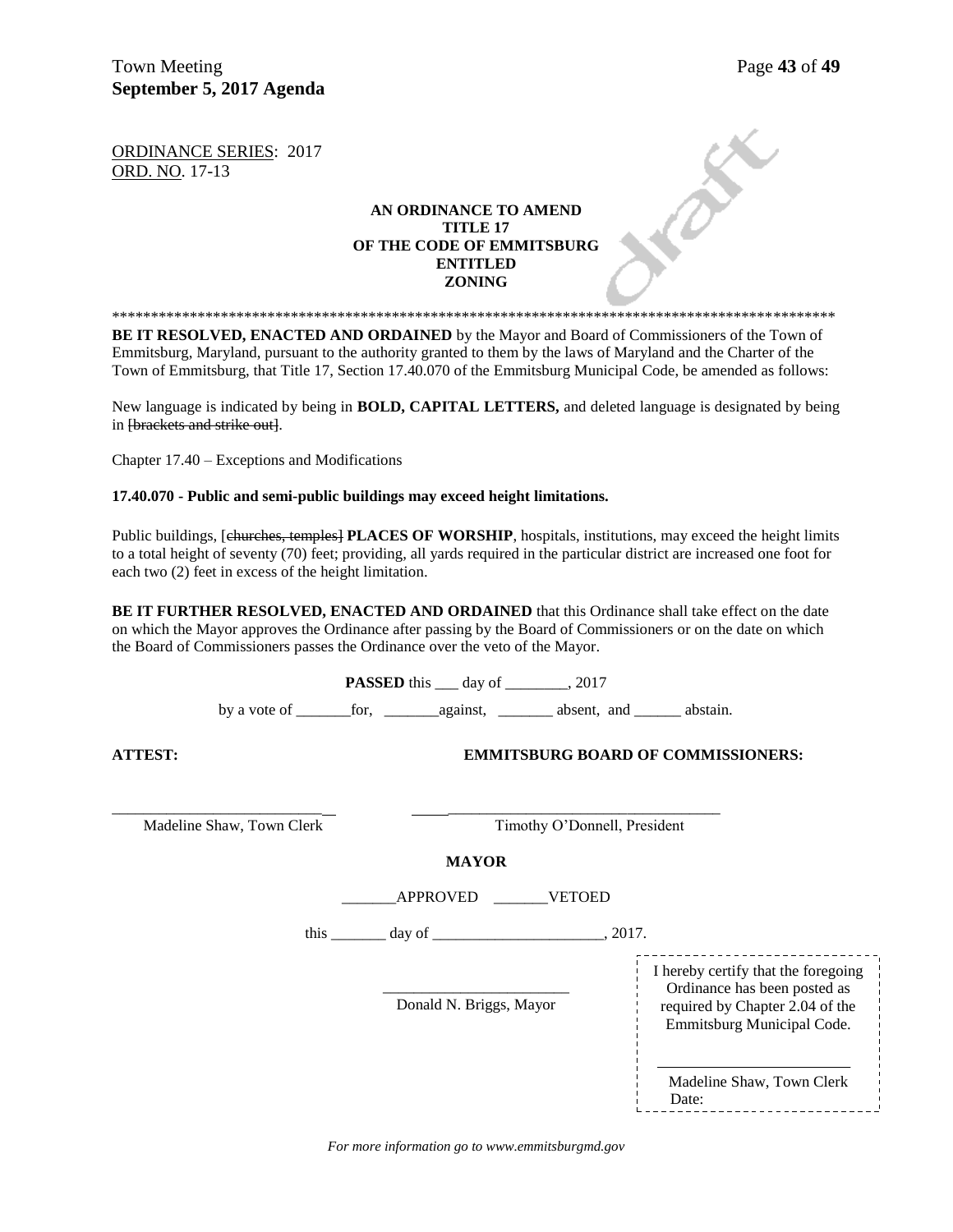# **AGENDA ITEMS CONTINUED:**

**III. Updates to the Employee Handbook for Consideration:** Presentation at meeting by Amanda Haddaway, Managing Director of HR Answerbox.

# Town of Emmitsburg Employee Handbook Change Document

- 1. Updated formatting throughout. There were several instances with extra spaces that were unnecessary.
- 2. Revised acknowledgement form to include at-will employment provision.
- 3. Added revision date to cover and footer.
- 4. Added "this is not a contract for employment" to footer to affirm at-will employment status.
- 5. Changed references from HR to the Town Manager throughout.
- 6. Rewrote welcome message and changed author to Town Manager.
- 7. Removed "Our Responsibilities" section because it didn't have any meaning to employees.
- 8. Added Town Manager to parties who can conduct an investigation related to a harassment claim.
- 9. Added more specific language around and separate policies for:
	- a. Disability
	- b. Reasonable accommodation due to pregnancy
	- c. Age
	- d. Gender
	- e. Gender Identity
	- f. Genetic Information
	- g. Retaliation
- 10. Added "Credit reports will only be requested for employees who are in positions of trust and have access to currency and/or financial information of the Town" to the Background Check policy.
- 11. Added "Driving record checks will be conducted annually for current employees who drive or have access to drive Town-owned vehicles" to the Background Check policy.
- 12. Removed "Advance notice of the need to take family or medical leave" from Employee Information section. You are not required to provide FMLA due to the number of employees.
- 13. Changed "Performance Assessments" to "Performance Evaluations;" added form to this section at request of Town Manager. Added February for timing of assessments.
- 14. Changed "recrimination" to "retaliation" in Open Door policy.
- 15. Changed "gravity" to "seriousness" in the Disciplinary Process policy.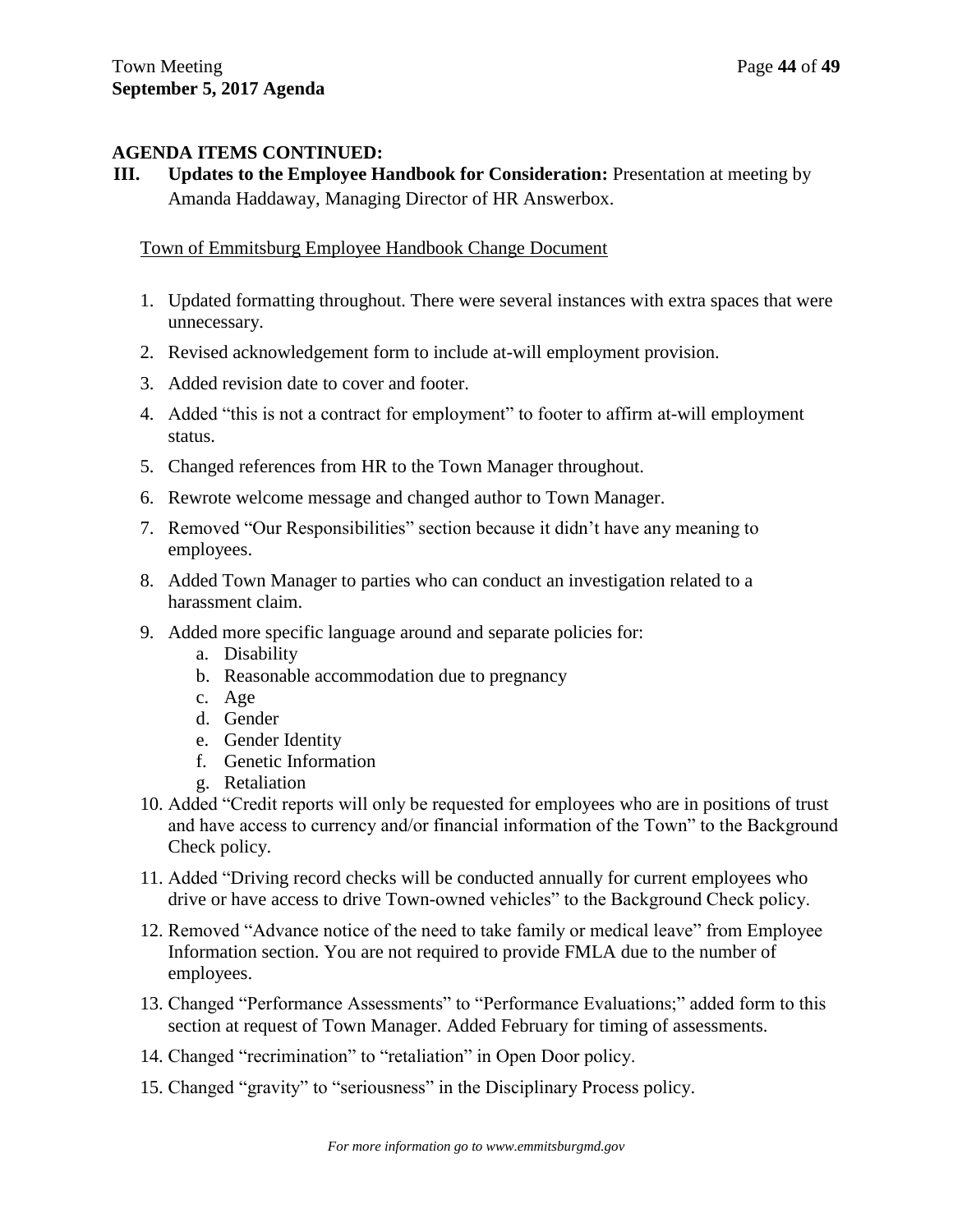- 16. Changed "customer" to "resident" in the Disciplinary Process policy.
- 17. Added "Employment is at-will" to the Disciplinary Process policy.
- 18. Added "job abandonment" to Employee Separation policy.
- 19. Changed "rehire" to "eligible for rehire" under temporary layoff section of Employment Separation policy.
- 20. Added "Additional information on the payout of accrued, but unused leave is included in the Payroll Administration section of this handbook" to the Employment Separation policy.
- 21. Changed language in Standard Work Hours policy to reflect overtime calculation on work week versus work day.
- 22. Updated comp time policy per Town Manager's request.
- 23. Payment upon Separation policy was updated, per Town Manager's request.
- 24. Updated Expense Reimbursement policy to clarify mileage minus commute miles, per Town Clerk's request.
- 25. Vacation, sick and personal leave policies were updated, per Town Manager's request.
- 26. Removed ", and this benefit applies to all categories of employees" from Unemployment Insurance section. This would not be applicable to federally/grant-funded employees and part-time employees have certain exclusions.
- 27. Added Educational Assistance policy, per Town Manager's request.
- 28. Added "during work time" to Conflicting outside Activities policy to avoid conflict with NLRA Section 7 rights.
- 29. Added "This includes e-cigarettes, vapes and any other smoking devices" to Smoking policy.
- 30. Added Acceptance of Gifts policy.
- 31. Added Work Product Ownership policy.
- 32. Added Unpaid Parental Leave policy to be in compliance with Maryland law.
- 33. Revised attendance policy's call-in instructions, per Town Clerk's request.
- 34. Revised disciplinary policy to include more specific language on documentation, per Town Manager and Town Clerk's request.
- 35. Updated bereavement policy, per Town Manager and Town Clerk's request. Now includes family definition of "spouse, child, mother, father, brother, sister (step and inlaw relationships included) or any person who at the time of death resided in your household as a member of your family (related by blood or marriage)."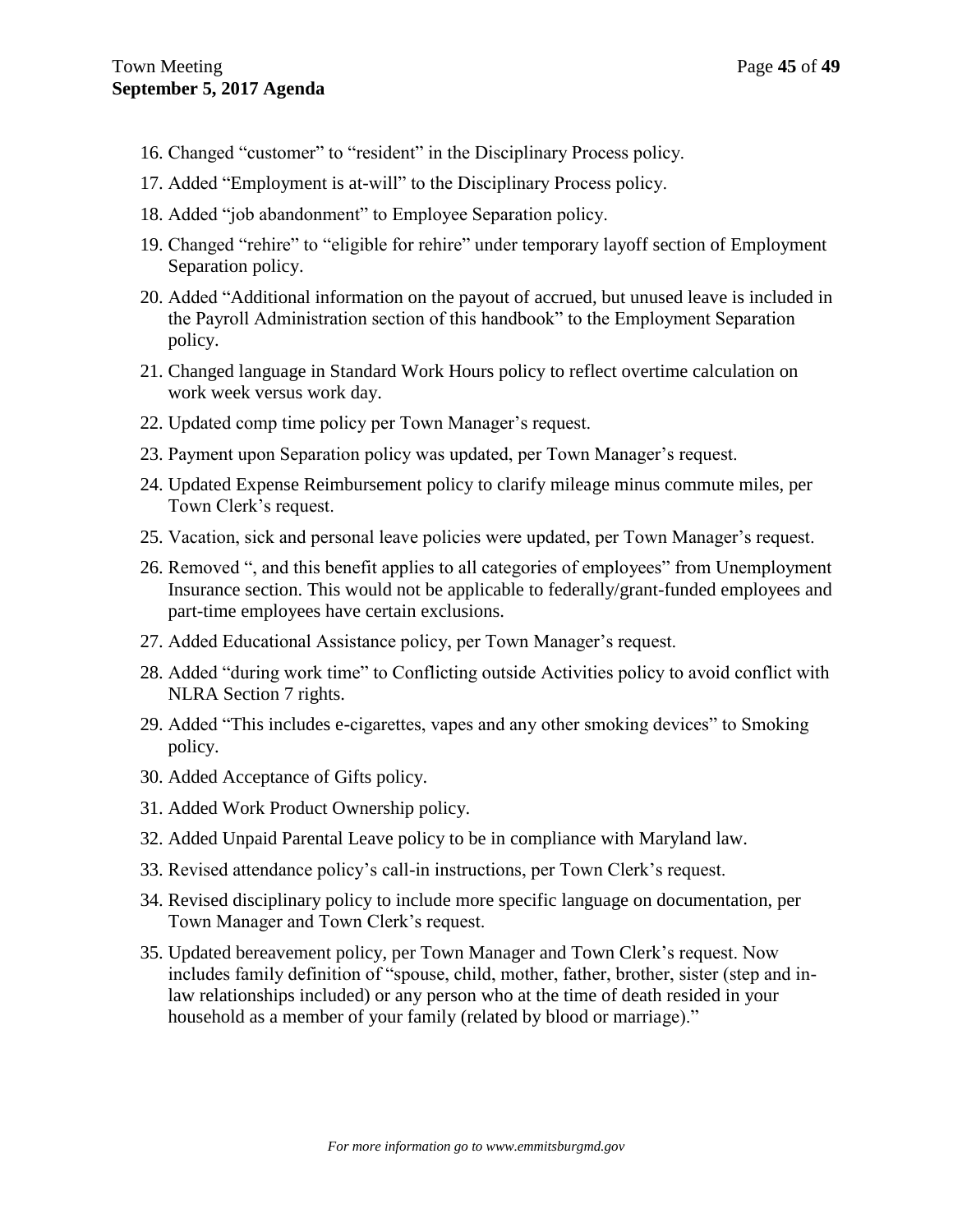# **AGENDA ITEMS CONTINUED:**

**IV. Town Storm Water Management As Related to Update on MS4 Permit:** Presentation by staff regarding the Municipal Separate Storm Sewer System (*MS-4*) permits required by Maryland Dept. of the Environment.



**Larry Hogan Governor**

**Boyd Rutherford lieutenant Governor**

**Ben Grumbles Secretary**

August 8, 2017

Mayor Donald Briggs Town of Emmitsburg 300A South Seton Avenue Emmitsburg, MD 21727

Dear Mayor Briggs:

The Town of Emmitsburg is covered under the National Pollutant Discharge Elimination System (NPDES) General Permit No. 03-IM-5500 for Discharges from Small Municipal Separate Storm Sewer Systems (MS4). While this permit term ended on April 14, 2008, expired NPDES permits are administratively continued until new permits are issued. Therefore, all program requirements remain in effect and annual report submittals shall continue in order to demonstrate progress toward compliance with the general permit.

…

Please reference Attachment 1**,** which outlines the specific information that shall be submitted to MDE by December 31, 2017 to demonstrate compliance with the general permit.

…

Sincerely,

Jennifer M. Smith

Program Manager Sediment, Storm water, and Dam Safety Program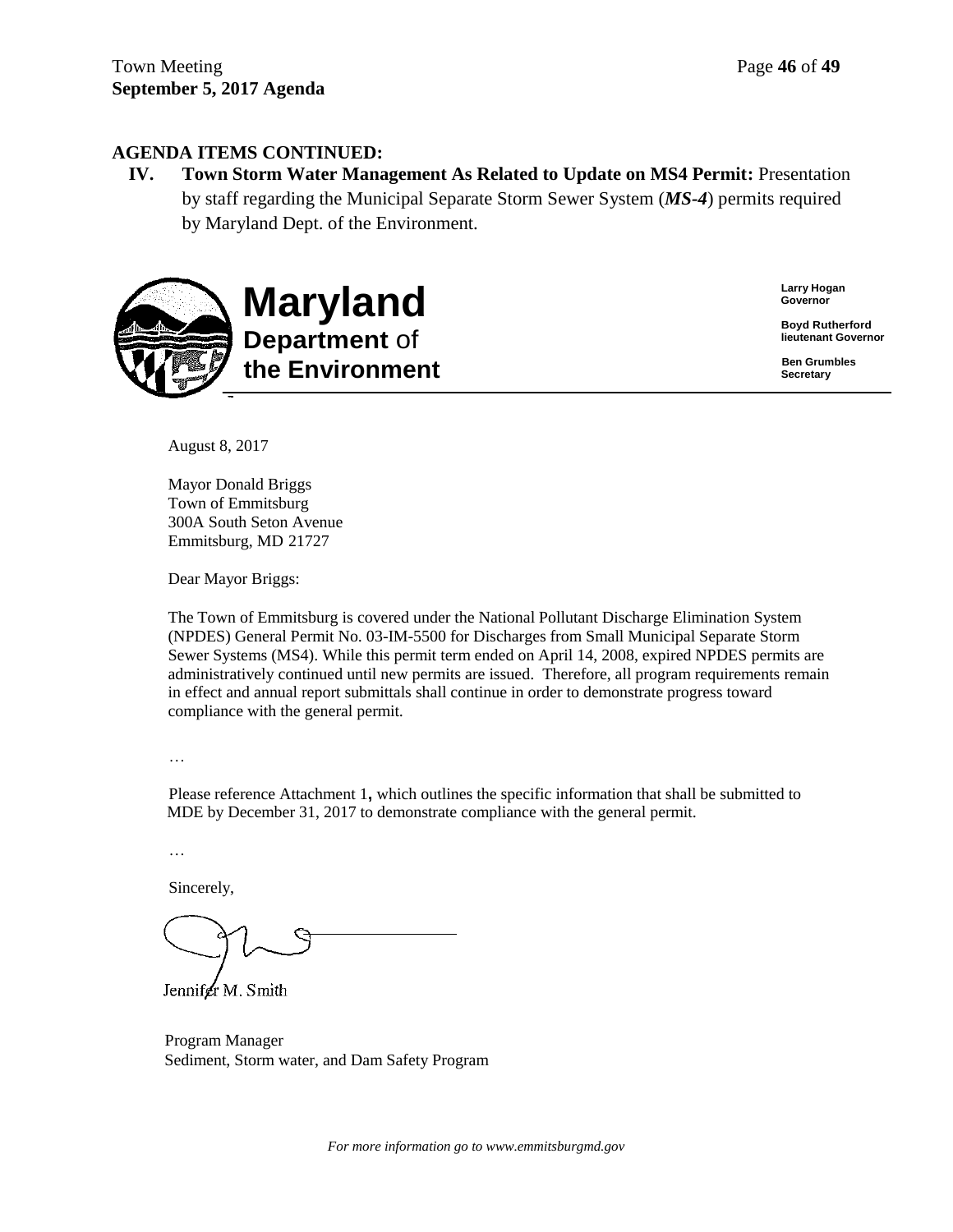*Attachment 1* Town of Emmitsburg MDE Annual Report Review

The Town of Emmitsburg shall submit additional information as outlined below in the next annual report due December 31, 2017. Some of the items outlined below may require a long term planning effort. In these cases, MDE will require a work plan describing specific practices to be implemented and a schedule for completing each activity. Future annual reports should provide a summary of progress made toward achieving the noted program improvements and commitments outlined in the updated work plan. These ongoing efforts are required to demonstrate compliance with the general permit.

- 1. Provide examples of storm water education brochures distributed in water bills and through the Town office.
- 2. Provide more specific information on the Emmitsburg's Comprehensive Plan. Specific examples of accomplishments related to water quality and other environmental issues need to be included.
- 3. Provide a status of plans related to additional public outreach and participation efforts. This should include the status of "Green Team" efforts and include specific accomplishments and future plans. Annual reports should quantify the success of these efforts by reporting the number of participants, and specific accomplishments during community events.
- 4. Provide a recent map of the Town's storm drain system. Provide the status of efforts related to improved storm drain mapping including the use of geographic information system (GIS) technology.
- 5. Provide the status of implementing an ordinance that authorizes the Town to enter private property and eliminate any suspected illicit discharge. The Town shall have the legal means to enforce the ordinance that may include penalties or fines related to illegal discharges into the Town's storm drain system. MDE offered examples of other municipal ordinances for this purpose at the meeting.
- 6. MDE explained the importance of developing standard operating procedures (SOPs) for the Town's illicit discharge program. The U.S. Environmental Protection Agency has underscored the need for improved procedures among all municipalities covered under Maryland's MS4 general permits during recent audits of municipal programs. Therefore, the next annual report shall provide the status of development of written SOPs.

MDE provided the Town with an example checklist specific to illicit discharge screening to assist with development of these procedures. The outfall screening checklist developed by the Town should include field inspection criteria for identifying any suspected illicit discharge into the storm drain system. The frequency of outfall inspections and priority screening locations should be identified in the SOPs. In addition, the Town should develop a process describing how potential illicit discharges are to be identified and eliminated.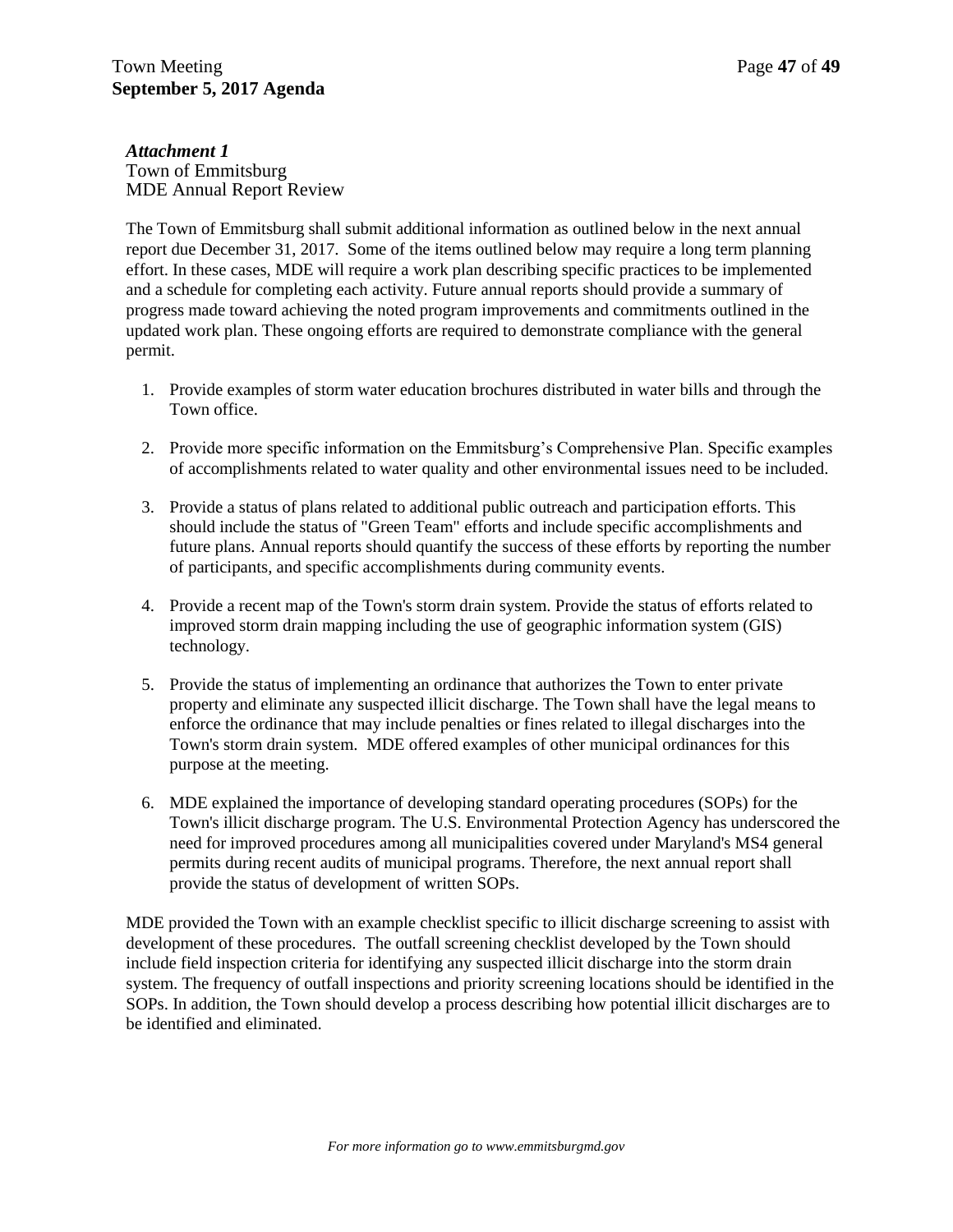- 7. Provide a summary of illicit discharge inspections for the reporting year. The Town may partner with another entity to perform illicit discharge inspections. However, reporting of this information is the responsibility of the Town. Failure to report the results of illicit discharge inspections will place the Town at risk of compliance with the terms and conditions of the general permit.
- 8. Provide a summary of maintenance activities or corrective actions taken to address illicit connections and other concerns such as erosion, debris buildup, sediment accumulation, and blockage problems.
- 9. The Town should utilize MDE's Responsible Personnel Certification (RPC, or formerly the 'green card class') training for any staff or contractor involved in this program. The Certification is a free on-line training course and can be accessed at MDE's webpage at: [http://mderpc.mde.state.md.us/Account/login.aspx.](http://mderpc.mde.state.md.us/Account/login.aspx) The next annual report shall include the status of the number of Town staff receiving this training.
- 10. Provide a summary of collaboration and communication with Frederick County related to the County's inspections of construction projects and post construction storm water best management practices.
- 11. Provide a summary of maintenance activities at the storm water pond owned by the Town.
- 12. MDE offered example training programs related to pollution prevention and good housekeeping. The Town should use these examples to develop training materials and programs related to pollution prevention activities such as spill control and prevention, hazardous material storage and handling, pollution prevention measures at fueling stations, deicer storage, street sweeping, and inlet cleaning. The Town should report on the development of these training programs, dates and number of staff attending pollution prevention training programs.
- 13. Verify that a pollution prevention plan is maintained and up to date for all Town owned facilities.